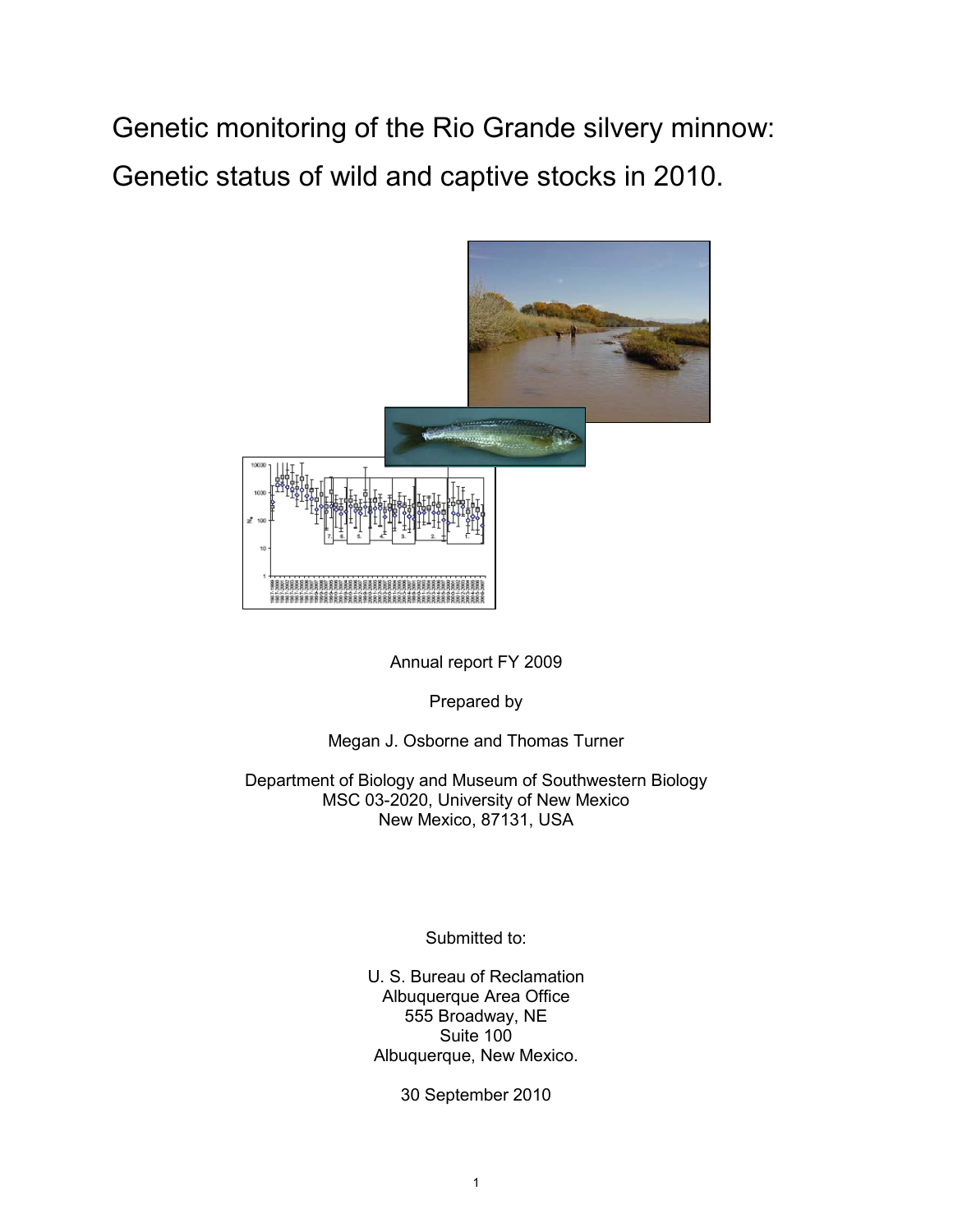# **Executive Summary**

Genetic monitoring is defined as collection of two or more temporally spaced genetic samples from the same population. Temporal sampling allows measurement of changes to various metrics of genetic diversity including allelic richness, heterozygosity, and genetically effective population size (*Ne*) in contemporary focal populations. This data can be used to track the genetic health of the population and to track impacts of management activities. In addition ecological causes of changes to genetic diversity can be assessed. Genetic monitoring of the Rio Grande silvery minnow using nuclear microsatellites and mitochondrial DNA commenced in 1999 and has continued annually since this time. Here we report on the genetic status of wild and captive stocks of Rio Grande silvery minnow in 2010. In 2010 we sampled 446 wild fish and 497 progeny of captive spawning conducted at Dexter National Fish Hatchery and Technology Center, and the Albuquerque Biological Park. These captive-bred fish represent the stocks released to Big Bend National Park in November 2009.

## **Major Findings for 2010 are:**

- **(1)** Microsatellite gene diversity increased in 2010 from values recorded in previous years and was the highest recorded since genetic monitoring commenced in 1999. In contrast, heterozygosity has declined consistently since 2004, with only a marginal increase in 2010. Allelic richness has remained relatively stable since 2006. Mitochondrial gene diversity in creased in 2010 whilst haplotype richness increased from 2005-2008 values. Several rare haplotypes seen in previous years were not detected in 2010.
- **(2)** Genetic effective size estimates from mitochondrial DNA haploptye frequencies declined for the 2009-2010 time-period to 445 (moments) and 360.6 (MLNE).
- **(3)** Variance effective population size  $(N_{eV})$  calculated from microsatellite DNA allele frequencies was higher for the 2009-2010 (Moments  $N_{eV}$  = 281, MLNE  $N_{eV}$  = 492) temporal comparison than for the previous period 2008-2009. This trend was apparent when either the temporal method or the pseudo-maximum likelihood method was used to estimate effective population size.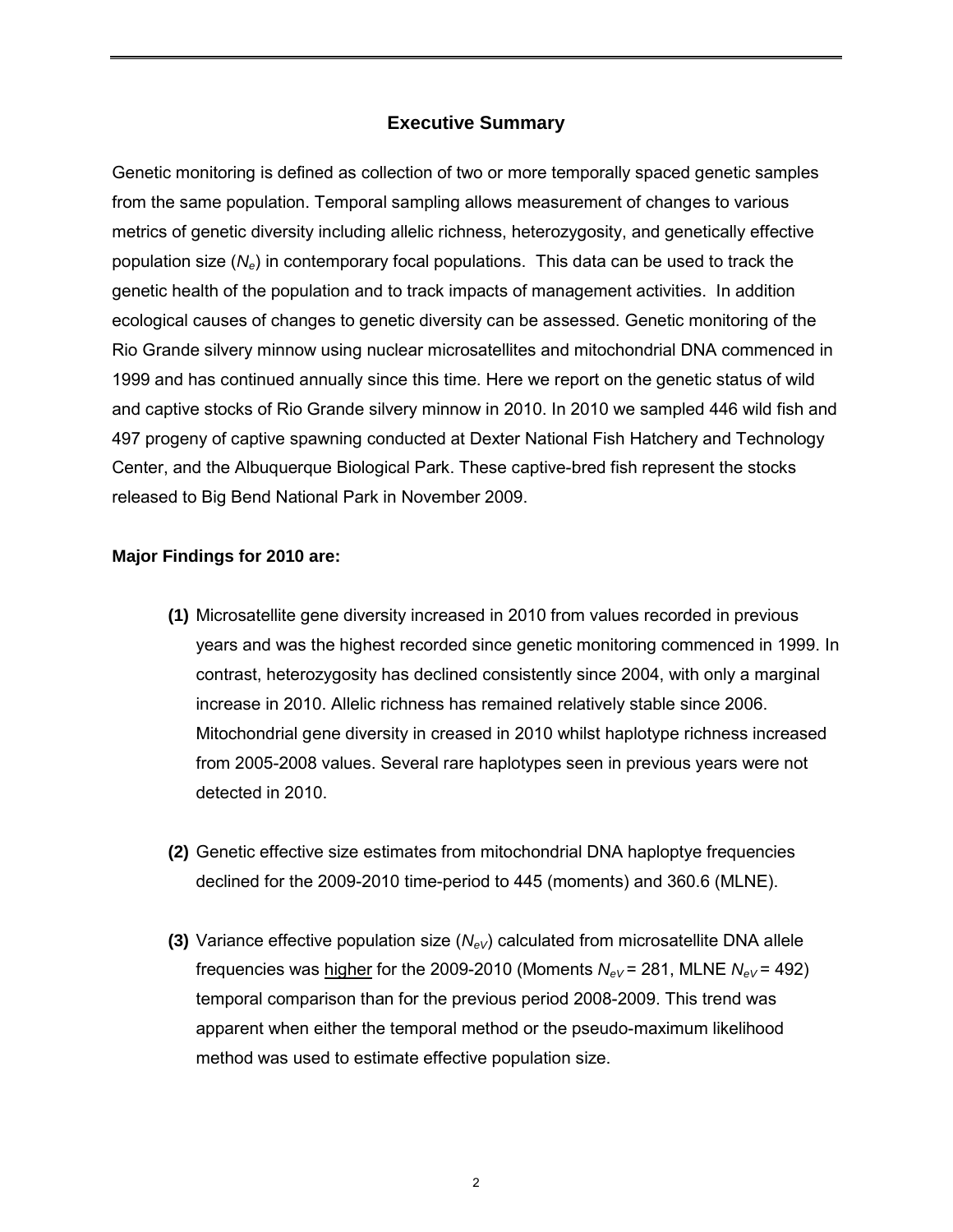- **(4)** Captive spawned Rio Grande silvery minnow released to Big Bend National Park had comparable levels of microsatellite gene diversity and heterozygosity to the wild population. Mitochondrial gene diversity was also comparable to the wild population. Across all captive stocks, a similar number of mitochondrial DNA haplotypes were detected as seen in the wild Middle Rio Grande population.
- **(5)** In 2010 mitochondrial DNA gene diversity and allelic richness lowest in the Isleta reach and higher in the Angostura and San Acacia reaches. For microsatellite data heterozygosity was highest in the Angostura reach whilst AR and gene diversity did not differ greatly between reaches.

## **Introduction**

Sophisticated genetic techniques and analyses are now routinely employed in conservation and management of species listed under the US Endangered Species Act (ESA, as amended in the Federal Register 1973). Most studies are designed to evaluate patterns of genetic divergence in geographic space to identify 'management units' or 'evolutionary significant units' for conservation and recovery planning (Palsboll *et al*. 2007). Genetically distinct populations are likely to be ecologically and evolutionarily independent from other populations. In a practical sense, this means that distinct populations exchange migrants with other populations rarely, if ever, and so management actions applied to one population will have little or no effect on other populations. Genetically distinct populations are also likely to contain uniquely adapted genotypes (and phenotypes) to local habitat conditions and thereby contribute substantially to species recovery and persistence in the wild.

These studies are a cornerstone of conservation genetics and continue to be very important in management; however, they typically provide a static (and historical) rather than dynamic (and contemporary) view of genetic patterns because they depend on samples taken at a single point in time. Once data are in hand, the researcher usually interprets genetic patterns based on evolutionary theory, knowledge of the landscape, and potential for migration between populations (Palsboll *et al*. 2007). This approach does not provide an accurate glimpse into genetic processes of contemporary populations except under limited circumstances. However, most conservation and management plans are carried out at time spans that rarely exceed a few generations of the focal species. Thus, there is considerable interest in developing dynamic genetic research approaches that provide benchmarks and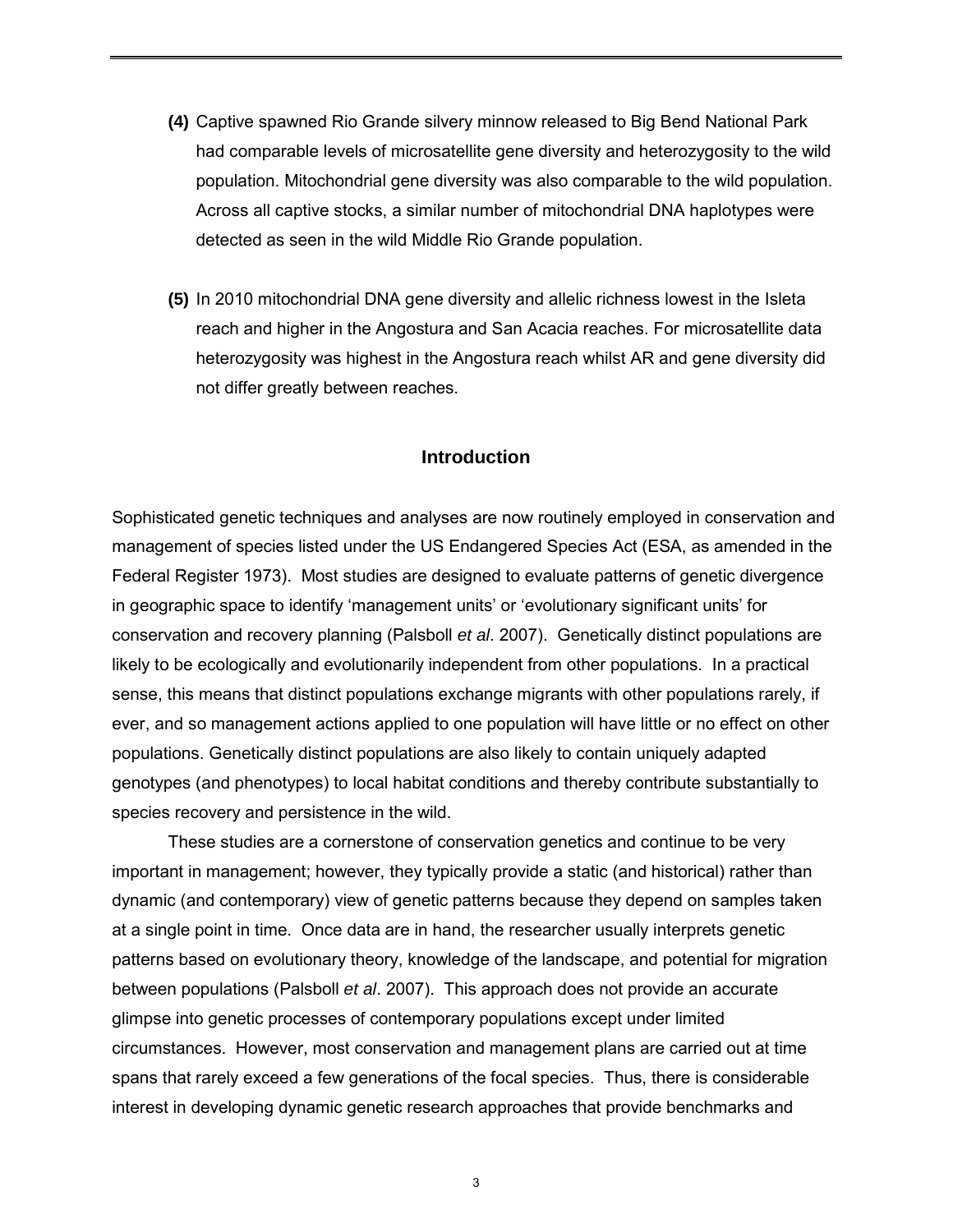evaluation of outcome for management and recovery actions in contemporary populations and at contemporary time scales.

Conservation geneticists have recently focused considerable attention on *genetic monitoring* as a potentially powerful tool to reveal connections between demographic and genetic processes in contemporary populations over relevant (i.e., short and contemporaneous) time scales (special issue of the journal *Molecular Ecology*, and a review in *Trends in Ecology and Evolution,* Swartz *et al.* 2007). We follow Swartz *et al*. (2007) and define genetic monitoring as the case where two or more temporally-spaced genetic samples are taken from the same population. Incorporation of temporal sampling offers the advantage of measuring changes in commonly used metrics of genetic diversity such as allelic richness, heterozygosity, and genetically effective population size (*Ne*) in contemporary focal populations. Rates of genetic and demographic change are intimately linked (Avise 2000), so it is theoretically possible to relate genetic data and metrics to recovery benchmarks like the minimum number of individuals required to stem loss of diversity.

In 1999, we began a genetic monitoring program of the Rio Grande silvery minnow, *Hybognathus amarus* (Girard 1856), five years after the species was listed as federally endangered under the ESA because of precipitous declines in abundance and geographic range size (Federal Register 1994). This genetic monitoring program has continued annually since 1999. During this time the wild population of Rio Grande silvery minnow has undergone dramatic fluctuations (order of magnitude increases and decreases) in abundance (Dudley and Platania 2008). Large declines in abundance are likely accompanied by reductions in genetic effective size that results in accelerated loss of genetic diversity through increases in genetic drift between generations. The rate at which diversity is lost is directly proportional to the genetic effective size of the population. Genetic effective size is defined as the number of individuals that successfully contribute genes to subsequent generation. In most species  $N_e$  is smaller than the actual number of individuals in a population however in wild population of Rio Grande silvery minnow we have shown that  $N_{eV}$  is orders of magnitude less than the census size (Alò and Turner 2005; Turner and Osborne 2005, 2006).

In this report, we describe genetic analysis of the wild Rio Grande silvery minnow population with temporal samples spanning twelve consecutive years. These data provide unique insight into trends in genetic diversity, causes of loss of diversity, and genetic effects of repatriation of hatchery-reared fishes; all of which are major issues with regard to continued persistence and recovery of this species in the wild. Additionally, we report on the genetic status of the Rio Grande silvery minnow used to reestablish the species in the Big Bend National Park.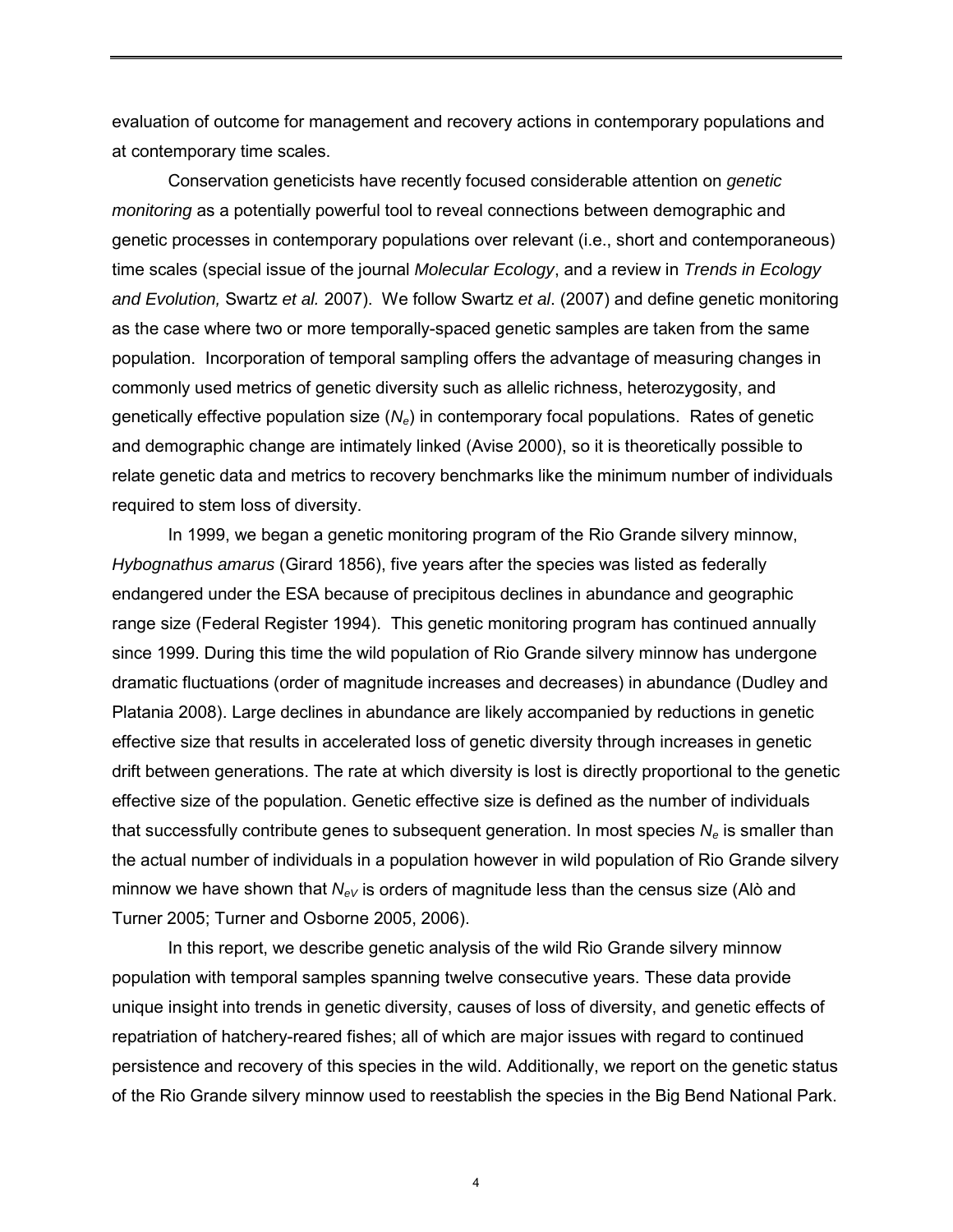## **Methods**

#### *Sampling- Rio Grande Population*

Rio Grande silvery minnows were sampled in the Rio Grande annually from 1999 to 2010 (between December and April – just prior to reproduction). In addition, 43 individuals used in a previous allozyme study of *Hybognathus* and stored in the Museum of Southwestern Biology Division of Genomic Resources (Cook *et al*. 1992 - referred to as 1987 sample) were genotyped. Throughout this study we use the term 'wild' to refer to unmarked fish sampled directly from the Rio Grande. 'Wild' fish may have parents that were wild or bred/reared in captivity, but were hatched in the Rio Grande. Collections were made throughout the current distribution of Rio Grande silvery minnow that extends from Cochiti reservoir to Elephant Butte reservoir in New Mexico. Sampling was not conducted in the Cochiti reach where the Rio Grande silvery minnow is considered rare (Bestgen & Platania 1991). Rio Grande silvery minnow were collected by seining and occasional backpack electrofishing. Fish were anesthetized with MS-222 (Tricaine methane sulfonate 200 mg/L river water) at the site of capture. A small piece of caudal fin was removed from each individual. Fin clips were preserved in 95% ethanol. Fish were allowed to recover in untreated river water prior to release. In addition to the temporal samples collected from the Rio Grande, samples (fin clips) were also included from 33 different captive stocks (seven stocks from captive-reared wild caught eggs and 26 stocks from captive spawning) sampled between 2000 and 2009. In 2009 we screened 478 wild caught Rio Grande silvery minnow and eight groups of fish which were the progeny of captive spawning conducted at Dexter National Fish Hatchery and Technology Center and the Albuquerque Biological Park. Captive-reared fish screened in 2010 were released at four localities (Rio Grande Village, Adams Ranch, Grassy Banks, Santa Elena Canyon) in the Big Bend National Park, Texas in November 2009. These are samples MJO09- 005, MJO09-006, MJO09-007, MJO09-008, MJO09-009, MJO09-010, MJO09-011, MJO09-012, MJO09-013, MJO09-014.

## *Molecular Methods- Microsatellites*

Total nucleic acids, including genomic DNA and mitochondrial DNA (mtDNA) were extracted from air-dried fin clips using proteinase-K digestion and organic extraction methods (Hillis *et al*. 1996). Individuals were genotyped at nine microsatellite loci: *Lco1*, *Lco3*, *Lco6*, *Lco7*, *Lco8* (Turner *et al*. 2004) and *Ca6* and *Ca8* (Dimsoski *et al*. 2000) and *Ppro118* and *Ppro126* (Bessert & Orti 2003). The following pairs of loci were amplified using multiplex PCR: *Lco1/ Ca6* and *Lco6*/ *Lco7* (1X PCR buffer, 3 mM MgCl<sub>2</sub>, 125 µM deoxyribonucleotide triphosphates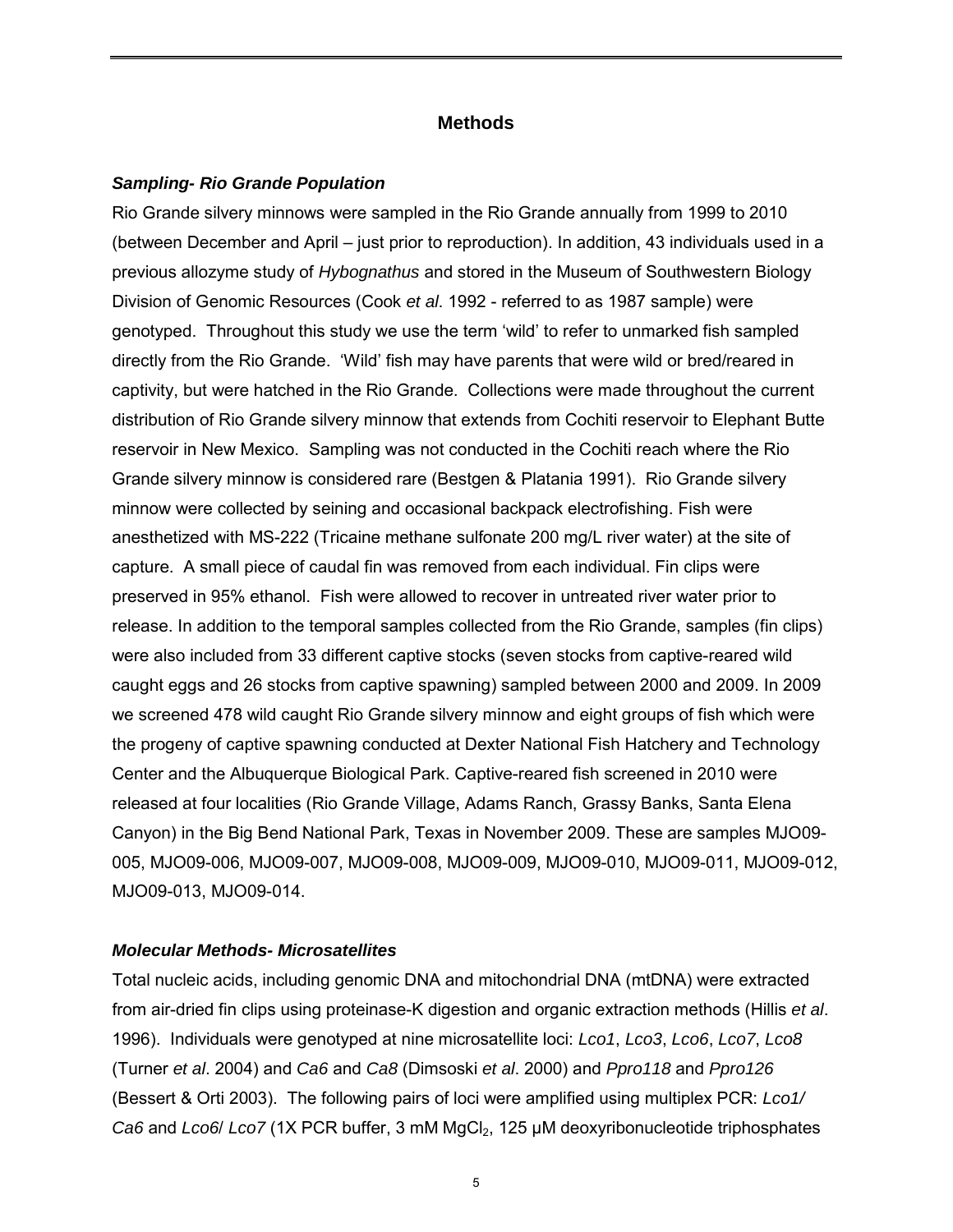[dNTPs], 0.40-0.50 micromol [µM] each primer, 0.375 units TAQ [*Thermus aquaticus*] polymerase), *Lco3* and *Lco8* (1X PCR buffer, 2 mM MgCl2, 125µM dNTPs, 0.40-0.50 µM each primer, 0.375 units TAQ) and *Ppro 118*/*Ppro126* (1X PCR buffer, 3 mM MgCl<sub>2</sub>, 125µM dNTPs, 0.40-0.50 µM each primer, 0.375 units TAQ). *Ca8* was amplified alone (1X PCR buffer, 3 mM MgCl<sub>2</sub>, 125µM dNTPs, 0.50µM each primer, 0.375 units TAQ polymerase). PCR cycling conditions for all loci were: one denaturation cycle of 92°C for 2 mins followed by 30 cycles of 90 °C for 20s, 50°C for 20 s, 72°C for 30s. For *Ppro 118*/*Ppro126* cycling conditions were one denaturation cycle of 92°C for 2 mins followed by 30 cycles of 90 °C for 20s, 60°C for 20 s, 72°C for 30s. Samples that appeared homozygous at locus *Ppro118* were amplified again to check allele designations. Primer concentrations in multiplex reactions were varied to facilitate equal amplification of both loci. Prior to electrophoresis 1.2µl of PCR product was mixed with 1.2µl of a solution comprised of formamide (62.5%), ABI ROX400 size standard (12.5%) and loading buffer (25%) and denatured at 93 °C for 2 minutes. The following microsatellite PCR products for loci *Lco3*, *Lco6*, *Lco7*, and *Ca6* were run on an ABI 377 automated DNA sequencer at 50°C for 2.5 hours. *Ppro 118*/*Ppro126*, *Lco1*, *Lco8* and *Ca8* PCR products were run on an ABI 3100 automated capillary sequencer. One microliter of PCR product was mixed with 10µl of formamide and 0.3µl of HD400 size standard and denatured at 93°C for 5 minutes prior to loading. Genotype data were obtained using Genemapper Version 4.0 and Genescan 3.1 (Applied Biosystems).

#### *MtDNA-ND4*

Individuals were screened for variation in a 295 base pair fragment of the mitochondrial ND4 gene using Single Stranded Conformational Polymorphism (SSCP) analysis and DNA sequencing. A portion of the mtDNA ND4 gene from each individual was amplified in a 10 *µ*L reaction conatining1 *µ*L template DNA, 1 *µ*L 10× reaction buffer, 2 mM MgCl2, 125 *µ*M dNTPs, 0.5 *µ*M forward (5'- GAC CGT CTG CAA AAC CTT AA- 3') and reverse primer (5'- GGG GAT GAG AGT GGC TTC AA – 3'), and 0.375 U *Taq*. The PCR conditions were 90◦ C initial denaturation for 2 minutes followed by 30 cycles of 90◦ C for 30 seconds, 50◦ C for 30 seconds, and 72◦ C for 30 seconds. Nucleotide sequence variation among individual fragments was visualized with single-strand conformational polymorphism (SSCP) analysis (Sunnucks *et al*. 2000), and representative haplotypes from each gel (~ 20%) were verified by direct sequencing using an ABI 3100 DNA Sequencer.

## *Statistical Analysis*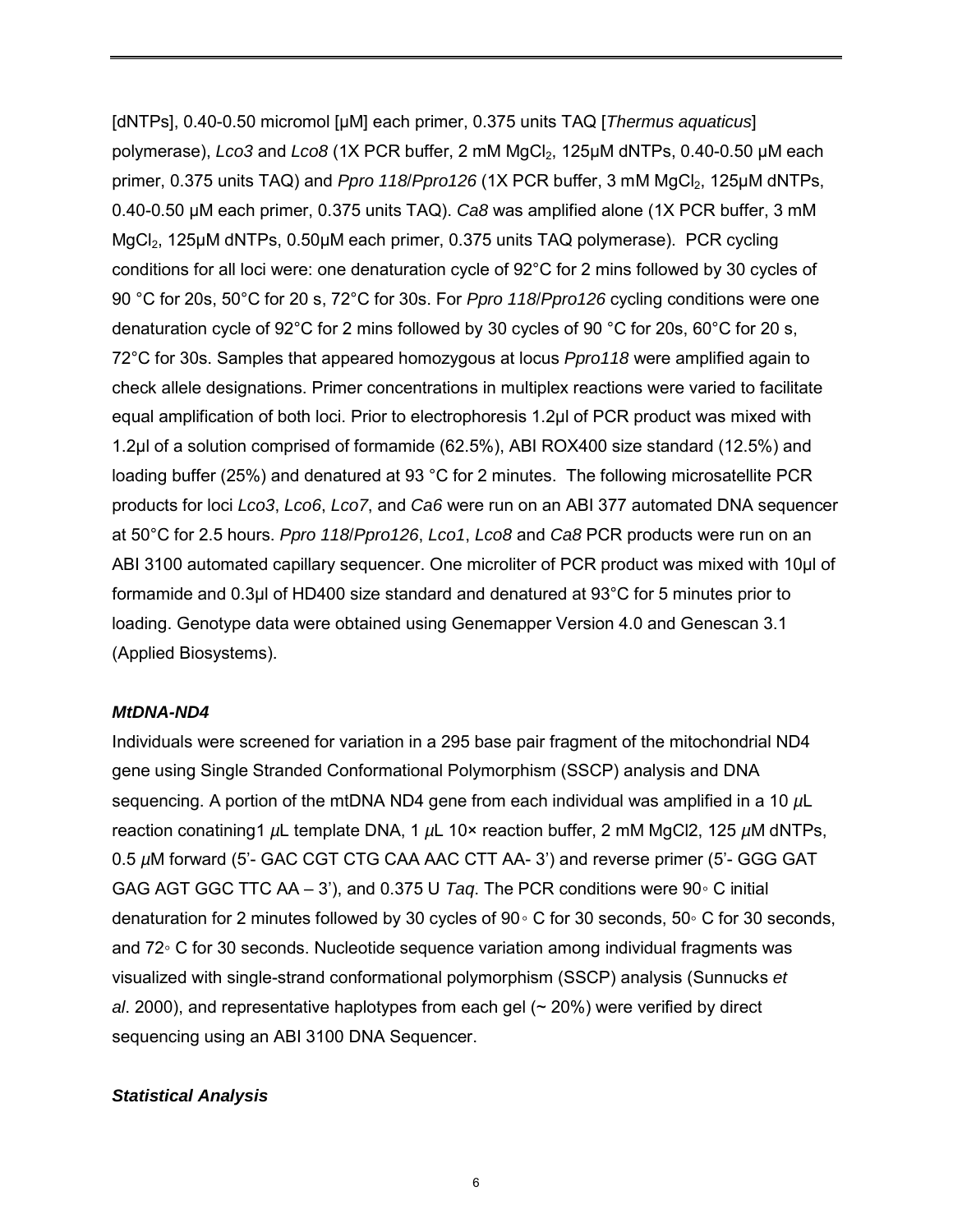Microsatellite data were checked for errors using MICROSATELLITE TOOLKIT (add-in for Microsoft Excel, written by S. Park, available at [http://animalgenomics.ucd.ie/sdepark/ms](http://animalgenomics.ucd.ie/sdepark/ms-toolkit/)[toolkit/.](http://animalgenomics.ucd.ie/sdepark/ms-toolkit/) Nei's unbiased genetic diversity (Nei 1987), observed heterozygosity and allele frequencies were obtained using this program. The computer program Microchecker (van Oosterhout *et al*. 2004) was used to examine data for scoring errors due to stuttering, presence of large allele dropout and null alleles. For each microsatellite locus and population, allelic richness  $(A_R)$ , total number of alleles and inbreeding co-efficients  $(F_{IS})$  were obtained using FSTAT version 2.9.3.1 (Goudet 1995). Allelic richness was calculated using the methods described Petit *et al*. (1998). This method allows the number of alleles to be compared among populations independently of sample size (Leberg 2002) and is based on the smallest number of individuals typed for any locus. The 1999 and 1987 samples were excluded from calculations of allelic richness because of the small number of samples in these collections. FSTAT was also used to test for significant differences in diversity parameters between river reaches. The computer package ARLEQUIN (Schneider *et al*. 2000) was used to assess whether there were significant departures from Hardy-Weinberg equilibrium using the procedure of Guo and Thompson (1992). Global tests for linkage disequilibrium (non-random association of loci) were conducted for all pairs of loci using FSTAT. Bonferroni (Rice 1989) correction was applied to account for multiple simultaneous tests. Estimates of unbiased gene diversity (*h*) and nucleotide diversity (π) were obtained using ARLEQUIN Version 3.0 for mitochondrial DNA data.

Weir and Cockerham's (1984) *F*-statistics were calculated using ARLEQUIN (Schneider *et al*. 2000) to determine the magnitude of differences between wild fish collected in different years and from the three distinct river reaches.  $F_{ST}$  is the standardized variance in allele frequencies between populations and is the most commonly used measure of genetic distance between populations. Φ-statistics were calculated from mt-DNA data (Excoffier *et al*. 1992). Φstatistics are equivalent to F-statistics however they incorporate allele frequencies and evolutionary distances between haplotypes. Hierarchical analysis of variance (AMOVA) (Excoffier *et al*.1992) partitions the total variance into covariance components due to differences among groups of populations ( $F_{CT}$ ,  $\Phi_{CT}$ ), between populations within groups ( $F_{SC}$ ,  $\Phi_{SC}$ ) and among all populations (irrespective of groups) ( $F_{ST}$ ). Hierarchical analysis of molecular variance was conducted using the wild fish data to partition genetic variance into components attributable to divergence among years ( $F_{CT}$ ,  $\phi_{CT}$ ) and between river reaches within years ( $F_{SC}$ ,  $\phi_{SC}$ ). A second AMOVA was conducted to test whether a significant proportion of genetic variation could be partitioned into components attributable to differences among wild, captive spawned, and captive reared stocks ( $F_{CT}$ ,  $\Phi_{CT}$ ), between captive stocks spawned at different times, and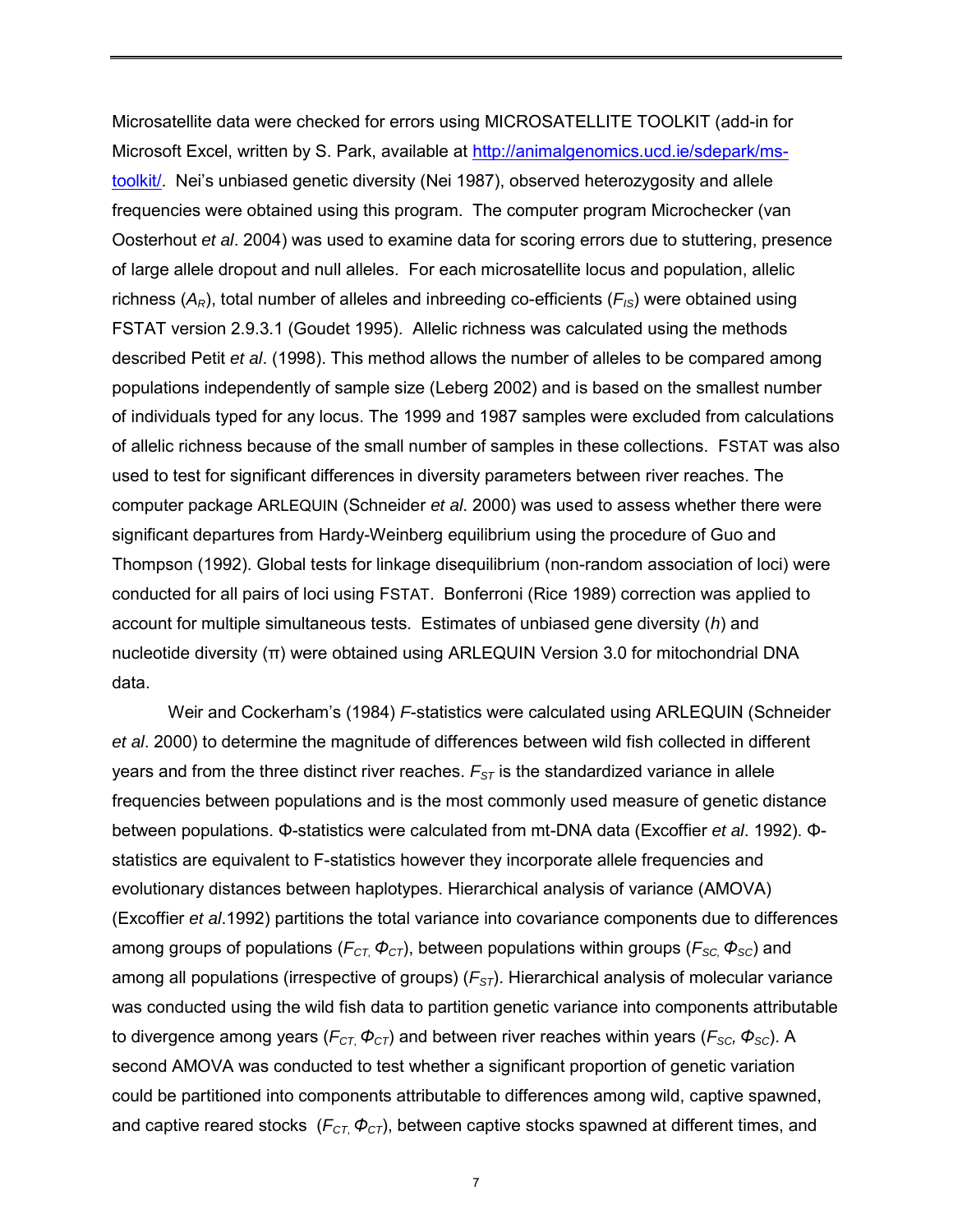wild caught eggs collected in different years ( $F_{SC}$ ,  $\Phi_{SC}$ ) and among all populations and captive stocks (*FST*, *ΦST*). Pairwise *FSTs* were calculated among the eight stocks released at Big Ben National Park. P-values for all statistics were generated using a bootstrapping method (10,000 permutations).

## *Estimation of Genetic Effective Size*

Variance genetic effective size (*Ne*) and 95% confidence intervals (CIs) were estimated from temporal changes in microsatellite allele frequencies across year classes using the temporal method (Nei & Tajima 1981; Waples 1989) as implemented in the program NeEstimator (Peel *et al*. 2004) and a pseudo-maximum likelihood procedure implemented in the program MLNE version 2.3 (Wang 2001). *Lco8* was excluded from calculation of *Ne* because this marker was consistently out of HWE. For mtDNA data (analyzed separately), variance effective size for the female portion of the population (*Nef*) was estimated with the temporal and pseudo-maximumlikelihood methods. Sampling localities were pooled by year-class prior to analysis. We assumed that genetic sampling did not change the available pool of reproductive individuals and that migration from outside the study area did not affect estimates of *Ne*. Upstream migration is negligible because dams prohibit fish movement and therefore Rio Grande silvery minnow are rarely taken upstream of the study area.

Temporal-method estimates of *Ne* and *Nef* were calculated from *F'* values obtained from all possible pairs cohorts sampled from 1987 to 2009, where *F'* is the standardized variance of allele frequency shifts across cohort pairs corrected for sampling error. MLNE estimates were also based on comparisons of all adjacent cohorts. In all estimates, we equated the number of years separating a pair of samples with the number of generations elapsed between samples because Rio Grande silvery minnow have essentially non-overlapping generations (based on population monitoring data of R. K. Dudley and S. P. Platania). Consecutive estimates of *Ne* and *Nef* were corrected for over-lapping generations (Turner *et al*. 2006; Osborne *et al*. 2010).

#### **Results**

### *Microsatellites- Genetic Diversity*

To date, we have characterized microsatellite diversity in 6047 Rio Grande silvery minnow collected from the wild in 1987 and annually between 1999 and 2010 and from silvery minnow spawned and/or reared in captivity and repatriated to the middle Rio Grande, NM and to Big Bend National Park in Texas. Monitoring of captive stocks has been conducted since the beginning of the augmentation program in 2002. Here we report on data collected in 2010 and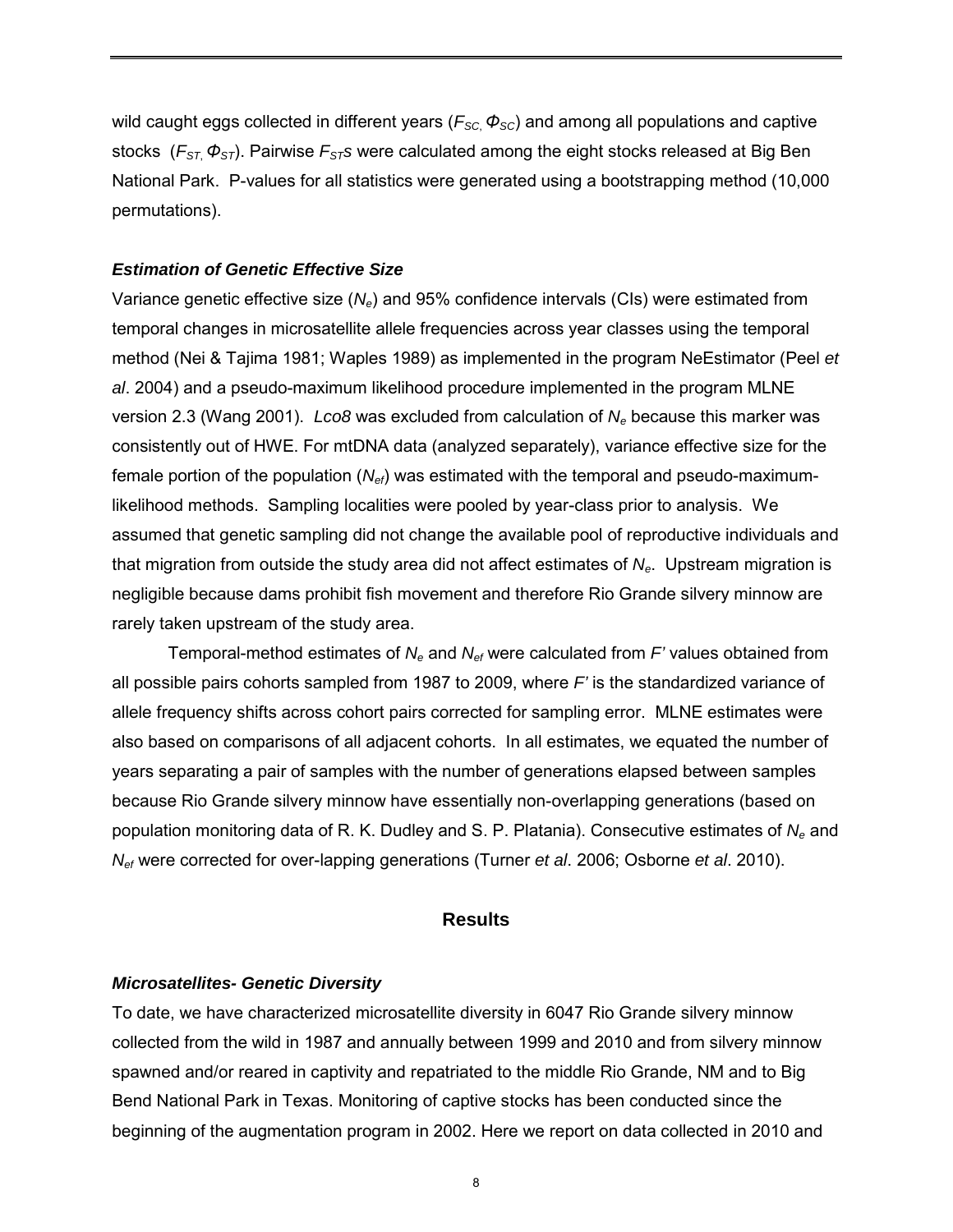**Table 1.** Sample sizes, collection localities on the Rio Grande, river reaches for wild Rio Grande silvery minnow samples collected in 2010.

| <b>River Reach</b> | Locality                  | <b>Sample Size</b> |
|--------------------|---------------------------|--------------------|
|                    |                           |                    |
| Angostura          | Bernalillo                | 34                 |
| Angostura          | Sandia Line 14            | 30                 |
| Angostura          | <b>AMAFCA Channel</b>     | 11                 |
| Angostura          | Lomitas Negras            | 2                  |
| Angostura          | Calabicillas Arroyo       | 18                 |
| Angostura          | <b>Central Ave Bridge</b> | 51                 |
| Angostura          | Atrisco                   | 5                  |
|                    |                           |                    |
| Isleta             | Below Isleta DD           | 12                 |
| Isleta             | Alejandro Drain           | 36                 |
| Isleta             | Los Lunas                 | 50                 |
| Isleta             | Peralta                   | 48                 |
|                    |                           |                    |
|                    | 2 m downstream San        |                    |
| San Acacia         | Acacia Diversion Dam      | 50                 |
| San Acacia         | San Antonio               | 50                 |
| San Acacia         | San Marcial               | 49                 |
|                    |                           |                    |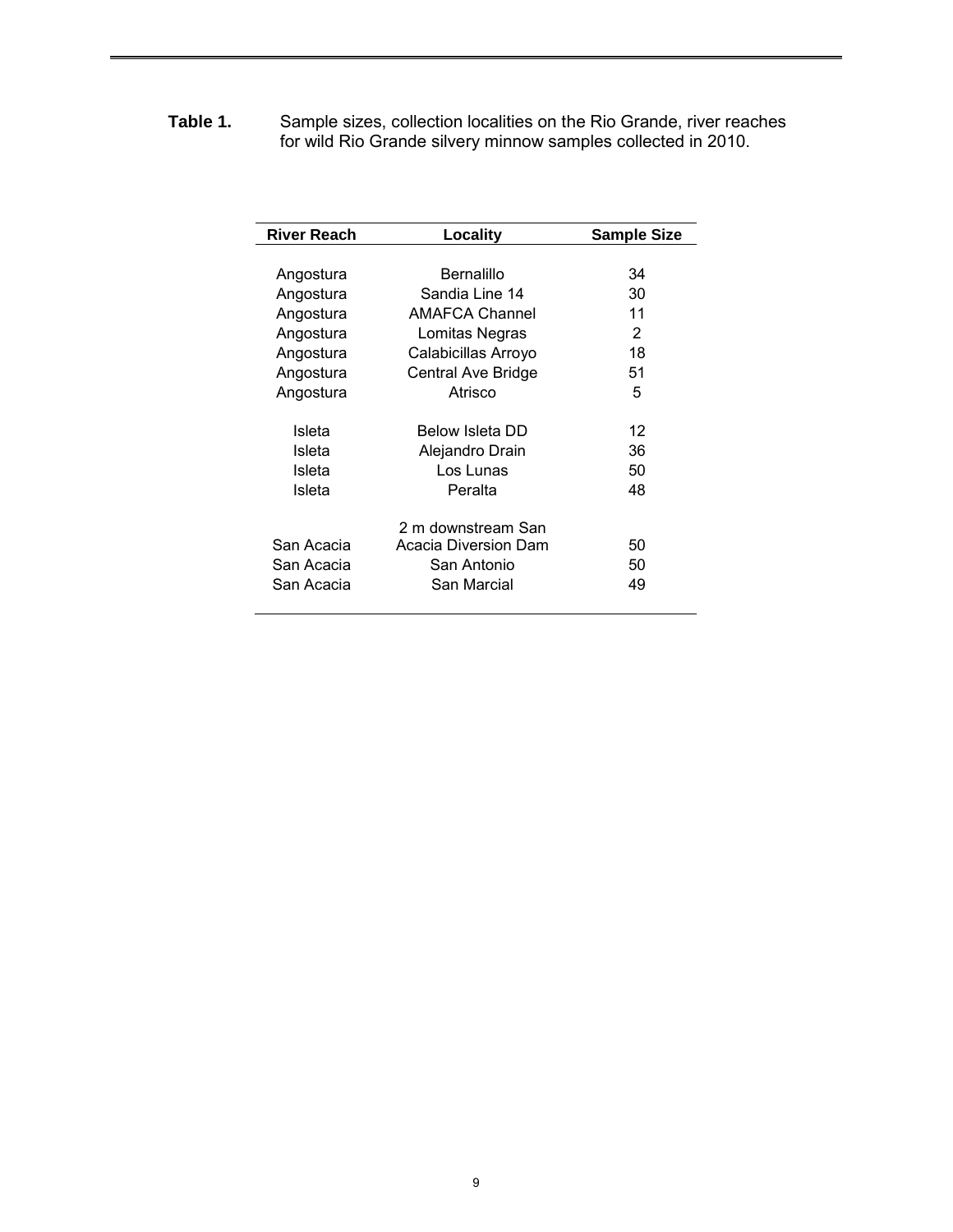**Table 2.** Summary statistics for microsatellite and mtDNA – ND4 loci for wild (1987, 1999- 2010), hatchery reared wild-caught eggs (WcE, An- Angostura, SA- San Acacia, numerals following refer to the years eggs were collected, for example WcE-SA-01 were wild-caught eggs collected from the San Acacia reach in 2001), captively spawned Rio Grande silvery minnow. Sample size (*N*), expected heterozygosity ( $H_F$ ), observed heterozygosity ( $H_O$ ), allelic richness  $(A_R)$  and average weighted inbreeding co-efficient  $(F_{IS})$  are given over all loci. For ND4 sample size (N), gene diversity (*h*), allelic (haplotype) richness  $(A_R)$  and observed number of haplotypes are given. \*WcE-01 sample was also collected from San Acacia but reared at Dexter (WcE-SA-01 was reared at the Biopark).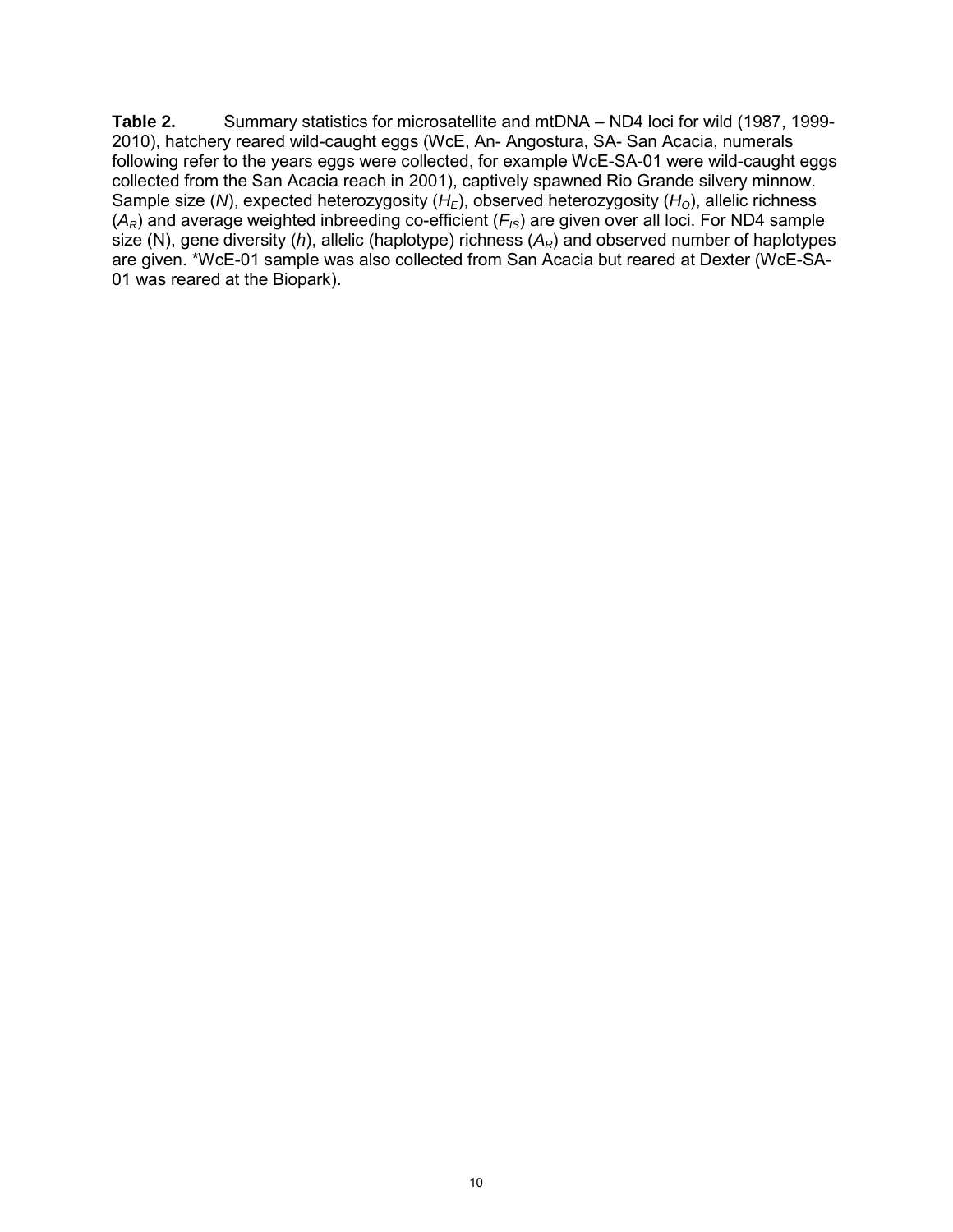|                                   |          |                  | <b>Microsatellites</b> |               |                          |          |                | <b>Mt-DNA</b>  |                         |
|-----------------------------------|----------|------------------|------------------------|---------------|--------------------------|----------|----------------|----------------|-------------------------|
| <b>Population</b>                 | N        | $H_E$            | H <sub>o</sub>         | $F_{IS}$      | $A_R$                    | N        | h              | $A_R$          | No. Haps                |
| 1987                              | 43       | 0.797            | 0.710                  | 0.111         | $\overline{\phantom{0}}$ | 37       | 0.734          | 6.000          | 6                       |
| 1999                              | 46       | 0.815            | 0.647                  | 0.210         |                          | 44       | 0.427          | 4.976          | 5                       |
| 2000                              | 194      | 0.815            | 0.697                  | 0.145         | 13.298                   | 127      | 0.389          | 4.968          | 6                       |
|                                   |          |                  |                        |               |                          |          |                |                |                         |
| 2001                              | 128      | 0.808            | 0.721                  | 0.107         | 13.729                   | 121      | 0.610          | 8.049          | 10                      |
| 2002                              | 389      | 0.794            | 0.680                  | 0.143         | 13.676                   | 379      | 0.630          | 5.840          | 8                       |
| 2003                              | 169      | 0.818            | 0.709                  | 0.134         | 13.902                   | 167      | 0.524          | 7.106          | 9                       |
| 2004                              | 162      | 0.820            | 0.738                  | 0.100         | 13.792                   | 164      | 0.612          | 8.152          | 9                       |
| 2005                              | 394      | 0.817            | 0.725                  | 0.113         | 13.947                   | 396      | 0.610          | 7.942          | 10                      |
| 2006                              | 383      | 0.826            | 0.726                  | 0.122         | 14.040                   | 376      | 0.621          | 7.664          | 10                      |
| 2007                              | 218      | 0.829            | 0.727                  | 0.123         | 13.821                   | 218      | 0.579          | 7.508          | 10                      |
| 2008                              | 479      | 0.824            | 0.712                  | 0.137         | 14.074                   | 467      | 0.572          | 7.641          | 11                      |
| 2009                              | 478      | 0.832            | 0.690                  | 0.171         | 14.046                   | 471      | 0.592          | 8.070          | 12                      |
|                                   |          |                  |                        |               |                          |          |                | 8.184          |                         |
| 2010                              | 446      | 0.839            | 0.692                  | 0.175         | 14.201                   | 446      | 0.649          |                | 9                       |
| <b>WILD-CAUGHT</b><br><b>EGGS</b> |          |                  |                        |               |                          |          |                |                |                         |
| WcE-01*                           | 178      | 0.8199           | 0.6512                 | 0.206         | 13.7661                  | 157      | 0.627          | 6.999          |                         |
| WcE-SA-01                         | 50       | 0.8305           | 0.7272                 | 0.126         | 13.0384                  | 51       | 0.624          | 6.000          | 8<br>6                  |
| WcE-An-02                         | 50       | 0.7843           | 0.7303                 | 0.07          | 11.0649                  | 49       | 0.481          | 2.949          | 3                       |
| WcE-SA-02                         | 81       | 0.8190           | 0.6796                 | 0.171         | 13.9069                  | 81       | 0.702          | 7.376          | 8                       |
| WcE-SA-03                         | 51       | 0.8302           | 0.6955                 | 0.164         | 13.8684                  | 51       | 0.714          | 7.848          | 8                       |
| MJO-07-005                        | 54       | 0.8271           | 0.7387                 | 0.108         | 13.8007                  | 53       | 0.602          | 6.733          | $\overline{7}$          |
| MJO-07-006                        | 49       | 0.8143           | 0.7227                 | 0.114         | 14.1714                  | 46       | 0.581          | 5.962          | 6                       |
| <b>CAPTIVE SPAWNED</b>            |          |                  |                        |               |                          |          |                |                |                         |
| MJO-06-29                         | 50       | 0.8037           | 0.7449                 | 0.074         | 10.3939                  | 50       | 0.517          | 5.000          | 5                       |
| $Cs-01$                           | 64       | 0.7943           | 0.6587                 | 0.172         | 11.9313                  | 58       | 0.460          | 4.982          | 5                       |
| Cs-An-02                          | 51       | 0.6856           | 0.6754                 | 0.015         | 7.5074                   | 51       | 0.000          | 1.000          | 1                       |
| Cs-SA-02                          | 53       | 0.8029           | 0.6733                 | 0.163         | 12.0341                  | 53       | 0.751          | 5.919          | 6                       |
| <b>TFT039</b>                     | 51       | 0.8060           | 0.7000                 | 0.133         | 11.6912                  | 51       | 0.558          | 3.995          | 4                       |
| $Cs-04$                           | 50       | 0.8237           | 0.6906                 | 0.163         | 13.2474                  | 47       | 0.586          | 5.911          | 6                       |
| TFT-04-23                         | 50       | 0.7790           | 0.6831                 | 0.124         | 11.0714                  | 48       | 0.593          | 4.996          | 5                       |
| TFT-04-24                         | 48       | 0.8280           | 0.7170                 | 0.135         | 11.0870                  | 48       | 0.609          | 4.949          | 5                       |
| TFT-04-25                         | 50       | 0.8100           | 0.7677                 | 0.053         | 10.6607                  | 50       | 0.702          | 5.934          | 6                       |
| TFT-04-29                         | 54       | 0.8393           | 0.7627                 | 0.092         | 13.0282                  | 54       | 0.609          | 4.903          | 5                       |
| TFT-04-30                         | 56<br>50 | 0.8259           | 0.7265                 | 0.121<br>0.13 | 13.5240                  | 55       | 0.656          | 4.790          | 5<br>$\overline{7}$     |
| TFT-04-31<br>TFT-05-006           | 50       | 0.8046<br>0.7923 | 0.7006<br>0.6487       | 0.183         | 11.9984<br>9.7682        | 50<br>50 | 0.706<br>0.625 | 6.865<br>5.803 | 6                       |
| TFT-05-007                        | 49       | 0.7969           | 0.7045                 | 0.117         | 11.3052                  | 49       | 0.550          | 4.884          | 5                       |
| TFT-05-008                        | 50       | 0.8044           | 0.6628                 | 0.178         | 10.5838                  | 50       | 0.611          | 4.934          | 5                       |
| TFT-05-009                        | 50       | 0.8043           | 0.7174                 | 0.109         | 11.8988                  | 50       | 0.506          | 3.996          | $\overline{\mathbf{4}}$ |
| TFT-05-011                        | 51       | 0.8078           | 0.6925                 | 0.144         | 11.4467                  | 51       | 0.573          | 5.853          | 6                       |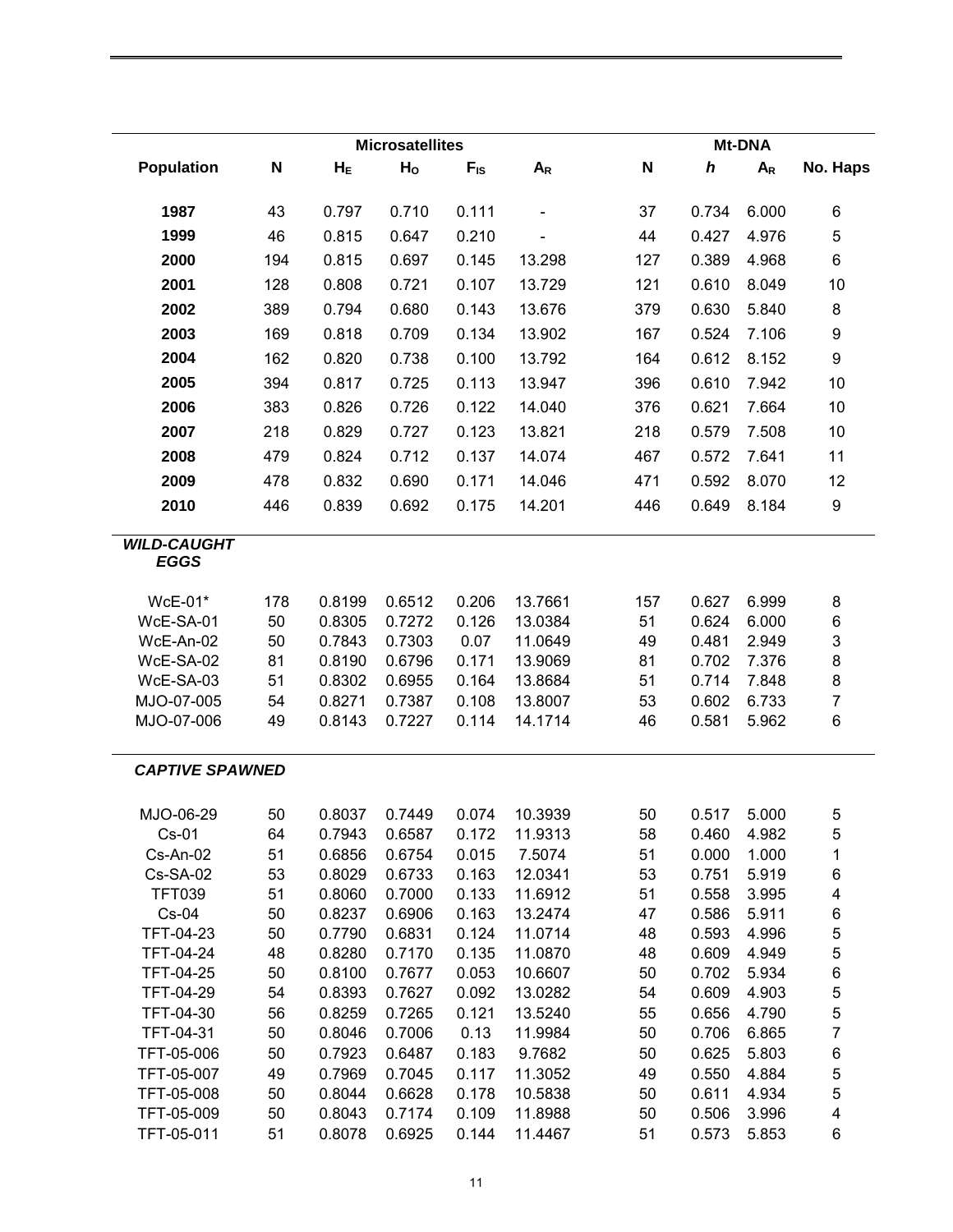| N  | $H_E$  | H <sub>o</sub> | $F_{IS}$ | $A_R$                  | N  | h     | $A_R$ | No. Haps        |
|----|--------|----------------|----------|------------------------|----|-------|-------|-----------------|
| 50 | 0.8136 | 0.7208         | 0.115    | 13.2821                | 49 | 0.635 | 4.934 | 5               |
| 50 | 0.8051 | 0.7050         | 0.125    | 11.2947                | 50 | 0.738 | 4.996 | 5               |
| 50 | 0.8127 | 0.7394         | 0.091    | 11.9933                | 50 | 0.605 | 4.869 | 5               |
| 50 | 0.8265 | 0.6694         | 0.1920   | 13.4926                | 45 | 0.664 | 6.939 | 7               |
| 50 | 0.8411 | 0.7213         | 0.1440   | 13.1048                | 50 | 0.625 | 6.803 | 7               |
| 50 | 0.8344 | 0.7113         | 0.1490   | 13.3771                | 49 | 0.706 | 5.997 | 6               |
| 51 | 0.8431 | 0.7151         | 0.1530   | 13.7976                | 51 | 0.658 | 5.995 | $6\phantom{1}6$ |
| 68 | 0.8185 | 0.7059         | 0.1380   | 13.6061                | 62 | 0.594 | 8.329 | 9               |
| 72 | 0.7985 | 0.6700         | 0.1620   | 13.3223                | 68 | 0.540 | 6.431 | 7               |
| 71 | 0.8112 | 0.7187         | 0.1150   | 13.1198                | 64 | 0.619 | 5.818 | 6               |
| 69 | 0.8171 | 0.7134         | 0.1280   | 13.2282                | 64 | 0.436 | 5.595 | $6\phantom{1}6$ |
| 50 | 0.8267 | 0.6905         | 0.1660   | 13.8879                | 49 | 0.735 | 5.000 | 5               |
| 50 | 0.8209 | 0.7061         | 0.1410   | 12.9870                | 50 | 0.530 | 4.000 | 4               |
| 50 | 0.8228 | 0.7034         | 0.1460   | 13.3470                | 51 | 0.675 | 5.680 | 6               |
| 50 | 0.8197 | 0.7119         | 0.1330   | 13.7310                | 50 | 0.776 | 6.803 | 7               |
| 50 | 0.8203 | 0.6975         | 0.1510   | 13.3468                | 50 | 0.504 | 7.799 | 8               |
| 48 | 0.8158 | 0.6975         | 0.1460   | 12.7156                | 43 | 0.681 | 8.928 | 9               |
| 50 | 0.7926 | 0.6566         | 0.1730   | 11.2584                | 49 | 0.767 | 5.000 | 5               |
| 49 | 0.8027 | 0.6747         | 0.1610   | 11.5320                | 43 | 0.666 | 7.000 | 7               |
| 50 | 0.8110 | 0.6698         | 0.1760   | 12.2283                | 50 | 0.563 | 7.792 | 8               |
| 50 | 0.8037 | 0.6814         | 0.1540   | 12.7793                | 47 | 0.742 | 7.955 | 8               |
|    |        |                |          | <b>Microsatellites</b> |    |       |       | <b>Mt-DNA</b>   |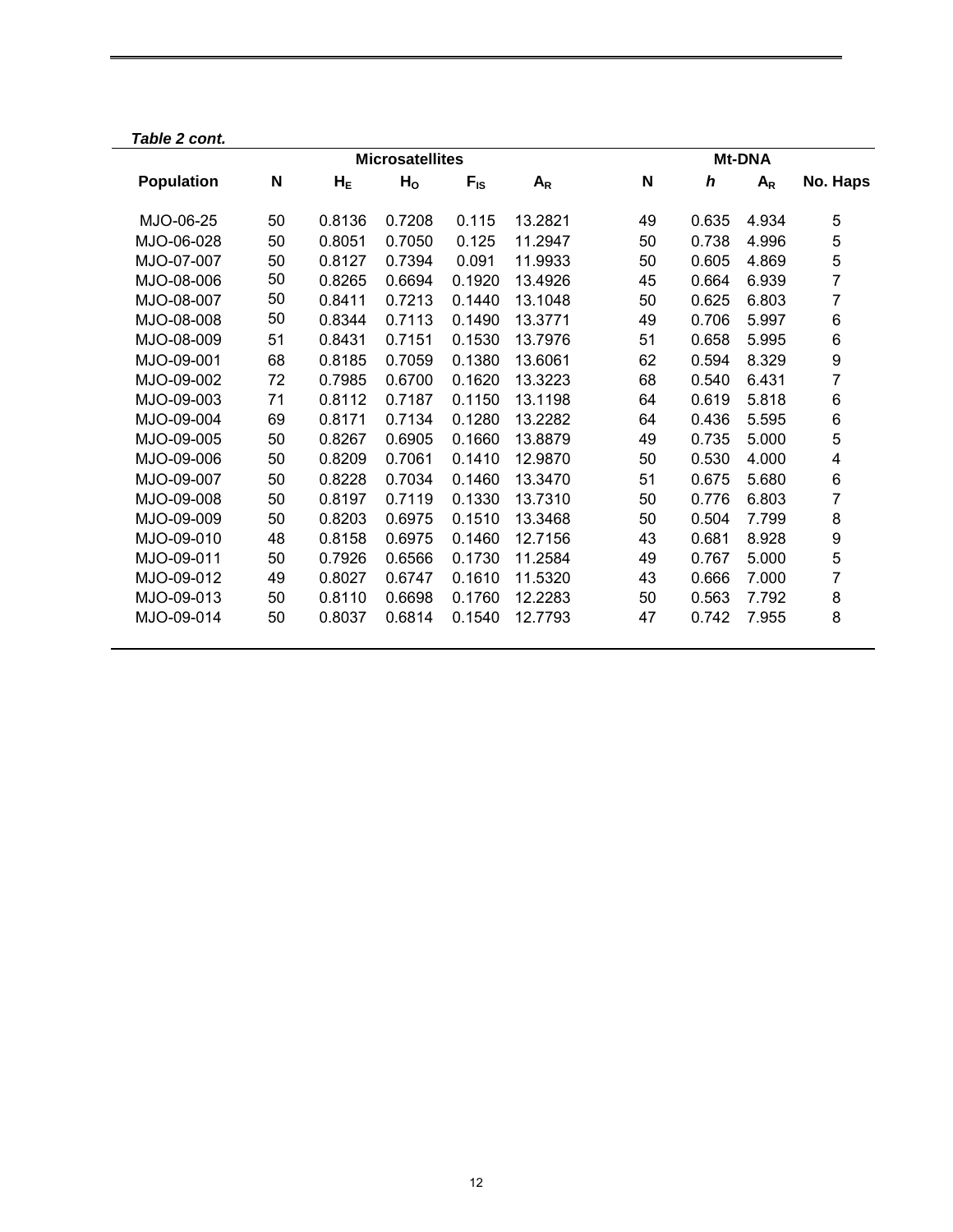

Figure 1. Microsatellite diversity statistics for wild populations(by year) and for captive stocks reared from wild-caught eggs. Gene diversity  $(H_e)$ , heterozygosity (H<sub>O</sub>) and allelic richness (A<sub>R</sub>) are given. Standard deviations are given for  $H_e$  and  $H_o$ .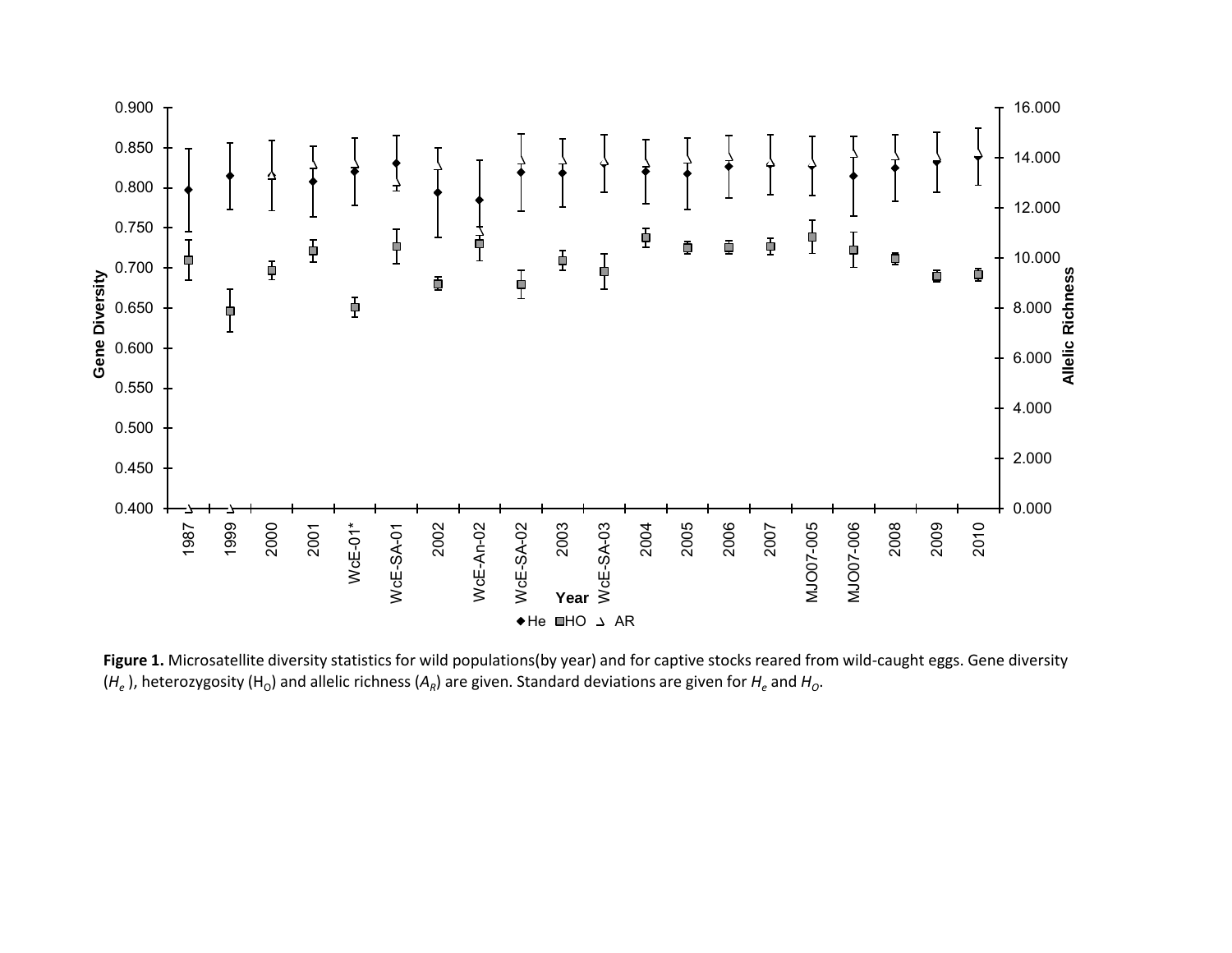

**Figure 2.** Microsatellite diversity statistics for captive stocks. Gene diversity  $(H_e)$ , heterozygosity  $(H_0)$  and allelic richness  $(A_R)$  are given. Standard deviations are given for  $H_e$  and  $H_o$ .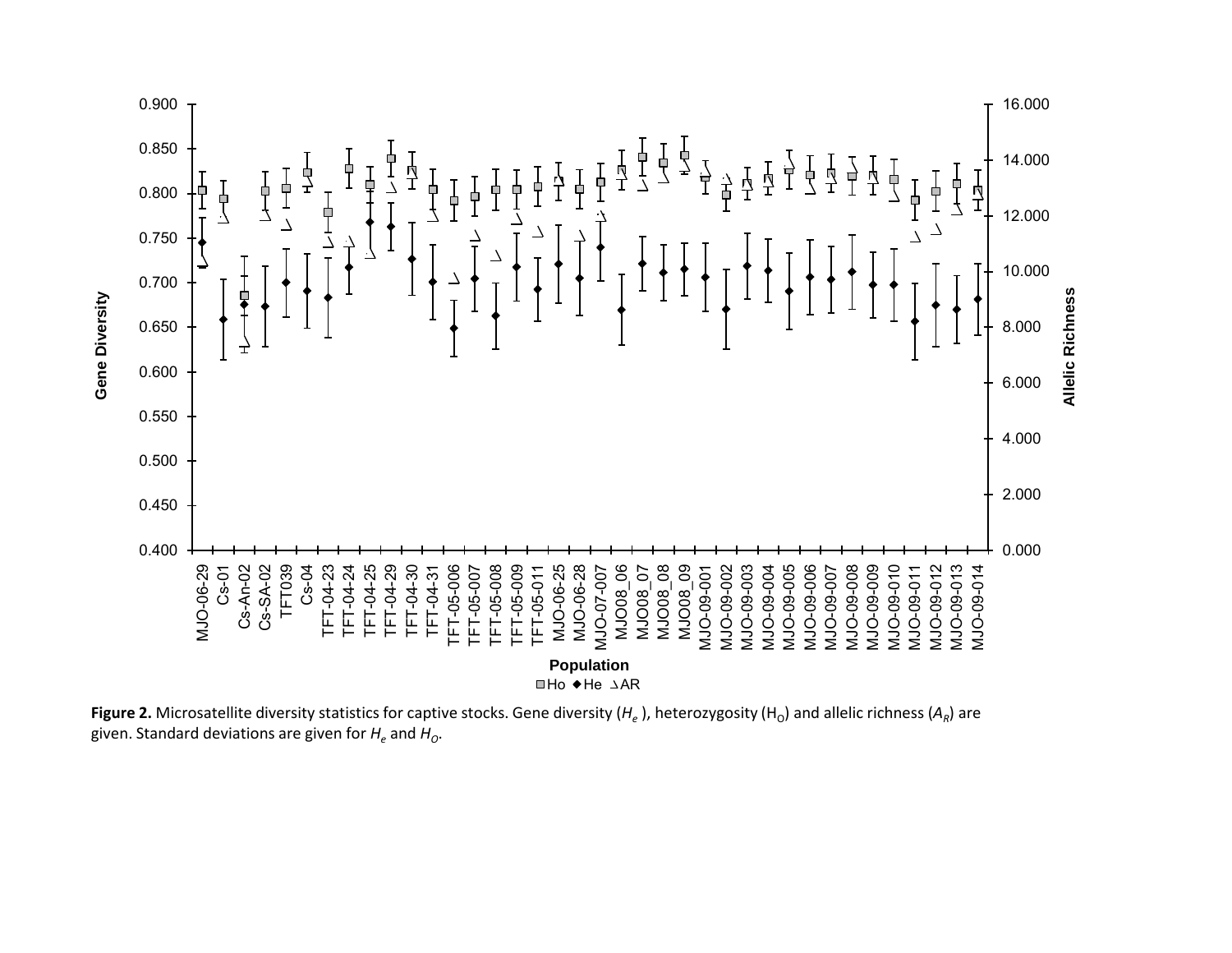**Table 3.** Mt-DNA haplotype frequencies across all wild and captive stocks.

|                  | <b>Mt-DNA-ND4 Haplotypes</b> |                |                |                          |                          |                   |                              |                |       |                          |                          |                          |                |       |       |   |
|------------------|------------------------------|----------------|----------------|--------------------------|--------------------------|-------------------|------------------------------|----------------|-------|--------------------------|--------------------------|--------------------------|----------------|-------|-------|---|
|                  | A                            | $\mathbf C$    | D              | Е                        | F                        | Κ                 |                              | J              | M     | N                        | P                        | $\mathbf{o}$             | Q              | S     | т     | W |
| 1987             | 0.459                        | 0.189          | 0.162          | 0.054                    | 0.081                    |                   |                              |                | 0.054 |                          |                          |                          |                |       |       |   |
| 1999             | 0.750                        | $\blacksquare$ | 0.114          | 0.068                    | 0.045                    | 0.023             |                              |                |       |                          |                          |                          |                |       |       |   |
| 2000             | 0.772                        | 0.008          | 0.047          | 0.071                    | 0.094                    | 0.008             |                              |                |       |                          |                          |                          |                |       |       |   |
| 2001             | 0.607                        | 0.090          | 0.057          | 0.033                    | 0.107                    | 0.066             | 0.008                        | 0.016          | 0.008 |                          |                          | 0.008                    |                |       |       |   |
| 2002             | 0.538                        | 0.203          | 0.148          | 0.011                    | 0.061                    | 0.034             | $\sim$                       | 0.003          |       |                          | $\blacksquare$           | 0.003                    |                |       |       |   |
| 2003             | 0.671                        | 0.054          | 0.150          | 0.030                    | 0.054                    | 0.012             |                              | 0.006          | 0.006 | $\blacksquare$           | $\blacksquare$           | 0.018                    |                |       |       |   |
| 2004             | 0.604                        | 0.085          | 0.104          | 0.018                    | 0.073                    | 0.049             | 0.012                        | $\blacksquare$ | 0.018 | L,                       | $\overline{\phantom{a}}$ | 0.030                    |                |       |       |   |
| 2005             | 0.598                        | 0.126          | 0.088          | 0.028                    | 0.086                    | 0.018             | 0.015                        | 0.003          | 0.028 | $\overline{a}$           | $\blacksquare$           | 0.010                    |                |       |       |   |
| 2006             | 0.588                        | 0.135          | 0.092          | 0.047                    | 0.047                    | 0.047             | 0.003                        | $\blacksquare$ | 0.029 | $\blacksquare$           | $\blacksquare$           | 0.008                    |                |       | 0.003 |   |
| 2007             | 0.628                        | 0.110          | 0.083          | 0.023                    | 0.087                    | 0.037             | 0.005                        | $\blacksquare$ | 0.005 | $\overline{\phantom{a}}$ | $\blacksquare$           | 0.018                    | 0.005          |       |       |   |
| 2008             | 0.629                        | 0.121          | 0.080          | 0.026                    | 0.067                    | 0.046             | 0.007                        | $\blacksquare$ | 0.009 | $\blacksquare$           | 0.002                    | 0.007                    | $\blacksquare$ | 0.007 |       |   |
| 2009             | 0.616                        | 0.140          | 0.0764         | 0.0276                   | 0.0637                   | 0.034             | 0.006                        | 0.002          | 0.019 | $\blacksquare$           | 0.002                    | 0.011                    | $\blacksquare$ | 0.002 |       |   |
| 2010             | 0.564                        | 0.125          | 0.097          | 0.030                    | 0.069                    | 0.053             | 0.014                        | $\blacksquare$ | 0.016 |                          |                          | 0.032                    |                |       |       |   |
| <b>WcE-01</b>    | 0.573                        | 0.197          | 0.051          | 0.064                    | 0.064                    | 0.032             | $\overline{\phantom{a}}$     | $\blacksquare$ | 0.013 | 0.006                    |                          |                          |                |       |       |   |
| <b>WcE-SA-01</b> | 0.569                        | 0.137          | 0.059          | 0.059                    | 0.098                    | 0.078             | $\overline{\phantom{a}}$     |                |       |                          |                          |                          |                |       |       |   |
| WcE-An-02        | 0.653                        | 0.020          | 0.327          | $\blacksquare$           | $\blacksquare$           | $\qquad \qquad -$ | $\qquad \qquad \blacksquare$ |                |       |                          |                          |                          |                |       |       |   |
| WcE-SA02         | 0.488                        | 0.225          | 0.050          | 0.013                    | 0.138                    | 0.050             | $\overline{\phantom{a}}$     | $\blacksquare$ | 0.038 |                          |                          |                          |                |       |       |   |
| WcE-SA-03        | 0.490                        | 0.078          | 0.196          | 0.059                    | 0.098                    | 0.039             | $\blacksquare$               | L,             | 0.020 |                          |                          | 0.020                    |                |       |       |   |
| MJO07-005        | 0.604                        | 0.094          | 0.019          | 0.019                    | 0.170                    | 0.075             |                              |                |       |                          |                          |                          |                |       |       |   |
| MJO07-006        | 0.630                        | 0.087          | 0.130          | 0.022                    | 0.087                    | 0.043             |                              |                |       |                          |                          |                          |                |       |       |   |
| MJO06-29         | 0.680                        | 0.140          | 0.080          |                          | 0.060                    |                   |                              |                | 0.040 |                          |                          |                          |                |       |       |   |
| <b>Cs-01</b>     | 0.724                        | 0.052          | $\blacksquare$ | 0.034                    | 0.069                    | 0.121             |                              |                |       |                          |                          |                          |                |       |       |   |
| <b>Cs-An-02</b>  | $\blacksquare$               | $\blacksquare$ | 1.000          | $\blacksquare$           | $\overline{\phantom{a}}$ |                   |                              |                |       |                          |                          |                          |                |       |       |   |
| <b>Cs-SA-02</b>  | 0.434                        | 0.075          | 0.170          | 0.132                    | 0.170                    |                   |                              |                |       |                          |                          |                          |                |       |       |   |
| <b>Cs-04</b>     | 0.596                        | 0.255          | 0.021          |                          | 0.043                    | 0.064             |                              |                |       |                          |                          | 0.021                    |                |       |       |   |
| <b>TFT039</b>    | 0.596                        | 0.269          | 0.038          | $\overline{\phantom{a}}$ | $\blacksquare$           | 0.096             | $\overline{\phantom{a}}$     |                |       |                          | $\overline{\phantom{a}}$ | $\overline{\phantom{a}}$ |                |       |       |   |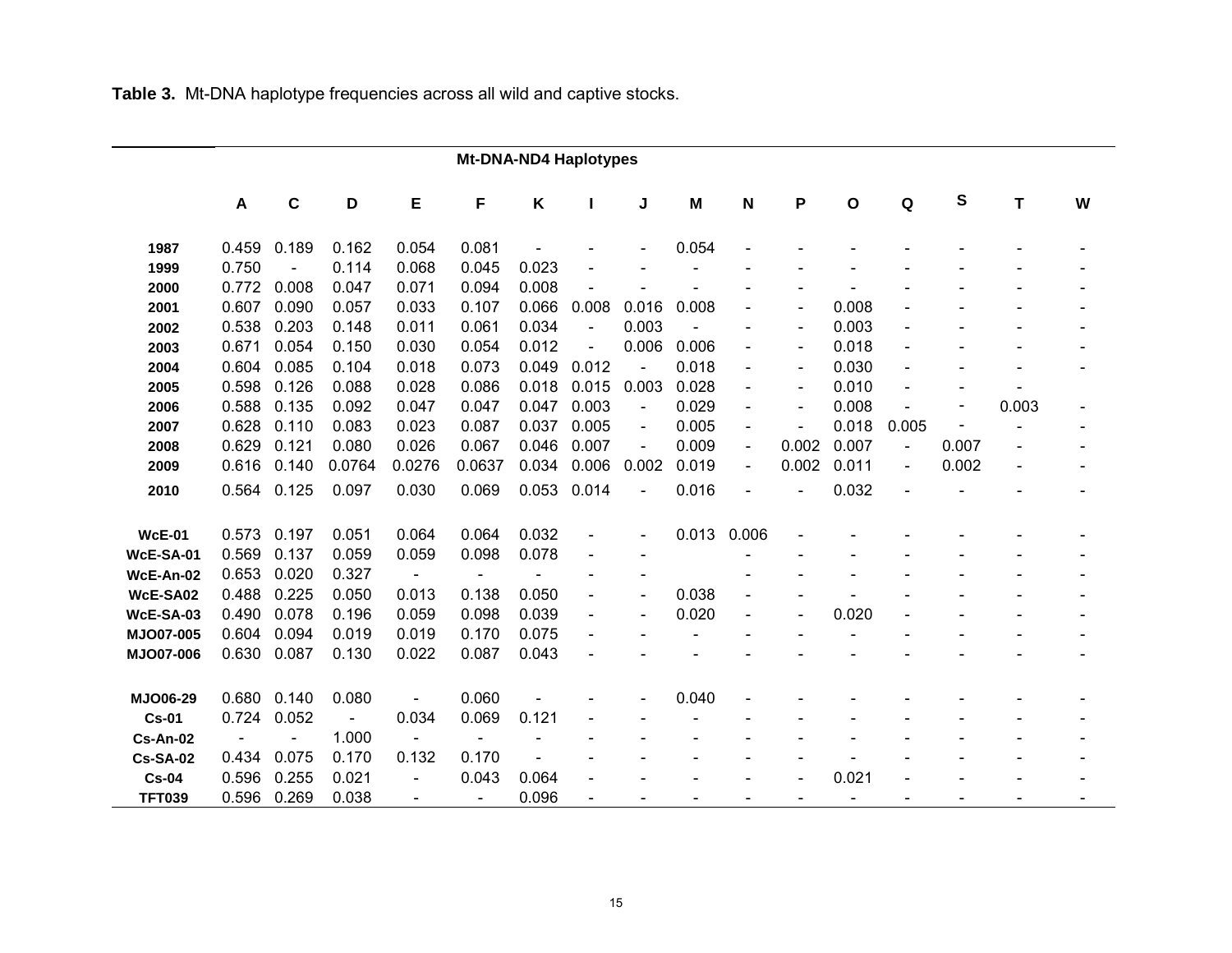*Table 3 cont.*

|                 | A     | C     | D                        | Е                        | F                        | Κ     | I.                       | J                        | M     | N                        | Ρ              | $\mathbf{o}$ | Q | S     | т | W     |
|-----------------|-------|-------|--------------------------|--------------------------|--------------------------|-------|--------------------------|--------------------------|-------|--------------------------|----------------|--------------|---|-------|---|-------|
| <b>TFT04-23</b> | 0.617 | 0.043 | 0.191                    | $\blacksquare$           |                          | 0.043 | $\overline{\phantom{0}}$ |                          |       |                          |                | 0.106        |   |       |   |       |
| <b>TFT04-24</b> | 0.583 | 0.125 | 0.208                    | $\blacksquare$           | 0.021                    | 0.063 | $\blacksquare$           |                          |       |                          |                |              |   |       |   |       |
| <b>TFT04-25</b> | 0.434 | 0.057 | 0.113                    | 0.057                    | 0.283                    | 0.057 | $\blacksquare$           |                          |       |                          |                |              |   |       |   |       |
| <b>TFT04-29</b> | 0.566 | 0.245 | $\overline{\phantom{a}}$ | 0.075                    | $\blacksquare$           | 0.094 | $\overline{a}$           | $\blacksquare$           | 0.019 |                          |                |              |   |       |   |       |
| <b>TFT04-30</b> | 0.400 | 0.333 | $\blacksquare$           |                          | $\overline{\phantom{0}}$ | 0.244 | $\blacksquare$           |                          |       | $\overline{\phantom{a}}$ | 0.022          |              |   |       |   |       |
| <b>TFT04-31</b> | 0.420 | 0.340 | 0.020                    | $\blacksquare$           | 0.060                    | 0.040 | $\blacksquare$           | $\blacksquare$           | 0.100 | $\blacksquare$           | $\overline{a}$ | 0.020        |   |       |   |       |
| <b>TFT05-06</b> | 0.500 | 0.360 | 0.020                    | $\blacksquare$           | 0.020                    | 0.080 | $\overline{\phantom{a}}$ | $\overline{\phantom{a}}$ | 0.020 |                          |                |              |   |       |   |       |
| <b>TFT05-07</b> | 0.625 | 0.292 | 0.021                    | 0.063                    | $\overline{\phantom{a}}$ |       | $\overline{\phantom{0}}$ |                          |       |                          |                |              |   |       |   |       |
| <b>TFT05-08</b> | 0.592 | 0.082 | $\blacksquare$           | 0.102                    | $\overline{a}$           | 0.224 | $\blacksquare$           |                          |       |                          |                |              |   |       |   |       |
| <b>TFT05-09</b> | 0.680 | 0.160 |                          |                          | $\blacksquare$           | 0.120 |                          |                          | 0.040 |                          |                |              |   |       |   |       |
| <b>TFT05-11</b> | 0.623 | 0.057 | 0.113                    | 0.019                    | 0.170                    |       |                          |                          | 0.019 |                          |                |              |   |       |   |       |
| MJO06-25        | 0.551 | 0.245 | 0.061                    | $\blacksquare$           | 0.061                    | 0.082 |                          |                          |       |                          |                |              |   |       |   |       |
| <b>MJO06-28</b> | 0.400 | 0.140 | 0.220                    | $\overline{\phantom{a}}$ | 0.220                    | 0.020 |                          |                          |       |                          |                |              |   |       |   |       |
| MJO07-007       | 0.560 | 0.020 | 0.120                    | 0.020                    | 0.280                    |       |                          |                          |       |                          |                |              |   |       |   |       |
| <b>MJO08_06</b> | 0.533 | 0.222 | 0.044                    | 0.044                    | 0.111                    | 0.022 | $\overline{a}$           |                          |       |                          |                | 0.022        |   |       |   |       |
| <b>MJO08_07</b> | 0.580 | 0.180 | 0.020                    | 0.060                    | 0.120                    | 0.020 | ÷,                       |                          | 0.020 |                          |                |              |   |       |   |       |
| <b>MJO08 08</b> | 0.490 | 0.204 | 0.061                    | 0.082                    | 0.122                    | 0.041 | $\blacksquare$           |                          |       |                          |                |              |   |       |   |       |
| <b>MJO08 09</b> | 0.549 | 0.176 | 0.059                    | 0.039                    | 0.118                    | 0.059 | $\blacksquare$           |                          |       |                          |                |              |   |       |   |       |
| <b>MJO09 01</b> | 0.613 | 0.177 | 0.048                    | 0.016                    | 0.065                    | 0.032 | $\overline{\phantom{0}}$ | $\blacksquare$           | 0.016 |                          |                | 0.016        |   |       |   | 0.016 |
| <b>MJO09 02</b> | 0.647 | 0.206 | 0.074                    | 0.015                    | 0.015                    | 0.015 | 0.029                    | $\blacksquare$           | 0.000 |                          |                |              |   |       |   |       |
| <b>MJO09_03</b> | 0.578 | 0.203 | 0.063                    | $\blacksquare$           | 0.094                    | 0.016 | $\blacksquare$           | $\blacksquare$           | 0.047 |                          |                |              |   |       |   |       |
| <b>MJO09_04</b> | 0.734 | 0.172 | 0.031                    | $\blacksquare$           | 0.031                    | 0.016 | $\overline{\phantom{a}}$ |                          | 0.016 |                          |                |              |   |       |   |       |
| <b>MJO09 05</b> | 0.449 | 0.163 | 0.163                    | $\blacksquare$           | 0.122                    | 0.102 |                          |                          |       |                          |                |              |   |       |   |       |
| MJO09_06        | 0.660 | 0.080 | 0.080                    | $\blacksquare$           | 0.180                    |       |                          |                          |       |                          |                |              |   |       |   |       |
| MJO09_07        | 0.510 | 0.216 | 0.157                    | $\blacksquare$           | 0.078                    |       |                          |                          | 0.020 |                          | $\blacksquare$ | 0.020        |   |       |   |       |
| <b>MJO09_08</b> | 0.300 | 0.300 | 0.160                    | 0.020                    | 0.180                    |       |                          |                          | 0.020 |                          | $\blacksquare$ | 0.020        |   |       |   |       |
| <b>MJO09_09</b> | 0.700 | 0.080 | 0.060                    | 0.020                    | 0.040                    | 0.060 |                          | $\overline{\phantom{a}}$ | 0.020 |                          |                |              |   | 0.020 |   |       |
| MJO09_10        | 0.535 | 0.186 | 0.070                    | 0.023                    | 0.070                    | 0.023 | 0.047                    | $\blacksquare$           | 0.023 | $\blacksquare$           | 0.023          |              |   |       |   |       |
| MJO09_11        | 0.327 | 0.306 | 0.163                    | $\overline{\phantom{a}}$ | 0.082                    | 0.122 |                          |                          |       |                          |                |              |   |       |   |       |
| MJO09_12        | 0.558 | 0.070 | 0.070                    | $\overline{\phantom{a}}$ | 0.070                    | 0.047 |                          |                          | 0.140 | $\blacksquare$           | 0.047          |              |   |       |   |       |
| MJO09_13        | 0.640 | 0.040 | 0.040                    | 0.020                    | 0.180                    | 0.040 | 0.020                    |                          |       |                          |                |              |   |       |   |       |
| MJO09 14        | 0.468 | 0.106 | 0.064                    | 0.064                    | 0.170                    | 0.043 |                          |                          |       |                          | 0.021          | 0.064        |   |       |   |       |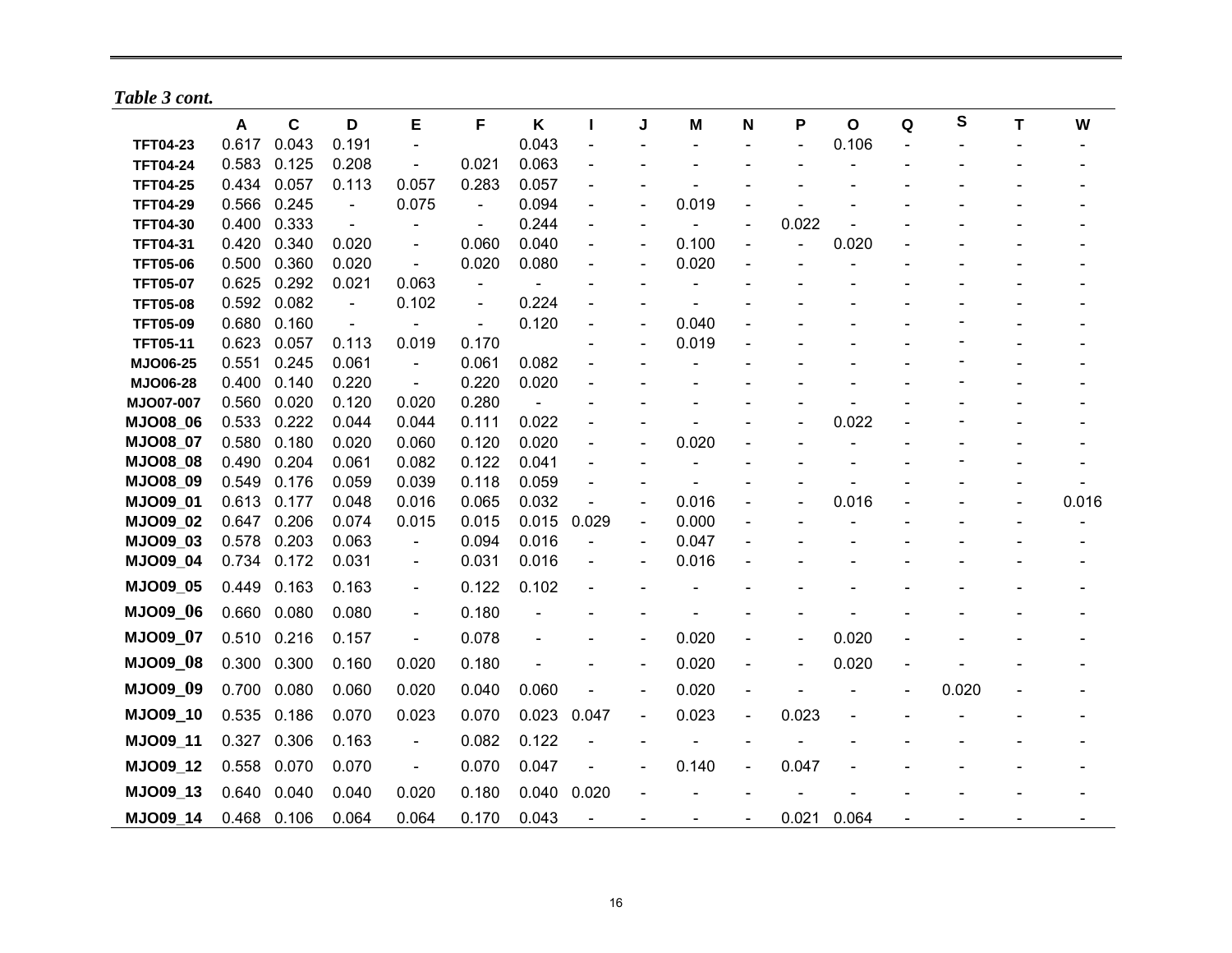

**Figure 3.** Mt-DNA diversity statistics for wild populations(by year) and for captive stocks reared from wild-caught eggs. Gene diversity (*h*), and haplotype richness  $(A_R)$  are given. Standard deviations are given for *h*.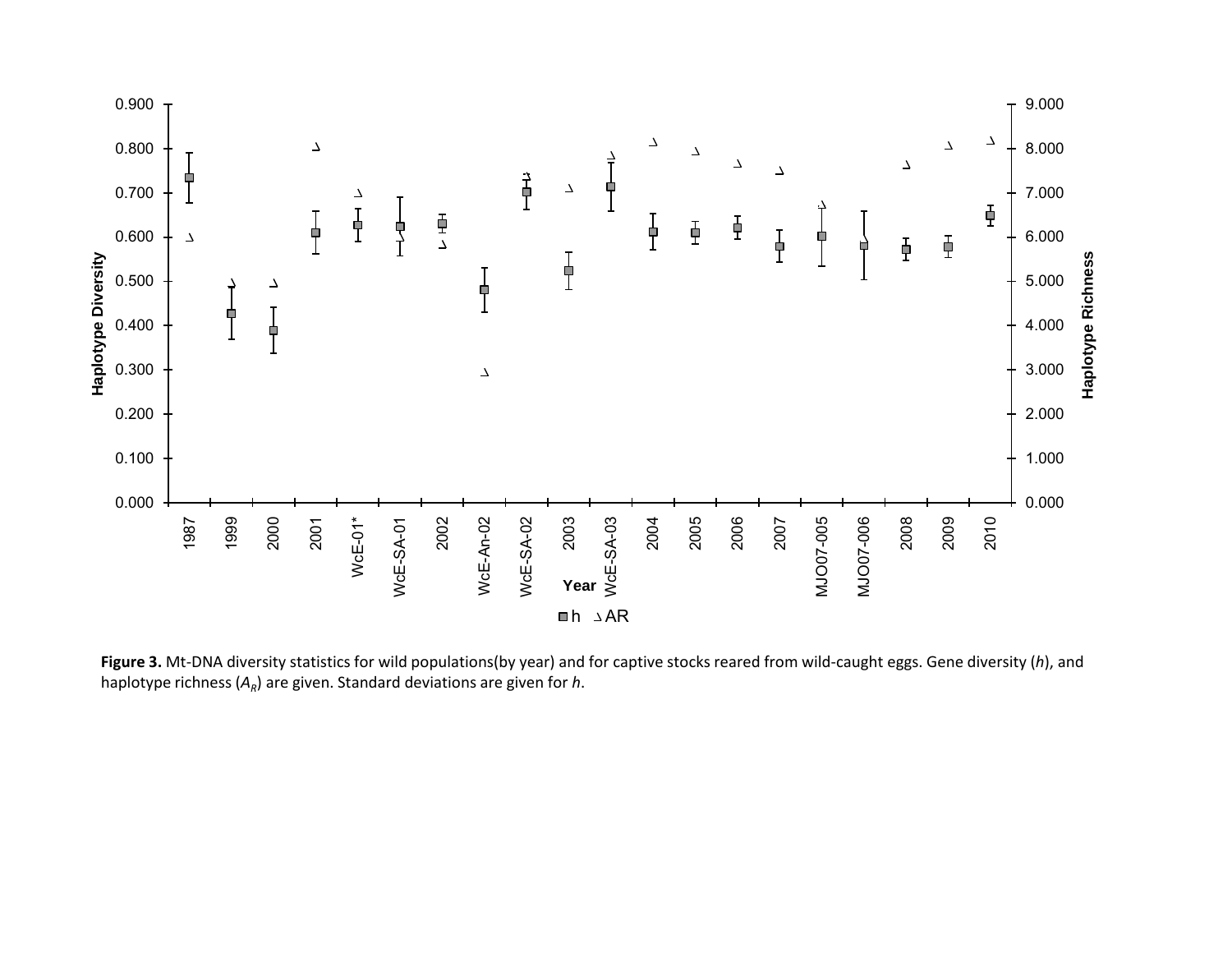

**Figure 4.** Mt-DNA diversity statistics for captive stocks. Gene diversity (*h*), and haplotype richness ( $A<sub>R</sub>$ ) are given. Standard deviations are given for *h*.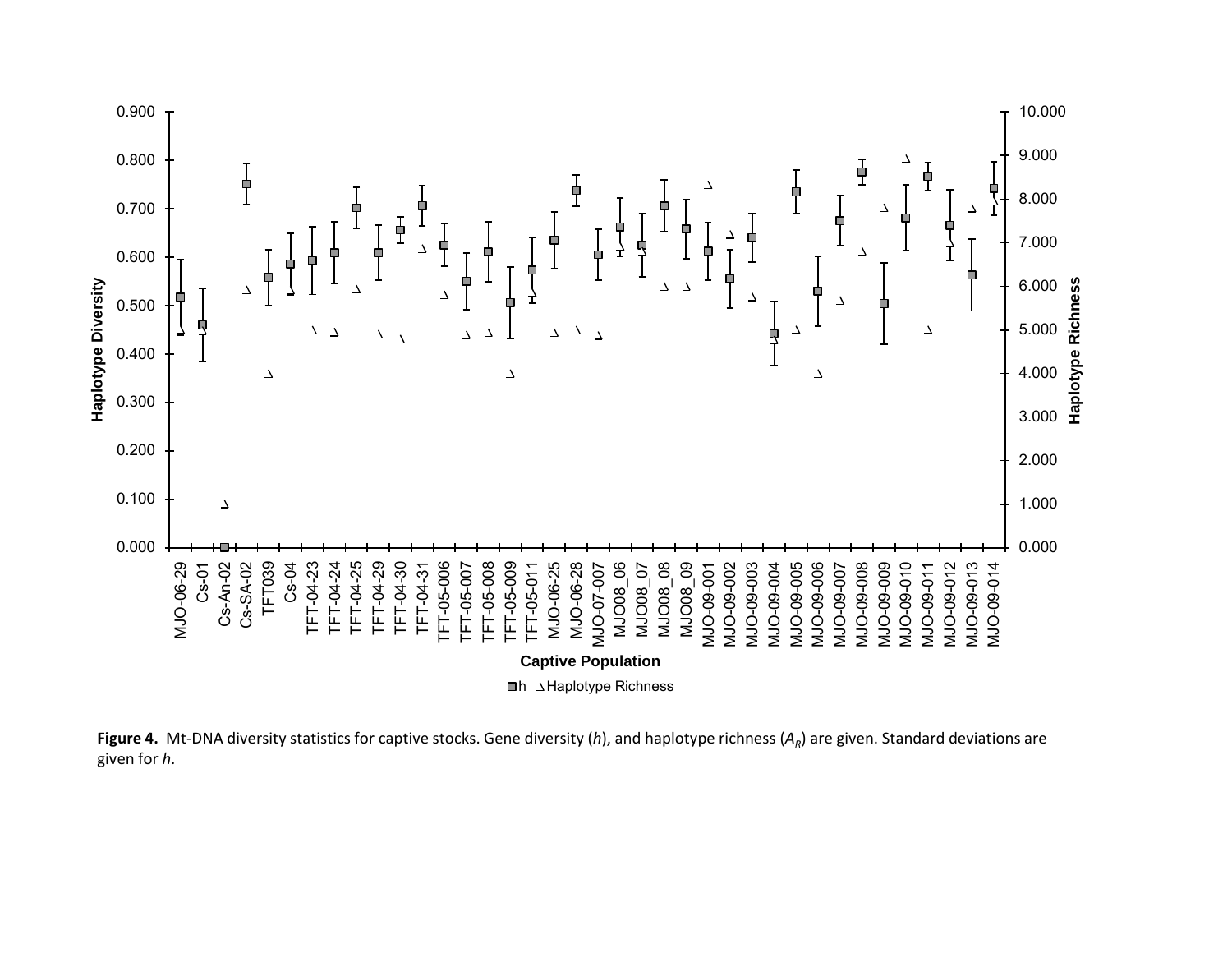



**Figure 5.** Microsatellite diversity statistics by year and river reach a) Angostura, b) Isleta and c) San Acacia. Gene diversity (H<sub>e</sub>), observed heterozygosity (H<sub>o</sub>) and allelic richness (A<sub>R</sub>) are given.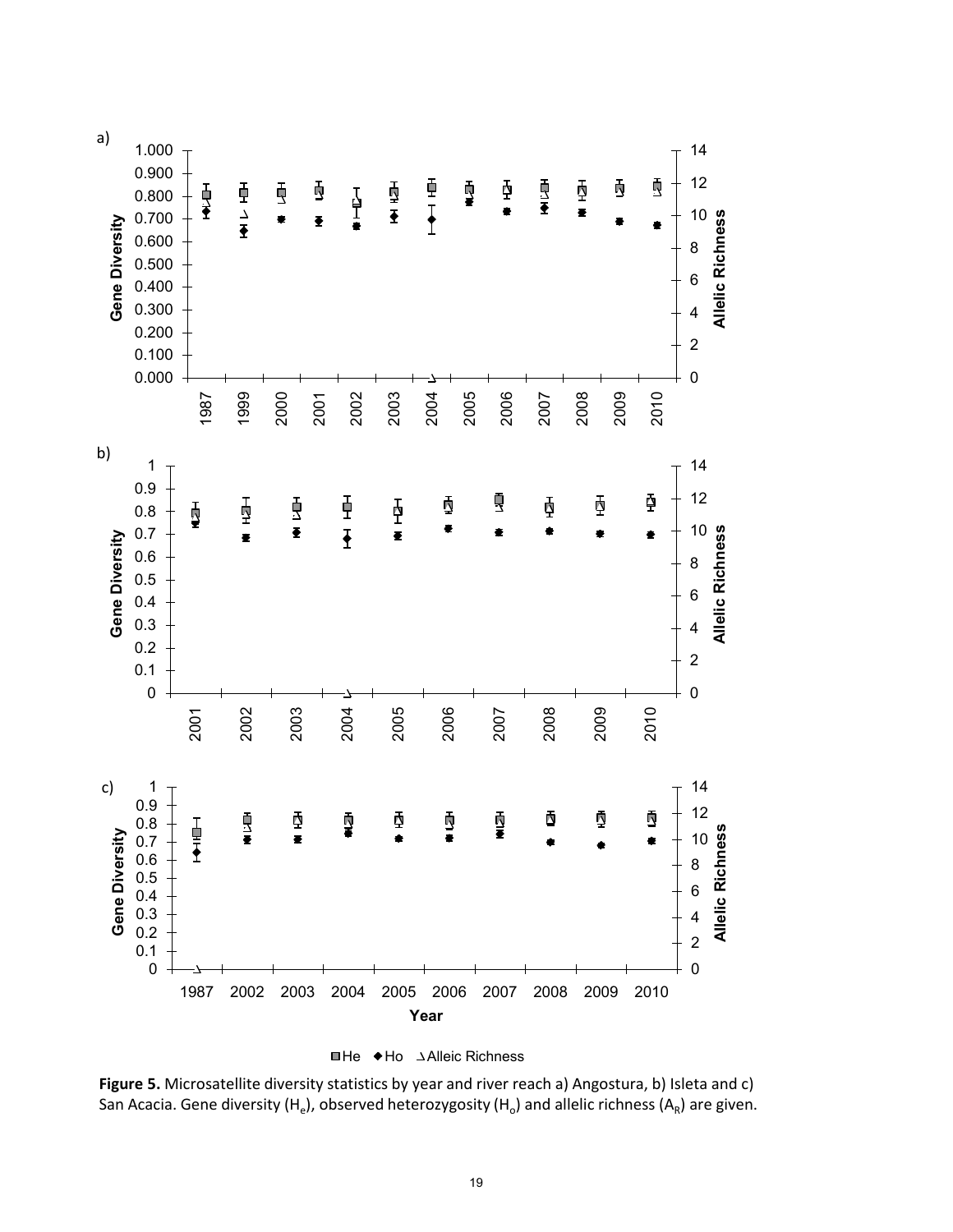

Figure 6. MtDNA diversity statistics by year and river reach a) Angostura, b) Isleta and c) San Acacia. Haplotype diversity (h), and haplotype richness  $(A_R)$  are given. Zeros indicate either no samples or sample size insufficient to estimate  $A_R$ .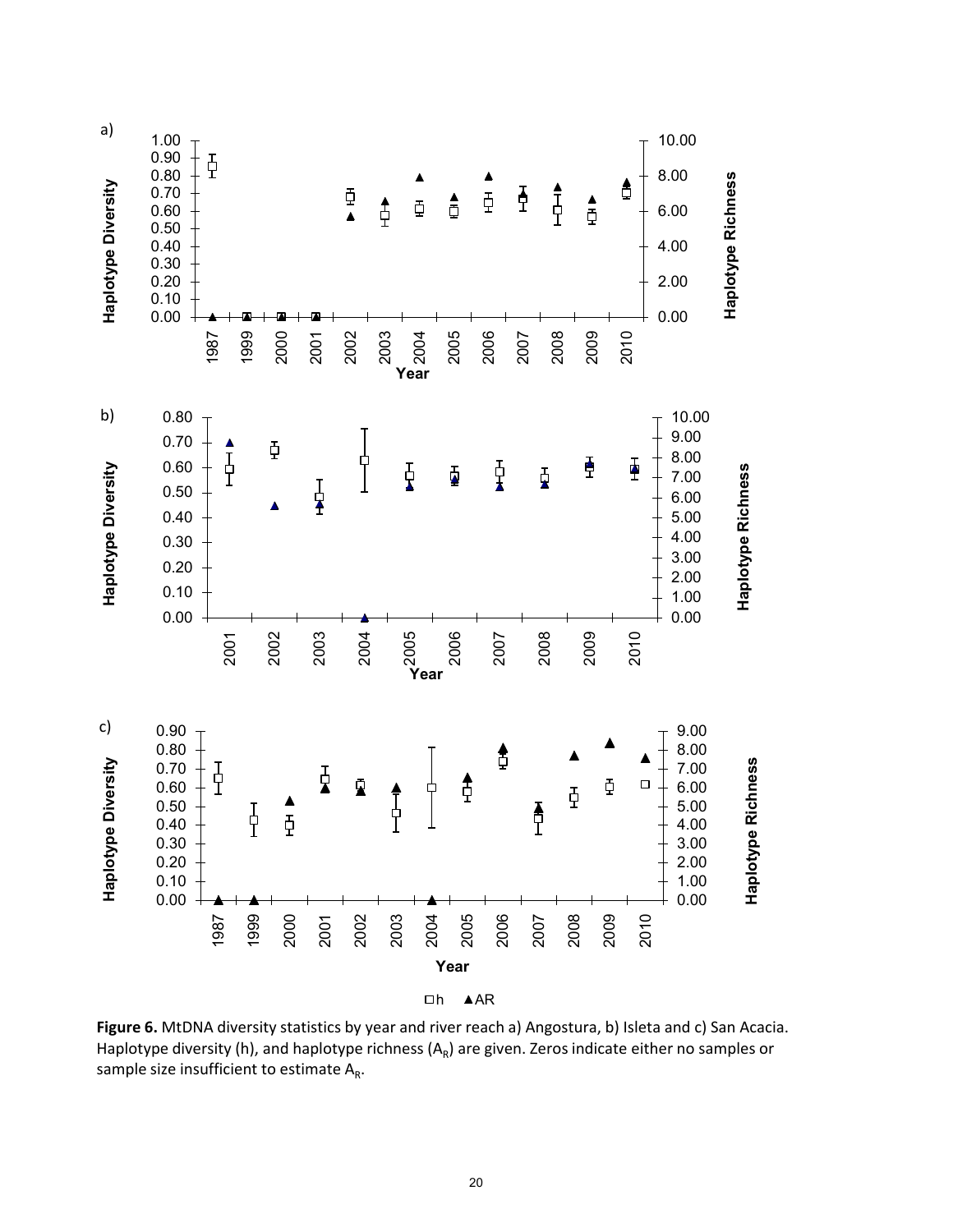compare these to previous data. In 2010, Rio Grande silvery minnow were sampled from 14 localities representing the Angostura, Isleta and San Acacia reaches of the middle Rio Grande (Table 1), New Mexico.

After Bonferroni correction for multiple comparisons there were 152 departures from Hardy-Weinberg equilibrium from a total of 522 comparisons. Forty-eight of these involved wild samples, 22 involved fish reared from wild-caught eggs and 82 involved captive spawned stocks. Across all samples there was 14 cases of linkage disequilibrium among loci.

Wild individuals collected in 2010 exhibited similar levels of genetic diversity at nearly every measure compared to wild fishes in 2009 (Table 2, Figure 1). In 2010, observed heterozygosity (H<sub>o</sub>) increased marginally from values seen in 2009 to 0.6916. Allelic richness increased slightly from that recorded in 2009 and was higher than values recorded from 2000- 2007. In nearly all cases, allelic richness and gene diversity in captive spawned stocks (Figure 3) were lower than in stocks reared from wild-caught eggs (Figure 2). On average, heterozygosity was higher and average inbreeding co-efficients were lower in the captivespawned stocks than those reared from wild-caught eggs.

Average diversity measures were compared between wild, wild-caught eggs and captive spawned stocks using t-tests. Average allelic richness ( $P = 0.036$ ) differed significantly between these groups whilst gene diversity ( $P = 0.425$ ), heterozygosity ( $P = 0.537$ ) and average inbreeding co-efficients (P= 0.489) however were not significantly different among groups. Allelic richness declined slightly in 2010 in the Angostura reach compared to 2009 values whilst *AR* increased in the Isleta reaches. Heterozygosity increased in the Angostura and Isleta reaches in 2010 compared to values recorded in 2009 (Figure 5a-c).

#### *Mt-DNA- Genetic Diversity*

Nine ND4 haplotypes were identified in wild Rio Grande silvery minnow collected in 2010. As observed in previous years, haplotype A was the most frequently encountered (Table 3). Seven haplotypes were present in fewer than 10% of individuals. Gene diversity (*h*) in the wild 2010 sample increased over previous years although fewer haplotypes were identified than from 2005-2009 (Table 2, Figure 3). In 2010 diversity (*h*) was higher in fish collected from the Angostura reach than those collected from the Isleta and San Acacia reaches. Eight haplotypes were detected in the Angostura and Isleta reaches whilst nine haplotypes were seen in fish collected from San Acacia reaches (Figure 6). Allelic richness was very similar among reaches. In the Angostura and San Acacia reaches gene diversity increased in 2010 compared to values recorded in 2009 whilst it decreased in the Isleta reaches from 2009 (Figure 6a-c).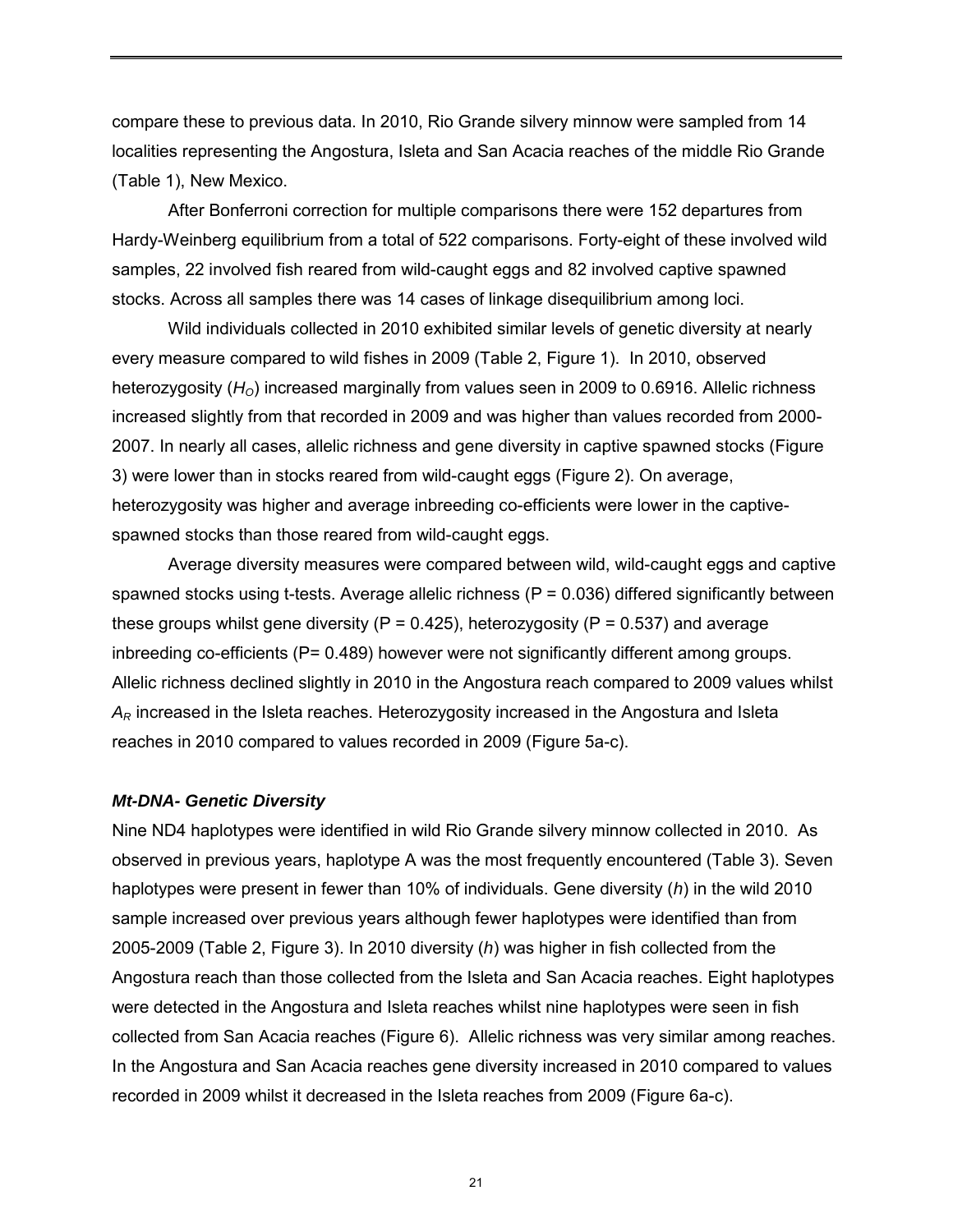## *Captive reared fish released to Big Bend National Park, Texas*

Measures of genetic diversity (H<sub>E</sub>, H<sub>O</sub>) for captive spawned stocks that were released at Big Bend National Park were comparable to diversity statistics calculated for the Middle Rio Grande wild population. Allelic richness was slightly lower in the captive=reared fish released to Big Bend when compared to the wild, Middle Rio Grande population**.** The number of MtDNA haplotypes identified in these captive stocks ranged from four to nine (Figure 4). Four sampled (MJO09-009, MJO09-010, MJO09-013, MJO09-014) had haplotype richness values that were similar to the wild samples whilst the rest were generally lower. Gene diversity ranged from 0.504 to 0.776. Pairwise  $F_{STs}$  calculated among the ten lots of captive-spawned fish revealed no significant variation among the four lots of fish released from Dexter National Fish Hatchery (MJO09-005, MJO09-006, MJO09-007, MJO09-008) but for fish released from the Albuquerque Biological Park, there were ten significant *F<sub>ST</sub>* values among lots after Bonferroni correction was applied. Mean  $F_{ST}$  among lots released from Dexter was 0.003 whilst for lots released from the Albuquerque Biological Park, mean *FST* was 0.0129. Values of *ΦST* calculated among all pairs of captive-bred fish released to Big Bend in 2010 were small and two significant comparisons were identified.

#### *Microsatellites- Population Structure*

Pairwise values of  $F_{ST}$  were calculated between all temporal samples collected from the middle Rio Grande since project inception. Values of pairwise  $F_{ST}$  were relatively small but 10 of 78 total comparisons were significant after Bonferroni correction (Table 4a). Hierarchical analysis of molecular variance was conducted by grouping samples by river reach across all years. Values were not significantly different from zero, indicating that river reach did not explain a significant portion of genetic variance ( $F_{CT}$ =0.0002, P= 0.4408). Pairwise  $F_{STs}$  also were calculated for 2010 among sampling localities. Values of  $F_{ST}$  were small and none were significantly different from zero after Bonferroni correction for multiple tests (Table 4c).

#### *Mt-DNA- Population Structure*

Pairwise *Φ*-statistics were calculated between all wild samples collected in 1987 and from 1999- 2009. After Bonferroni correction was applied, three significant comparisons were identified from a total of 66 comparisons (Table 4b). The significant comparisons involved the 2002 sample. We also conducted two hierarchical analyses of molecular variance in which samples were grouped by year and by river reach. Results indicated that genetic differences among river reaches (Angostura, Isleta and San Acacia) ( $\Phi_{CT}$  = -0.0009, P = 0.837) were not significantly different from zero. When samples were grouped by years a small but significant ( $Φ<sub>CT</sub>$  =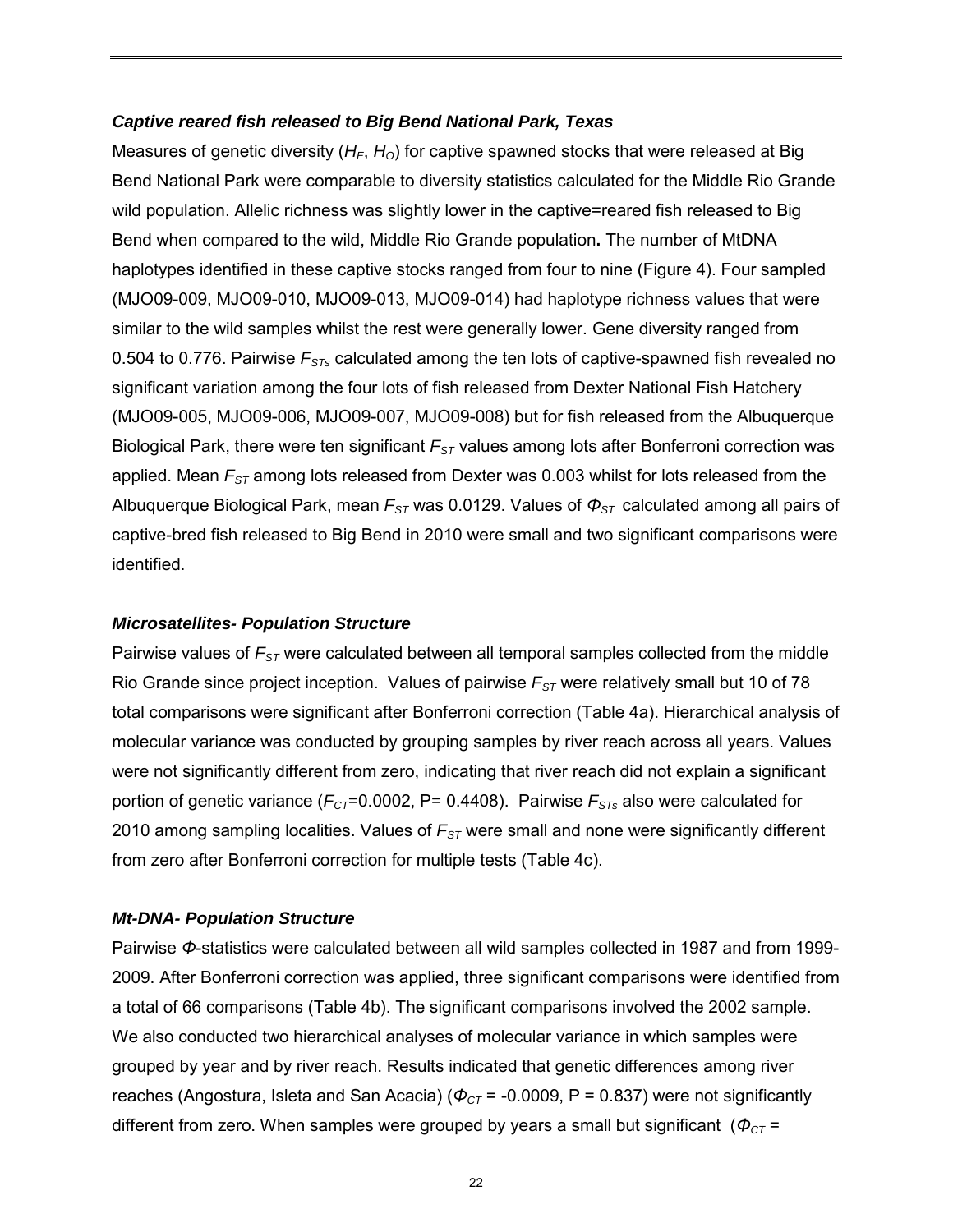**Table 4. a**) Pairwise  $F_{STs}$  calculated from microsatellite data among wild, temporal samples (below diagonal) and P-values (above diagonal). **b**) Pairwise *ФSTs* calculated from Mt-DNA-ND4 data among wild, temporal samples (below diagonal). **c)** Pairwise *FSTs* calculated among sampling localities for microsatellites and **d)** mitochondrial DNA. Shading indicates significant values after Bonferroni correction. DSADD- downstream San Acacia Diversion Dam.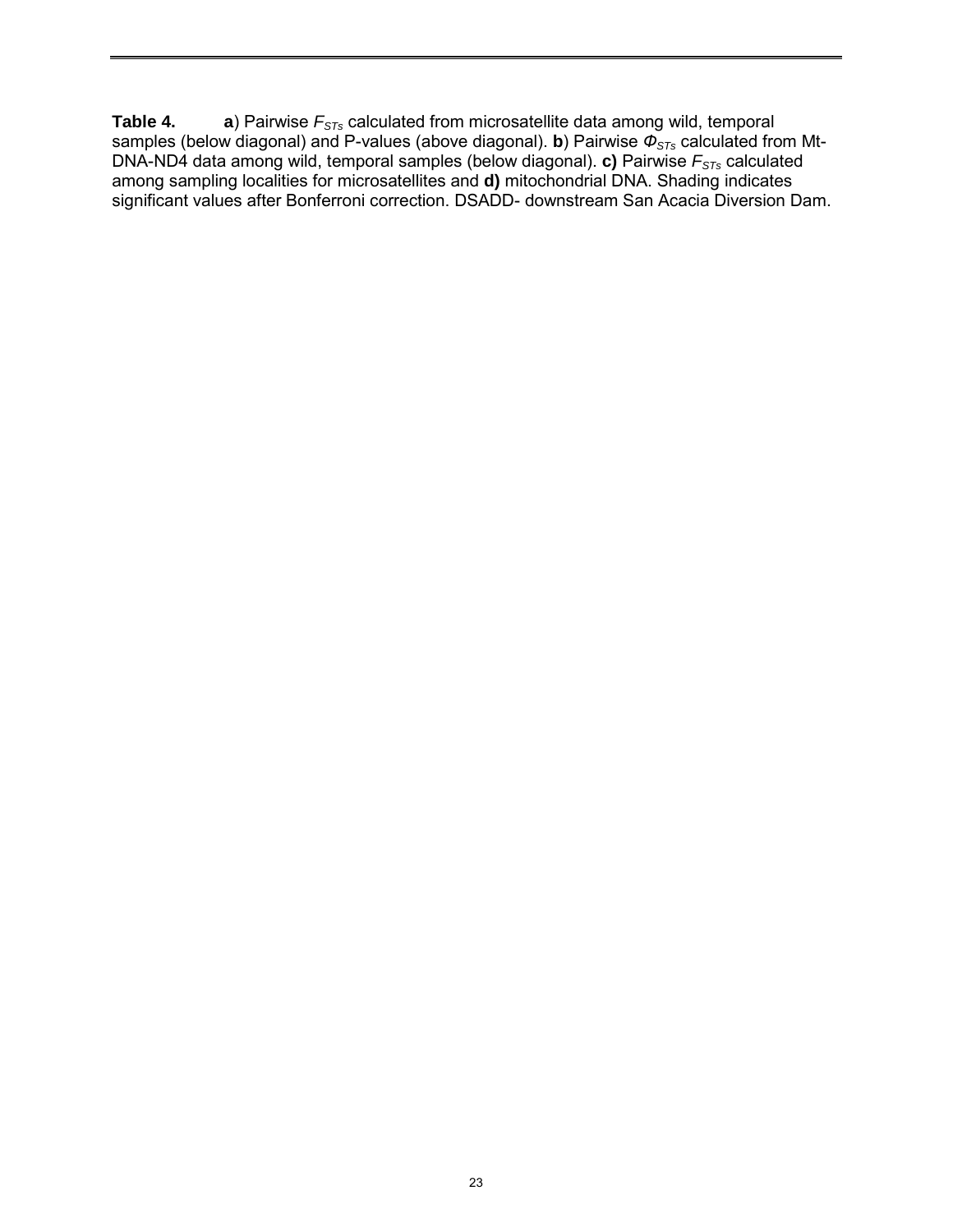|      | 1987      | 1999      | 2000      | 2001      | 2002    | 2003               | 2004                | 2005      | 2006    | 2007   | 2008                            | 2009   | 2010    |
|------|-----------|-----------|-----------|-----------|---------|--------------------|---------------------|-----------|---------|--------|---------------------------------|--------|---------|
| 1987 | $\star$   | 0.9998    | 0.99881   | 0.99921   | 0.9891  | 0.9998             | 0.9998              | 0.9998    | 0.9998  | 0.9998 | 0.9998                          | 0.9998 | 0.9998  |
| 1999 | $-0.0316$ | $\star$   | 0.9998    | 0.9998    | 0.9998  | 0.9998             | 0.9998              | 0.9998    | 0.9998  | 0.9998 | 0.9998                          | 0.9998 | 0.9998  |
| 2000 | $-0.0067$ | $-0.0275$ |           | 0.1819    | 0.0000  | 0.9155             | 0.8512              | 0.9962    | 0.0014  | 0.0163 | 0.0722                          | 0.9996 | 0.9334  |
| 2001 | $-0.0088$ | $-0.0268$ | 0.0009    | *         | 0.0000  | 0.9998             | 0.9998              | 0.9998    | 0.2976  | 0.0411 | 0.7570                          | 0.9998 | 0.9998  |
| 2002 | $-0.0032$ | $-0.0271$ | 0.0038    | 0.0034    | $\star$ | 0.0002             | 0.0002              | 0.0020    | 0.0000  | 0.0000 | 0.0000                          | 0.0000 | 0.0000  |
| 2003 | $-0.0100$ | $-0.0358$ | $-0.0007$ | $-0.0033$ | 0.0025  | *                  | 0.9480              | 0.9998    | 0.9998  | 0.9996 | 0.9998                          | 0.9998 | 0.9998  |
| 2004 | $-0.0133$ | $-0.0398$ | $-0.0005$ | $-0.0036$ | 0.0024  | $-0.0008$          | $\ast$              | 0.9998    | 0.9972  | 0.2993 | 0.9884                          | 0.0138 | 0.9998  |
| 2005 | $-0.0113$ | $-0.0256$ | $-0.0012$ | $-0.0023$ | 0.0013  |                    | $-0.0058$ $-0.0044$ |           | 0.9998  | 0.9879 | 0.9998                          | 0.9998 | 0.9998  |
| 2006 | $-0.0108$ | $-0.0276$ | 0.0017    | 0.0004    | 0.0044  | $-0.0034 - 0.0011$ |                     | $-0.0011$ | $\star$ |        | 0.00139 0.00456 0.00159 0.00595 |        |         |
| 2007 | $-0.0117$ | $-0.0350$ | 0.0015    | 0.0016    | 0.0067  | $-0.0019$          | 0.0005              | $-0.0008$ | 0.0016  | *      | 0.00119 0.22991                 |        | 0.9998  |
| 2008 | $-0.0091$ | $-0.0324$ | 0.0008    | $-0.0002$ | 0.0061  |                    | $-0.0033 - 0.0008$  | $-0.0022$ | 0.0009  | 0.0015 | $\star$                         | 0.9998 | 0.9998  |
| 2009 | $-0.0178$ | $-0.0379$ | $-0.0009$ | $-0.0014$ | 0.0033  | $-0.0018$          | 0.0014              | $-0.0031$ | 0.0011  | 0.0005 | $-0.0024$                       | $\ast$ | 0.9998  |
| 2010 | $-0.0185$ | $-0.0274$ | -0.0004   | -0.0024   | 0.0035  |                    | $-0.0031 - 0.0025$  | $-0.0033$ | 0.0009  |        | $-0.0014$ $-0.0044$ $-0.0005$   |        | $\star$ |

**a)**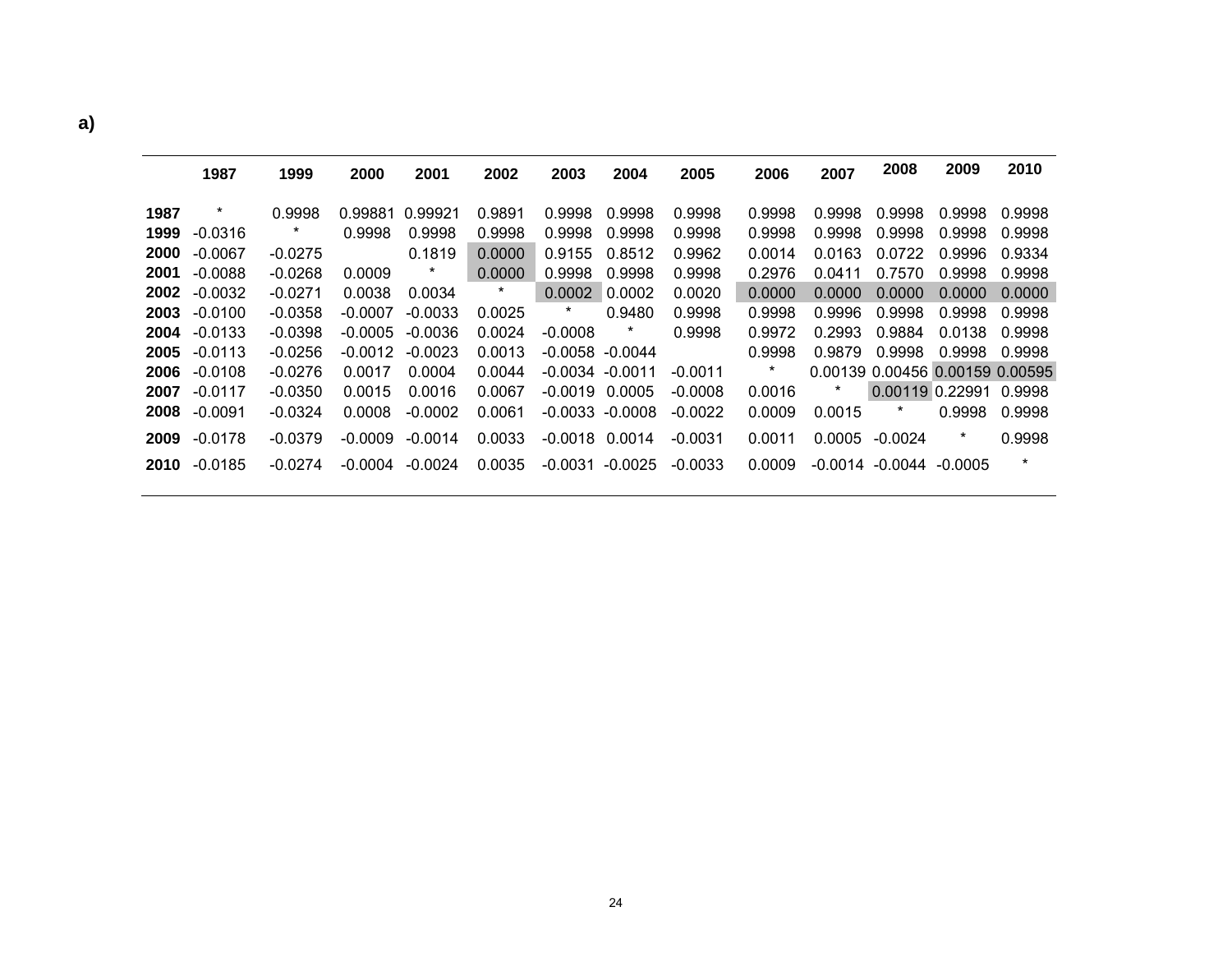|      | 1987   | 1999     | 2000    | 2001     | 2002   | 2003    | 2004     | 2005     | 2006     | 2007     | 2008     | 2009    | 2010    |
|------|--------|----------|---------|----------|--------|---------|----------|----------|----------|----------|----------|---------|---------|
| 1987 | $\ast$ | 0.145    | 0.008   | 0.009    | 0.273  | 0.187   | 0.056    | 0.035    | 0.106    | 0.020    | 0.008    | 0.015   | 0.095   |
| 1999 | 0.020  | *        | 0.384   | 0.233    | 0.077  | 0.688   | 0.504    | 0.286    | 0.358    | 0.312    | 0.257    | 0.224   | 0.302   |
| 2000 | 0.078  | $-0.002$ | $\star$ | 0.252    | 0.000  | 0.029   | 0.074    | 0.028    | 0.009    | 0.085    | 0.039    | 0.014   | 0.007   |
| 2001 | 0.059  | 0.004    | 0.002   | $\star$  | 0.002  | 0.036   | 0.355    | 0.213    | 0.054    | 0.588    | 0.464    | 0.220   | 0.068   |
| 2002 | 0.003  | 0.018    | 0.049   | 0.029    | $\ast$ | 0.057   | 0.027    | 0.004    | 0.038    | 0.008    | 0.000    | 0.002   | 0.051   |
| 2003 | 0.010  | $-0.009$ | 0.019   | 0.016    | 0.008  | $\star$ | 0.299    | 0.088    | 0.223    | 0.103    | 0.031    | 0.046   | 0.205   |
| 2004 | 0.027  | $-0.004$ | 0.011   | 0.000    | 0.011  | 0.000   | $\star$  | 0.731    | 0.470    | 0.865    | 0.662    | 0.637   | 0.715   |
| 2005 | 0.031  | 0.002    | 0.012   | 0.002    | 0.012  | 0.005   | $-0.002$ | *        | 0.182    | 0.788    | 0.370    | 0.705   | 0.219   |
| 2006 | 0.016  | $-0.001$ | 0.021   | 0.009    | 0.005  | 0.002   | $-0.001$ | 0.001    | $\ast$   | 0.161    | 0.077    | 0.174   | 0.728   |
| 2007 | 0.041  | 0.001    | 0.008   | $-0.002$ | 0.015  | 0.006   | $-0.004$ | $-0.002$ | 0.002    | $\star$  | 0.941    | 0.798   | 0.257   |
| 2008 | 0.049  | 0.003    | 0.010   | $-0.001$ | 0.018  | 0.009   | $-0.002$ | 0.000    | 0.003    | $-0.003$ | $\star$  | 0.818   | 0.083   |
| 2009 | 0.039  | 0.004    | 0.014   | 0.002    | 0.013  | 0.008   | $-0.002$ | $-0.001$ | 0.001    | $-0.002$ | $-0.001$ | $\star$ | 0.171   |
| 2010 | 0.017  | 0.001    | 0.021   | 0.008    | 0.005  | 0.002   | $-0.002$ | 0.001    | $-0.001$ | 0.001    | 0.003    | 0.001   | $\star$ |

**b)**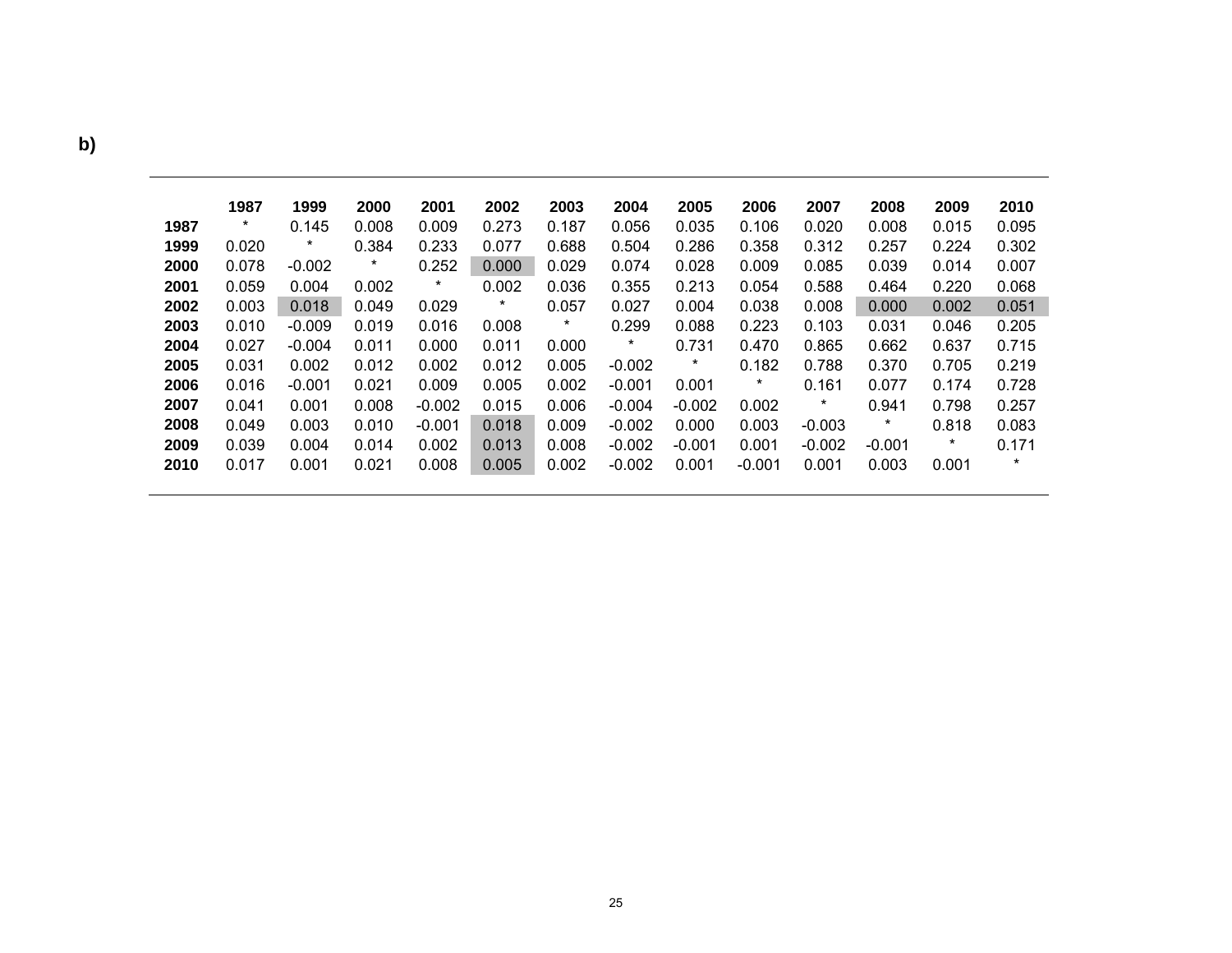| ۰<br>۰            |  |
|-------------------|--|
| ×<br>I<br>×<br>۰. |  |

|                        |                   |                     |            |           |                           | Alejandro    |                  | Los       |                |              | San       | San            |
|------------------------|-------------------|---------------------|------------|-----------|---------------------------|--------------|------------------|-----------|----------------|--------------|-----------|----------------|
|                        | <b>Bernalillo</b> | <b>Calabicillas</b> | Sandia L14 |           | <b>AMAFCA Central Ave</b> | <b>Drain</b> | <b>Isleta DD</b> | Lunas     | <b>Peralta</b> | <b>DSADD</b> | Antonio   | <b>Marcial</b> |
| <b>Bernalillo</b>      |                   | 0.0052              | 0.2119     | 0.2930    | 0.2509                    | 0.6983       | 0.2099           | 0.9998    | 0.4856         | 0.3148       | 0.9903    | 0.1754         |
| <b>Calabicillas</b>    | 0.0168            |                     | 0.6905     | 0.0054    | 0.0429                    | 0.0508       | 0.2821           | 0.9931    | 0.1972         | 0.0210       | 0.1710    | 0.3936         |
| Sandia L14             | 0.0046            | 0.0017              | *          | 0.2861    | 0.1819                    | 0.7403       | 0.8631           | 0.9998    | 0.0926         | 0.5354       | 0.9994    | 0.4914         |
| <b>AMAFCA</b>          | 0.0058            | 0.0307              | 0.0090     | $\ast$    | 0.0357                    | 0.1904       | 0.2638           | 0.9988    | 0.0405         | 0.2855       | 0.3866    | 0.0294         |
| <b>Central Ave</b>     | 0.0027            | 0.0099              | 0.0042     | 0.0146    | $^\star$                  | 0.5765       | 0.4007           | 0.9998    | 0.0458         | 0.0419       | 0.9998    | 0.0460         |
| <b>Alejandro Drain</b> | 0.0000            | 0.0120              | 0.0006     | 0.0106    | 0.0011                    | $\ast$       | 0.4696           | 0.9998    | 0.2006         | 0.4319       | 0.9919    | 0.1760         |
| <b>Isleta DD</b>       | 0.0077            | 0.0117              | $-0.0004$  | 0.0136    | 0.0044                    | 0.0053       | $\ast$           | 0.9998    | 0.1387         | 0.4852       | 0.8012    | 0.3882         |
| Los Lunas              | $-0.0272$         | $-0.0081$           | $-0.0367$  | $-0.0197$ | $-0.0350$                 | $-0.0206$    | $-0.0336$        | $\star$   | 0.9998         | 0.9998       | 0.9986    | 0.9998         |
| <b>Peralta</b>         | 0.0010            | 0.0054              | 0.0057     | 0.0133    | 0.0047                    | 0.0036       | 0.0089           | $-0.0394$ | $\star$        | 0.6570       | 0.9998    | 0.4874         |
| <b>DSADD</b>           | 0.0024            | 0.0121              | 0.0019     | 0.0065    | 0.0050                    | 0.0022       | 0.0039           | $-0.0315$ | 0.0004         | $\ast$       | 0.9990    | 0.0482         |
| <b>San Antonio</b>     | $-0.0057$         | 0.0072              | $-0.0082$  | 0.0055    | $-0.0074$                 | $-0.0046$    | $-0.0007$        | $-0.0063$ | -0.0086        | $-0.0057$    | $\star$   | 0.9994         |
| <b>San Marcial</b>     | 0.0047            | 0.0053              | 0.0029     | 0.0192    | 0.0057                    | 0.0051       | 0.0076           | $-0.0247$ | 0.0018         | 0.0058       | $-0.0056$ | $\ast$         |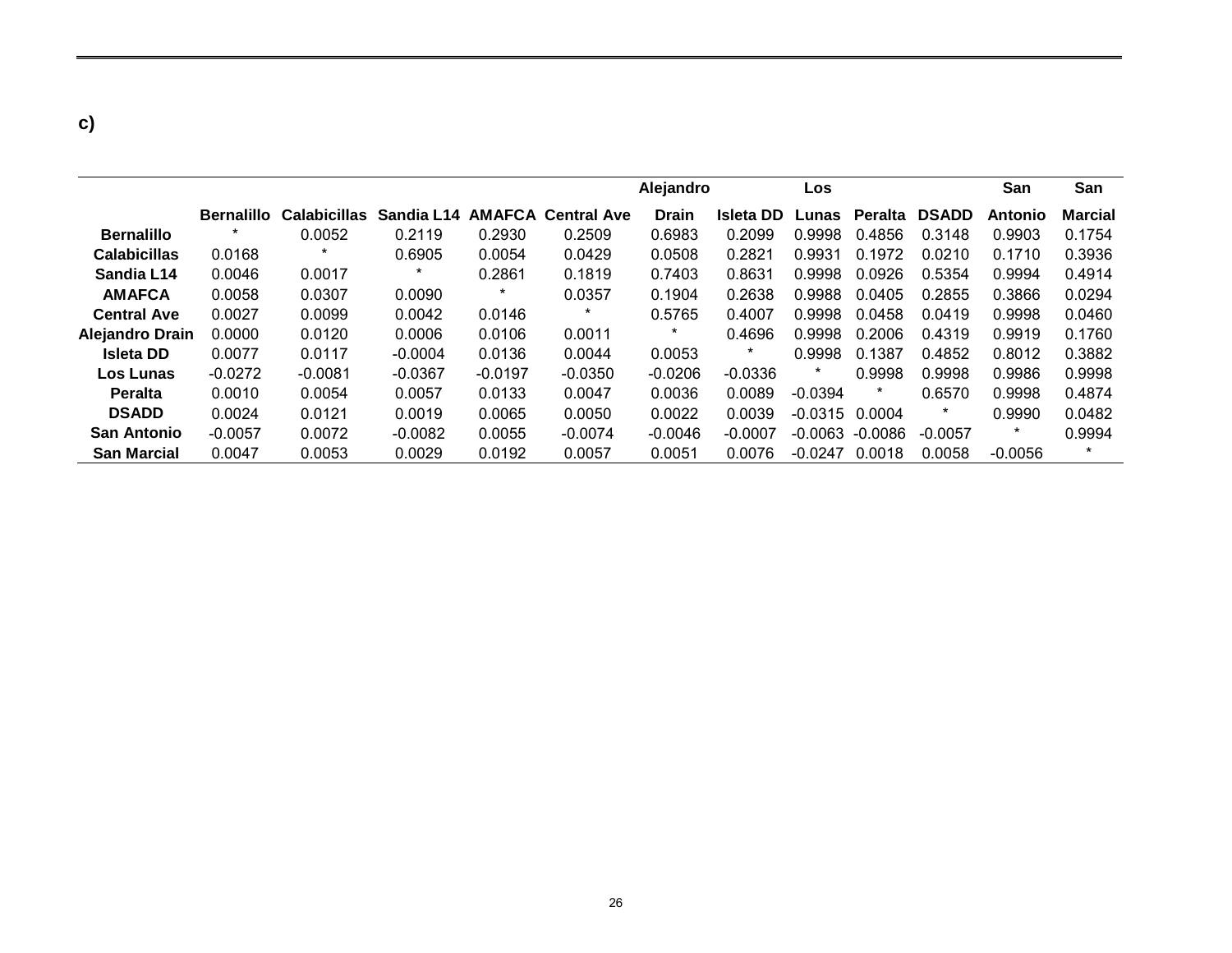|                        |                   |                     |            |               |                    | Alejandro    |                  | Los       |           |              | San       | San            |
|------------------------|-------------------|---------------------|------------|---------------|--------------------|--------------|------------------|-----------|-----------|--------------|-----------|----------------|
|                        | <b>Bernalillo</b> | <b>Calabicillas</b> | Sandia L14 | <b>AMAFCA</b> | <b>Central Ave</b> | <b>Drain</b> | <b>Isleta DD</b> | Lunas     | Peralta   | <b>DSADD</b> | Antonio   | <b>Marcial</b> |
| <b>Bernalillo</b>      |                   | 0.2995              | 0.2216     | 0.5779        | 0.4926             | 0.3886       | 0.3981           | 0.4957    | 0.6987    | 0.0436       | 0.3658    | 0.3537         |
| <b>Calabicillas</b>    | 0.0063            |                     | 0.8836     | 0.1656        | 0.6080             | 0.1920       | 0.3817           | 0.3343    | 0.3501    | 0.6538       | 0.4335    | 0.5900         |
| Sandia L14             | 0.0118            | $-0.0337$           | $\ast$     | 0.1914        | 0.4569             | 0.1028       | 0.5080           | 0.1649    | 0.2420    | 0.3232       | 0.2498    | 0.3059         |
| <b>AMAFCA</b>          | $-0.0187$         | 0.0412              | 0.0265     | $\star$       | 0.3142             | 0.3031       | 0.5767           | 0.5725    | 0.7274    | 0.0476       | 0.4864    | 0.4225         |
| <b>Central Ave</b>     | $-0.0057$         | $-0.0147$           | $-0.0040$  | 0.0051        | *                  | 0.5174       | 0.3392           | 0.3450    | 0.3975    | 0.2833       | 0.5495    | 0.6354         |
| <b>Alejandro Drain</b> | $-0.0027$         | 0.0251              | 0.0318     | 0.0028        | $-0.0068$          | $\star$      | 0.2819           | 0.3015    | 0.3702    | 0.1159       | 0.4398    | 0.3243         |
| <b>Isleta DD</b>       | $-0.0017$         | 0.0077              | $-0.0114$  | $-0.0282$     | 0.0027             | 0.0072       | $\ast$           | 0.2982    | 0.5326    | 0.1601       | 0.4114    | 0.3936         |
| Los Lunas              | $-0.0082$         | 0.0030              | 0.0161     | $-0.0217$     | 0.0001             | 0.0012       | 0.0072           | $\star$   | 0.9528    | 0.0657       | 0.7245    | 0.6679         |
| <b>Peralta</b>         | $-0.0132$         | 0.0003              | 0.0090     | $-0.0284$     | $-0.0020$          | $-0.0017$    | $-0.0177$        | $-0.0188$ | $\ast$    | 0.0926       | 0.8863    | 0.7989         |
| <b>DSADD</b>           | 0.0420            | $-0.0171$           | 0.0036     | 0.0742        | 0.0041             | 0.0215       | 0.0287           | 0.0330    | 0.0260    | *            | 0.2773    | 0.3051         |
| <b>San Antonio</b>     | $-0.0014$         | $-0.0070$           | 0.0074     | $-0.0113$     | $-0.0064$          | $-0.0048$    | $-0.0079$        | $-0.0122$ | $-0.0163$ | 0.0046       | $\star$   | 0.9950         |
| <b>San Marcial</b>     | $-0.0007$         | $-0.0171$           | 0.0033     | $-0.0064$     | $-0.0091$          | 0.0005       | $-0.0045$        | $-0.0122$ | $-0.0150$ | 0.0029       | $-0.0201$ | $\star$        |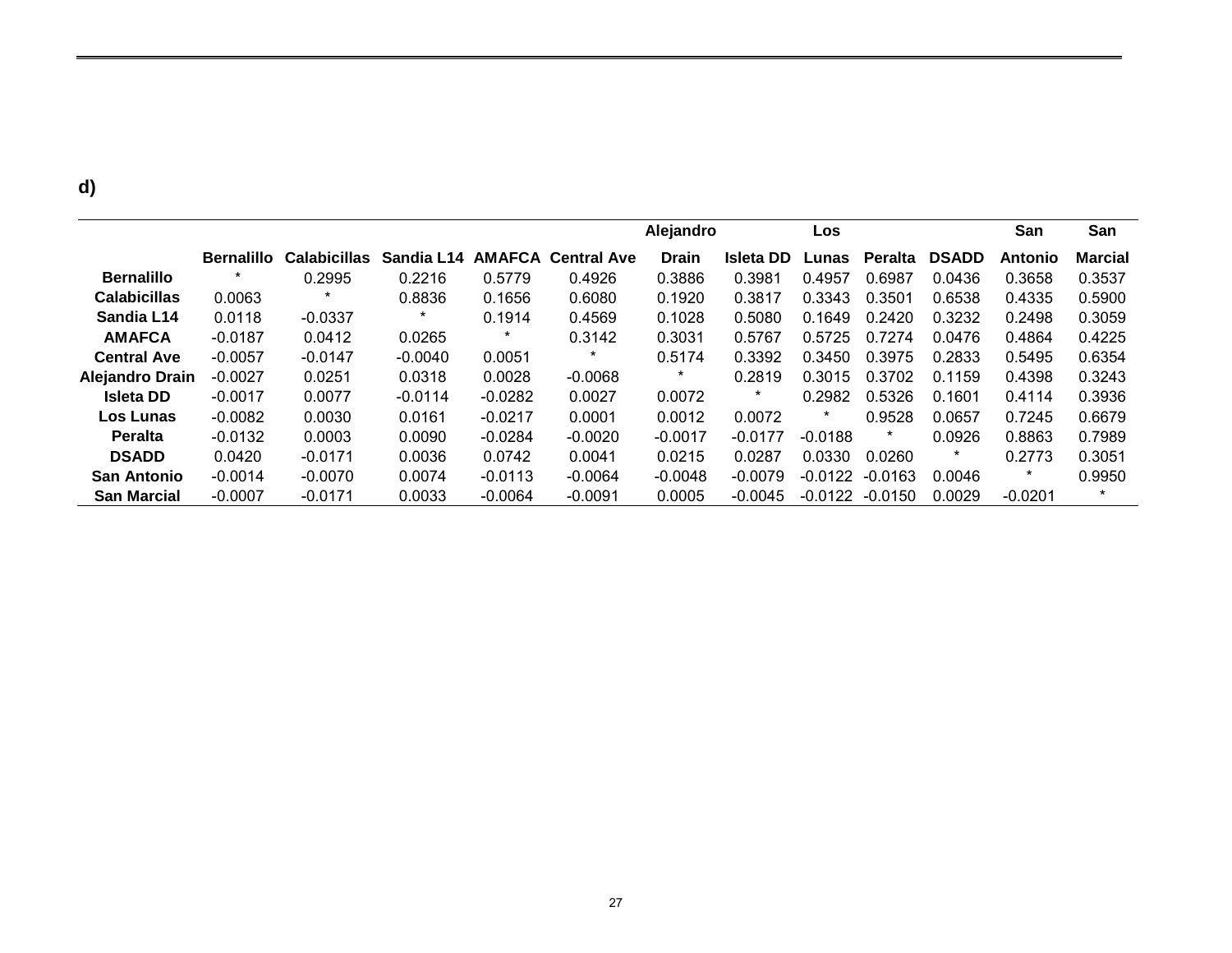0.0065, P=0.0009) portion of variation could be explained by year. We also calculated pairwise *ΦST* values among 2010 samples collected at different localities. There were no significant differences among localities after Bonferroni correction was applied (Table 4d).

#### *Effective Population Size*

Variance effective size was estimated between all wild samples collected from 1999 to 2009 (Figure 6a, Table 5). With the exception of the 1987-1999 comparison, all pairwise comparisons with a sample collected in 1987 all of estimates of  $N_{eV}$  were above 1000. This was true for both moments and pseudo-maximum likelihood estimates. For the 2009-2010 comparison (corrected for overlapping generations)  $N_{eV}$  was 280.67 (95 % CIs 190.75 – 460.28) and the MLNE estimate was 492.125 (95 % CIs 358.01 – 744.855).

Variance female effective size (calculated from Mt-DNA haplotype frequencies) declined for the most recent temporal comparison (2009-2010) to *Nef* of 445 and 360.6 (MLNE) (Figure 6b, Table 6).

## **Discussion**

#### *Genetic status of the species in 2010*

To interpret genetic data it is important to consider the demographic trends in the population. Over the past few year catch rates for Rio Grande silvery minnow have fluctuated dramatically with substantial declines from 2005 to 2006 and subsequent increases in density in more recent years (2007-2009) associated with elevated spring runoff and more limited episodes of river drying (Dudley et al. 2009). Greater stability in the wild population from 2007-2009 is reflected in genetic diversity estimates. In 2010 average gene diversity increased above that recorded in 2008 and microsatellite allelic richness remained stable from 2006-2010 in the wild Rio Grande silvery minnow population. The level of gene diversity and allelic richness at the mitochondrial ND4 gene was the highest recorded since 1987. However fewer mitochondrial haplotypes were identified in 2010 than from 2005-2009, with five rare haplotypes not detected in 2010. Interestingly, these haplotypes were rarely detected in the captive stocks. Here, the word 'haplotype' refers to the matrilineal inheritance of the mtDNA genome, which is distinct from biparental inheritance exhibited by microsatellites (i.e., both a male and female parent contributes to the 'genotype').

 Estimates (from microsatellite data) of variance effective population size for 2009-2010 calculated using the temporal method, increased over values recorded for the previous period (2008-2009). Despite the increase in genetic effective size it is still a fraction of the estimated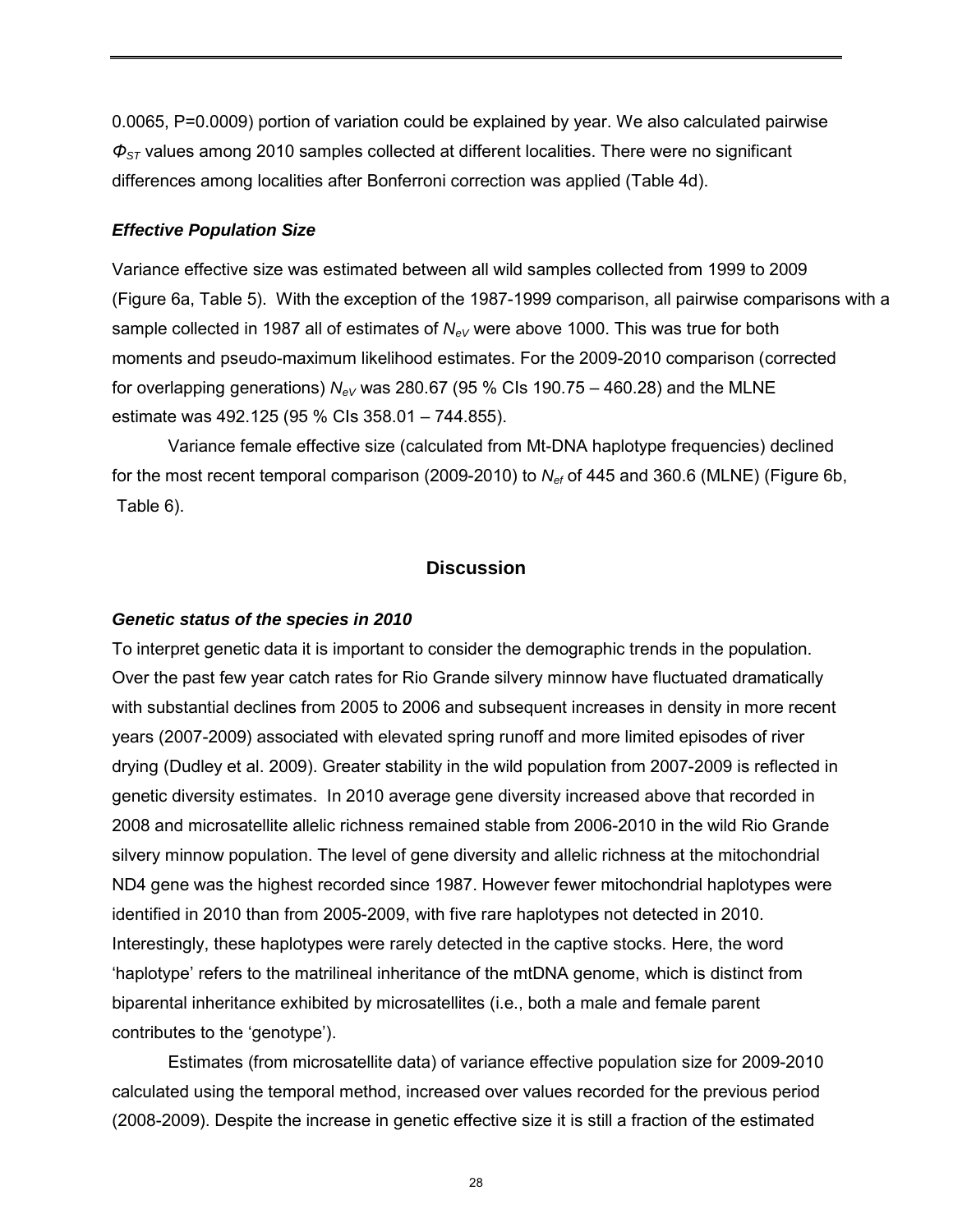Figure 7. **Effective size estimates calculated from (a) microsatellites (Ne) and (b) mitochondrial** DNA data. 95% CIs are shown.



b)

a)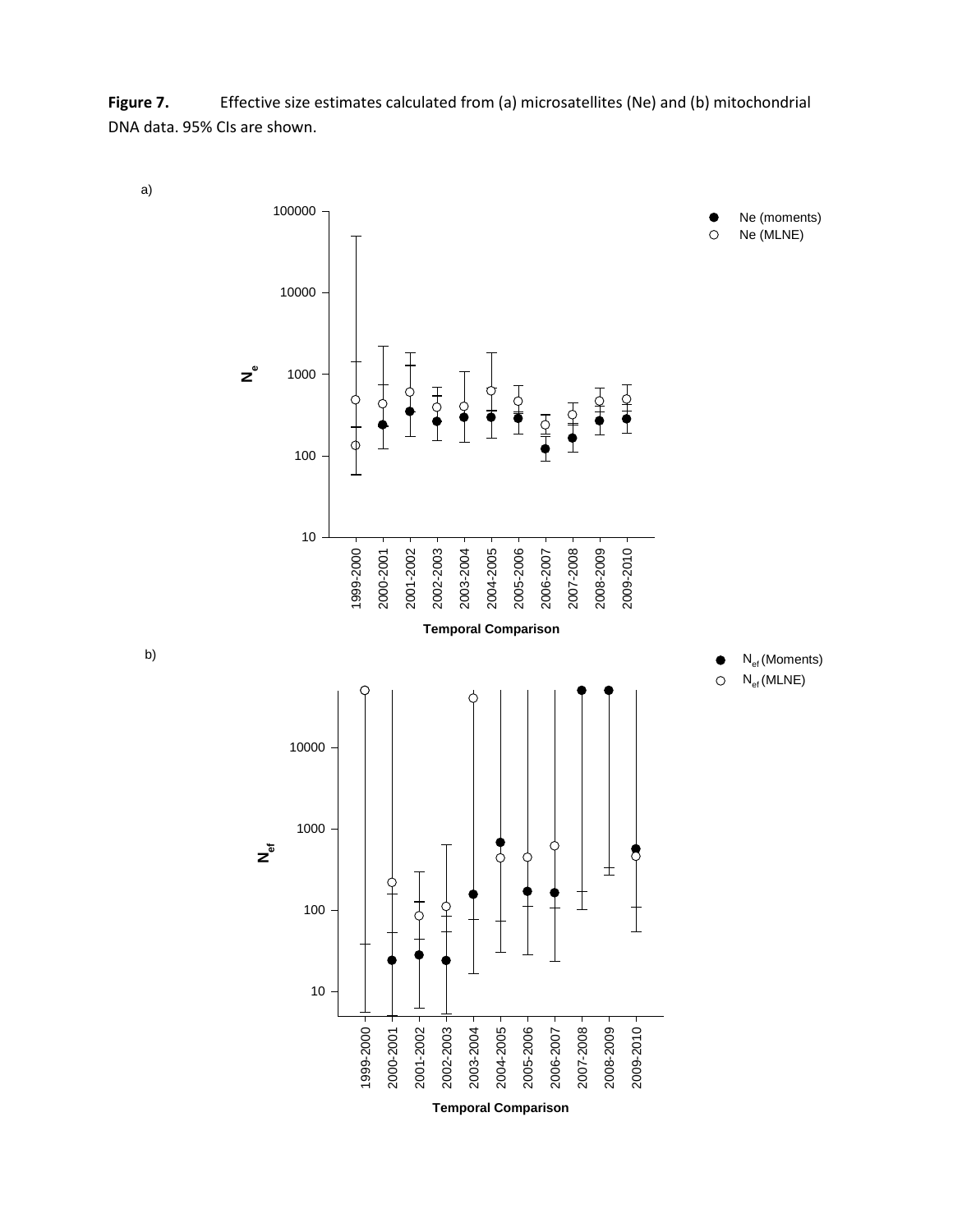| <b>Generations</b> | <b>Temporal</b> | $N_e$ (moments) | $-95%$ | +95%     | $N_e$ (MLNE) | $-95%$ | +95%     |
|--------------------|-----------------|-----------------|--------|----------|--------------|--------|----------|
|                    | Comparison      |                 |        |          |              |        |          |
| 12                 | 1987-1999       | 541.2           | 253.6  | 2409.1   | 316.5        | 205.0  | 558.7    |
| 13                 | 1987-2000       | 2208.8          | 791.5  | infinity | 2455.4       | 1167.5 | infinity |
| 14                 | 1987-2001       | 6366.9          | 1171.1 | infinity | 7250.9       | 1938.4 | infinity |
| 15                 | 1987-2002       | 7949.5          | 1478.8 | infinity | 4904.9       | 2081.4 | infinity |
| 16                 | 1987-2003       | 5330.3          | 1247.6 | infinity | 5218.8       | 1829.7 | infinity |
| 17                 | 1987-2004       | 3825.5          | 1159.2 | infinity | 2858.3       | 1394.1 | 16584.9  |
| 18                 | 1987-2005       | 2227.0          | 1393.9 | infinity | 4386.4       | 2097.3 | 29103.1  |
| 19                 | 1987-2006       | 2227.0          | 1036.5 | 13831.1  | 2919.4       | 1672.2 | 7160.2   |
| 20                 | 1987-2007       | 2330.1          | 1034.8 | 24302.4  | 3010.6       | 1593.8 | infinity |
| 21                 | 1987-2008       | 5605.4          | 2612.6 | 44439.5  | 5605.4       | 2673.5 | infinity |
| 22                 | 1987-2009       | 3190.4          | 1363.6 | 149202.2 | 4664.4       | 2409.7 | 17106.0  |
| 23                 | 1987-2010       | 2520.4          | 1217.0 | 11650.6  | 4011.4       | 2242.1 | 12365.2  |
| 11                 | 1999-2010       | 725.0           | 408.2  | 1679.4   | 1181.3       | 776.6  | 2040.5   |
| 10                 | 1999-2009       | 746.6           | 403.3  | 1973.4   | 1362.4       | 846.3  | 2707.8   |
| 10                 | 2000-2010       | 612.6           | 451.3  | 830.7    | 801.1        | 630.8  | 1032.5   |
| 9                  | 2000-2009       | 750.8           | 535.0  | 1064.8   | 1013.8       | 767.8  | 1383.8   |
| 9                  | 1999-2008       | 601.2           | 334.4  | 1434.4   | 966.3        | 637.0  | 1669.8   |
| 9                  | 2001-2010       | 695.6           | 483.0  | 1028.8   | 912.5        | 677.5  | 1278.5   |
| 8                  | 1999-2007       | 929.1           | 561.8  | 2024.6   | 929.1        | 561.8  | 2024.6   |
| 8                  | 2000-2008       | 709.9           | 500.8  | 1021.4   | 928.9        | 697.0  | 1278.4   |
| 8                  | 2001-2009       | 617.8           | 428.5  | 913.6    | 870.3        | 642.5  | 1233.5   |
| 8                  | 2002-2010       | 506.3           | 385.4  | 658.6    | 581.3        | 475.1  | 716.3    |
| $\overline{7}$     | 1999-2006       | 670.4           | 327.8  | 2814.4   | 1222.5       | 701.3  | 3187.6   |
| $\overline{7}$     | 2000-2007       | 535.6           | 368.8  | 797.5    | 669.0        | 488.3  | 956.5    |
| $\overline{7}$     | 2001-2008       | 731.2           | 481.4  | 1178.7   | 905.6        | 646.4  | 1345.9   |
| $\overline{7}$     | 2002-2009       | 576.8           | 431.4  | 766.6    | 671.5        | 536.7  | 849.0    |
| $\overline{7}$     | 2003-2010       | 617.2           | 432.2  | 900.2    | 797.9        | 596.7  | 1112.5   |
| 6                  | 1999-2005       | 532.4           | 266.5  | 1939.0   | 1090.1       | 610.3  | 2936.5   |
| 6                  | 2000-2006       | 632.8           | 433.2  | 954.5    | 906.5        | 653.3  | 1338.8   |
| 6                  | 2001-2007       | 414.3           | 279.7  | 637.0    | 530.3        | 382.2  | 779.3    |
| 6                  | 2002-2008       | 488.9           | 365.0  | 651.2    | 545.3        | 437.7  | 687.1    |
| 6                  | 2003-2009       | 530.7           | 371.5  | 773.3    | 731.6        | 545.9  | 1019.2   |
| 6                  | 2004-2010       | 618.7           | 424.9  | 931.0    | 903.5        | 646.3  | 1354.2   |
| 5                  | 1999-2004       | 232.5           | 135.1  | 481.1    | 394.5        | 260.9  | 688.8    |
| 5                  | 2000-2005       | 1338.8          | 742.1  | 3243.2   | 1969.5       | 1100.9 | 5415.0   |
| 5                  | 2001-2006       | 733.0           | 446.3  | 1383.3   | 957.1        | 631.4  | 1669.5   |
| 5                  | 2002-2007       | 334.4           | 245.1  | 456.2    | 379.9        | 300.8  | 491.1    |
| 5                  | 2003-2008       | 518.4           | 353.1  | 787.9    | 640.6        | 472.1  | 912.1    |
| 5                  | 2004-2009       | 466.7           | 324.6  | 686.9    | 743.8        | 536.6  | 1100.6   |
| 5                  | 2005-2010       | 445.1           | 330.4  | 597.9    | 525.3        | 419.0  | 668.3    |
| 4                  | 1999-2003       | 314.2           | 154.8  | 1206.3   | 684.4        | 357.1  | 2744.2   |
| 4                  | 2000-2004       | 424.0           | 268.6  | 729.5    | 511.5        | 344.8  | 858.7    |
| 4                  | 2001-2005       | 855.4           | 464.1  | 2227.0   | 1087.5       | 646.5  | 2408.4   |
| 4                  | 2002-2006       | 462.2           | 332.1  | 64934.0  | 546.9        | 421.9  | 726.0    |
| 4                  | 2003-2007       | 320.4           | 218.5  | 486.1    | 389.0        | 285.7  | 558.5    |
| 4                  | 2004-2008       | 402.8           | 275.7  | 607.1    | 612.4        | 438.9  | 912.4    |
| 4                  | 2005-2009       | 398.9           | 294.1  | 540.6    | 489.8        | 388.8  | 628.0    |
| 4                  | 2006-2010       | 383.1           | 283.4  | 517.4    | 461.0        | 365.7  | 593.0    |

Table 5. Estimates of effective size (N<sub>e</sub>) and 95% confidence limits. Consecutive estimates (e.g. 2009-2010) are corrected for overlapping generations.

<u>.</u>

eri<br>Heriotzak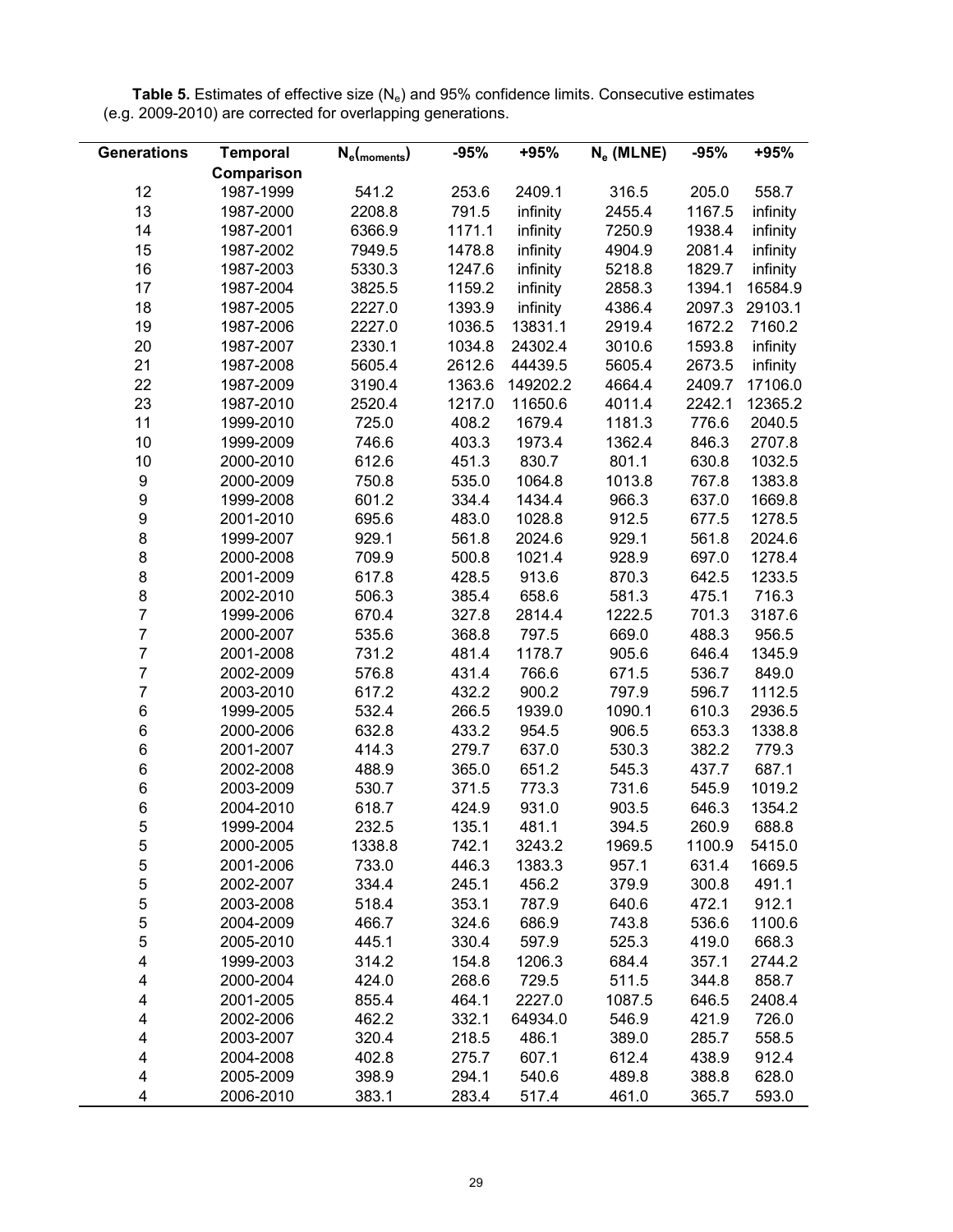| <b>Generations</b>      | <b>Temporal</b> | $N_e$ (moments) | $-95%$ | +95%   | $N_e$ (MLNE) | $-95%$ | +95%     |
|-------------------------|-----------------|-----------------|--------|--------|--------------|--------|----------|
|                         | Comparison      |                 |        |        |              |        |          |
| 3                       | 1999-2002       | 244.6           | 127.2  | 750.2  | 496.0        | 310.1  | 1015.3   |
| 3                       | 2000-2003       | 474.7           | 273.6  | 1017.3 | 646.1        | 389.8  | 1437.3   |
| 3                       | 2001-2004       | 457.2           | 249.9  | 1147.0 | 498.8        | 303.3  | 1086.9   |
| 3                       | 2002-2005       | 592.7           | 393.0  | 943.0  | 627.0        | 457.6  | 909.2    |
| 3                       | 2003-2006       | 504.3           | 312.1  | 920.9  | 644.2        | 436.1  | 1084.1   |
| 3                       | 2004-2007       | 193.7           | 135.5  | 281.8  | 278.6        | 208.6  | 390.0    |
| 3                       | 2005-2008       | 335.5           | 242.3  | 461.1  | 402.7        | 317.7  | 522.2    |
| 3                       | 2006-2009       | 295.6           | 218.3  | 399.9  | 393.5        | 312.8  | 505.7    |
| $\frac{3}{2}$           | 2007-2010       | 311.9           | 220.8  | 448.4  | 427.3        | 324.7  | 587.5    |
|                         | 1999-2001       | 116.9           | 62.0   | 316.9  | 269.8        | 157.3  | 722.5    |
| $\overline{\mathbf{2}}$ | 2000-2002       | 509.0           | 287.0  | 1169.8 | 717.6        | 438.5  | 1562.9   |
| $\overline{\mathbf{2}}$ | 2001-2003       | 450.1           | 212.5  | 2351.4 | 573.8        | 297.8  | 2707.0   |
| $\overline{\mathbf{2}}$ | 2002-2004       | 269.5           | 174.1  | 449.8  | 302.0        | 217.5  | 459.1    |
| $\overline{\mathbf{2}}$ | 2003-2005       | 592.7           | 393.8  | 943.0  | 855.3        | 478.2  | 2549.1   |
| $\mathbf 2$             | 2004-2006       | 305.6           | 192.5  | 536.5  | 536.3        | 351.0  | 980.8    |
| $\mathbf 2$             | 2005-2007       | 181.4           | 128.8  | 359.1  | 245.7        | 192.9  | 325.0    |
| $\overline{\mathbf{2}}$ | 2006-2008       | 231.6           | 168.1  | 320.9  | 303.3        | 242.1  | 391.5    |
| $\overline{\mathbf{2}}$ | 2007-2009       | 276.3           | 187.6  | 422.9  | 417.0        | 305.3  | 607.5    |
| $\overline{\mathbf{2}}$ | 2008-2010       | 364.3           | 252.7  | 539.2  | 486.0        | 361.5  | 690.4    |
| 1                       | 1999-2000       | 132.7           | 58.5   | 1438.5 | 482.3        | 225.3  | infinity |
| 1                       | 2000-2001       | 237.9           | 122.6  | 738.8  | 429.9        | 230.5  | 2220.7   |
| 1                       | 2001-2002       | 346.5           | 173.4  | 1285.5 | 599.2        | 343.5  | 1835.3   |
| 1                       | 2002-2003       | 261.9           | 153.3  | 544.8  | 389.9        | 264.8  | 694.7    |
| 1                       | 2003-2004       | 294.0           | 146.8  | 1082.7 | 399.4        | 146.8  | 1082.7   |
| 1                       | 2004-2005       | 293.9           | 165.6  | 678.1  | 619.9        | 358.8  | 1841.6   |
| 1                       | 2005-2006       | 284.4           | 184.5  | 345.2  | 462.9        | 332.2  | 722.5    |
| 1                       | 2006-2007       | 120.3           | 85.0   | 172.8  | 237.6        | 186.6  | 319.7    |
| 1                       | 2007-2008       | 163.3           | 111.5  | 247.5  | 316.6        | 239.9  | 450.2    |
| 1                       | 2008-2009       | 266.7           | 182.2  | 404.1  | 465.8        | 347.2  | 678.9    |
| 1                       | 2009-2010       | 280.7           | 190.8  | 430.3  | 492.1        | 358.0  | 744.9    |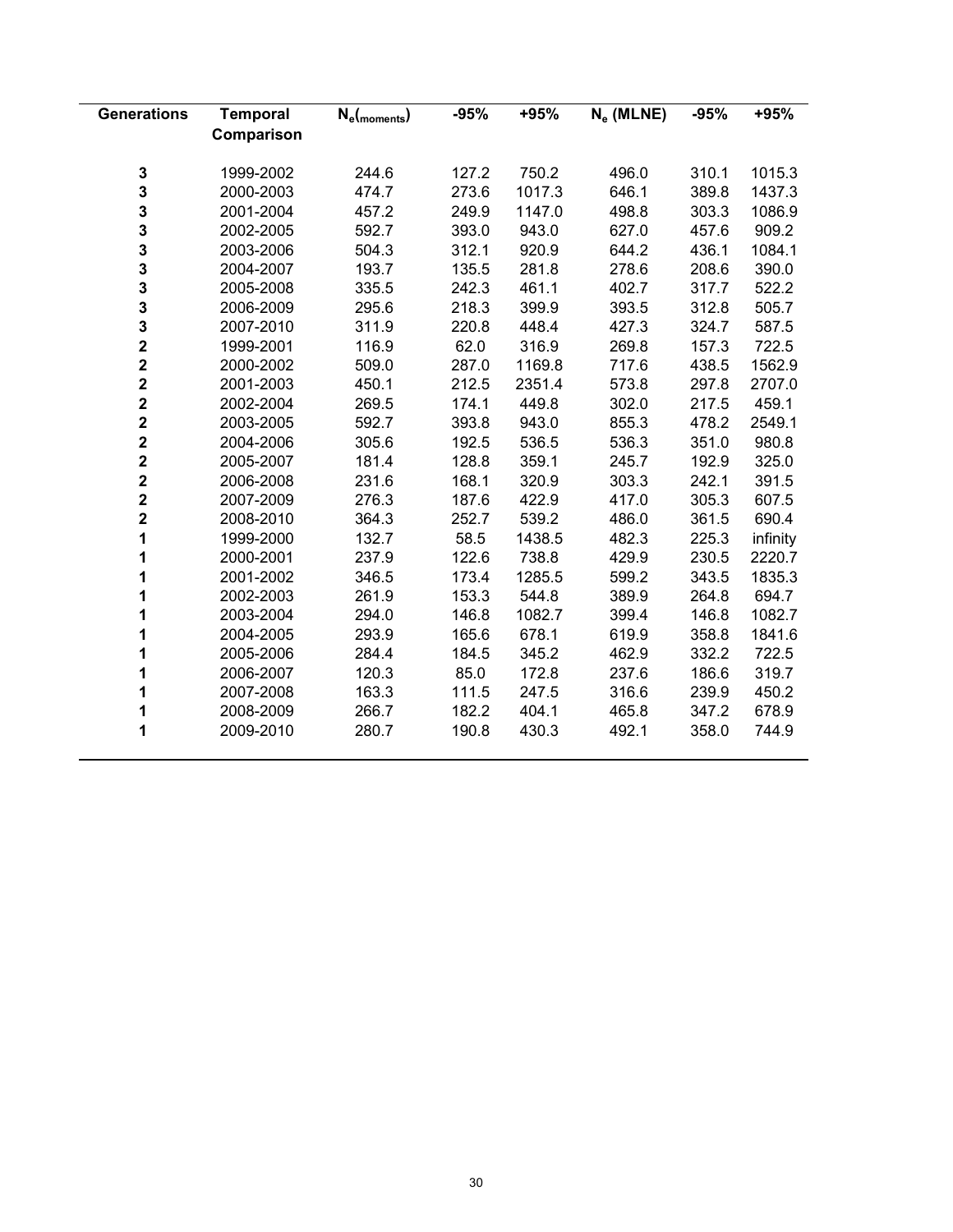| <b>Table 6.</b> Estimates of female effective size and 95% confidence limits. Consecutive estimates are corrected |  |  |
|-------------------------------------------------------------------------------------------------------------------|--|--|
| for overlapping generations.                                                                                      |  |  |

| <b>Generations</b> | <b>Temporal</b> | Nef( <sub>moments</sub> ) | $-95%$ | +95%               | <b>Nef MLNE</b> | $-95%$ | +95%     |
|--------------------|-----------------|---------------------------|--------|--------------------|-----------------|--------|----------|
|                    | Comparison      |                           |        |                    |                 |        |          |
| 12                 | 1987-1999       | 87.1                      | 11.4   | infinity           | 62.5            | 19.7   | 425.26   |
| 13                 | 1987-2000       | 72.3                      | 11.4   | 384.5              | 72.8            | 29.4   | 219.56   |
| 14                 | 1987-2001       | 359.1                     | 47.6   | infinity           | 878.9           | 148.6  | infinity |
| 15                 | 1987-2002       | 2057.2                    | 81.0   | infinity           | 449.4           | 128.7  | infinity |
| 16                 | 1987-2003       | 457.0                     | 52.5   | infinity           | 502.4           | 128.7  | infinity |
| 17                 | 1987-2004       | 683.6                     | 71.6   | infinity           | 2071.3          | 206.6  | infinity |
| 18                 | 1987-2005       | infinity                  | 161.8  | infinity           | 39426.6         | 377.2  | infinity |
| 19                 | 1987-2006       | infinity                  | 157.2  | infinity           | 49987.4         | 421.9  | 49987.4  |
| 20                 | 1987-2007       | 908.7                     | 90.6   | infinity           | 117.2           | 232.3  | infinity |
| 21                 | 1987-2008       | 1542.2                    | 128.8  | infinity           | 1222.8          | 245.0  | infinity |
| 22                 | 1987-2009       | infinity                  | 214.3  | infinity           | 7501.1          | 539.8  | infinity |
| 23                 |                 |                           | 92.3   |                    | 2801.3          | 247.3  |          |
| 11                 | 1987-2010       | 912.5                     | 27.3   | infinity<br>1765.8 | 653.9           | 108.2  | infinity |
|                    | 1999-2010       | 150.0                     |        |                    |                 |        | infinity |
| 10                 | 1999-2009       | 309.4                     | 53.6   | infinity           | infinity        | 335.6  | infinity |
| 10                 | 2000-2010       | 87.7                      | 21.1   | 244.1              | 163.6           | 70.5   | 434.4    |
| $\boldsymbol{9}$   | 1999-2008       | 302.4                     | 46.1   | infinity           | 45714.5         | 272.1  | infinity |
| 9                  | 2000-2009       | 144.4                     | 41.4   | 422.4              | 440.3           | 177.1  | 2400.3   |
| 9                  | 2001-2010       | 1427.6                    | 128.5  | infinity           | 692.0           | 140.6  | infinity |
| 8                  | 1999-2007       | 243.9                     | 33.8   | infinity           | 20458.9         | 190.3  | infinity |
| 8                  | 2000-2008       | 129.1                     | 34.4   | 400.6              | 436.3           | 137.0  | infinity |
| 8                  | 2001-2009       | infinity                  | 215.9  | infinity           | 7575.0          | 413.4  | infinity |
| 8                  | 2002-2010       | 226.6                     | 56.8   | 696.1              | 330.8           | 132.2  | 1084.9   |
| $\overline{7}$     | 1999-2006       | 162.7                     | 26.7   | infinity           | 46261.6         | 166.9  | infinity |
| $\overline{7}$     | 2000-2007       | 119.1                     | 27.5   | 476.6              | 366.4           | 118.2  | infinity |
| $\overline{7}$     | 2001-2008       | infinity                  | 240.1  | infinity           | 2908.0          | 222.5  | infinity |
| $\overline{7}$     | 2002-2009       | 346.5                     | 91.9   | 1298.2             | 903.9           | 318.8  | 14708.7  |
| $\overline{7}$     | 2003-2010       | 232.1                     | 50.3   | 1267               | 286.8           | 91.4   | 2228.6   |
| 6                  | 1999-2005       | 114.0                     | 20.5   | infinity           | 2113.9          | 109.8  | infinity |
| 6                  | 2000-2006       | 69.1                      | 17.7   | 200                | 177.6           | 78.5   | 585.81   |
| 6                  | 2001-2007       | infinity                  | 195.7  | infinity           | 13806.4         | 216.6  | infinity |
| $\,6$              | 2002-2008       | 318.2                     | 70.5   | 4496.5             | 610.3           | 179.1  | infinity |
| $\,6$              | 2003-2009       | 314.6                     | 70.2   | 4028.2             | 1080.9          | 252.2  | infinity |
| 6                  | 2004-2010       | infinity                  | 566.7  | infinity           | 48746.9         | 219.8  | infinity |
| 5                  | 1999-2004       | 134.3                     | 19.3   | infinity           | 18119.9         | 104.0  | infinity |
| 5                  | 2000-2005       | 65.9                      | 16.6   | 200.7              | 163.8           | 70.3   | 619.21   |
| 5                  | 2001-2006       | 503.8                     | 66.1   | infinity           | 465.3           | 120.9  | infinity |
| 5                  | 2002-2007       | 229.3                     | 51.4   | 1539.6             | 580.3           | 171.3  | infinity |
| 5                  | 2003-2008       | 265.2                     | 58.8   | 3747.1             | 766.8           | 151.4  | infinity |
| 5                  | 2005-2010       | 677.5                     | 106.0  | infinity           | 618.2           | 125.6  | infinity |
| 4                  | 2004-2009       | infinity                  | 162.9  | infinity           | 5387.2          | 267.5  | infinity |
| 4                  | 1999-2003       | infinity                  | 27.0   | infinity           | 49340.7         | 123.4  | infinity |
| 4                  | 2000-2004       | 51.9                      | 12.4   | 183.9              | 146.8           | 56.1   | 1167.36  |
| 4                  | 2001-2005       | 508.1                     | 52.4   | infinity           | 493.9           | 101.6  | infinity |
| 4                  | 2002-2006       | 144.1                     | 37.2   | 490.9              | 310.1           | 127.0  | 1554.27  |
| 4                  | 2003-2007       | 468.9                     | 65.5   | infinity           | 643.8           | 118.2  | infinity |
| 4                  | 2004-2008       | infinity                  | 119.5  | infinity           | 1426.3          | 181.6  | infinity |
| 4                  | 2005-2009       | infinity                  | 322.2  | infinity           | 48920.7         | 529.7  | infinity |
| 4                  | 2006-2010       | 569.0                     | 86.0   | infinity           | 611.4           | 117.0  | infinity |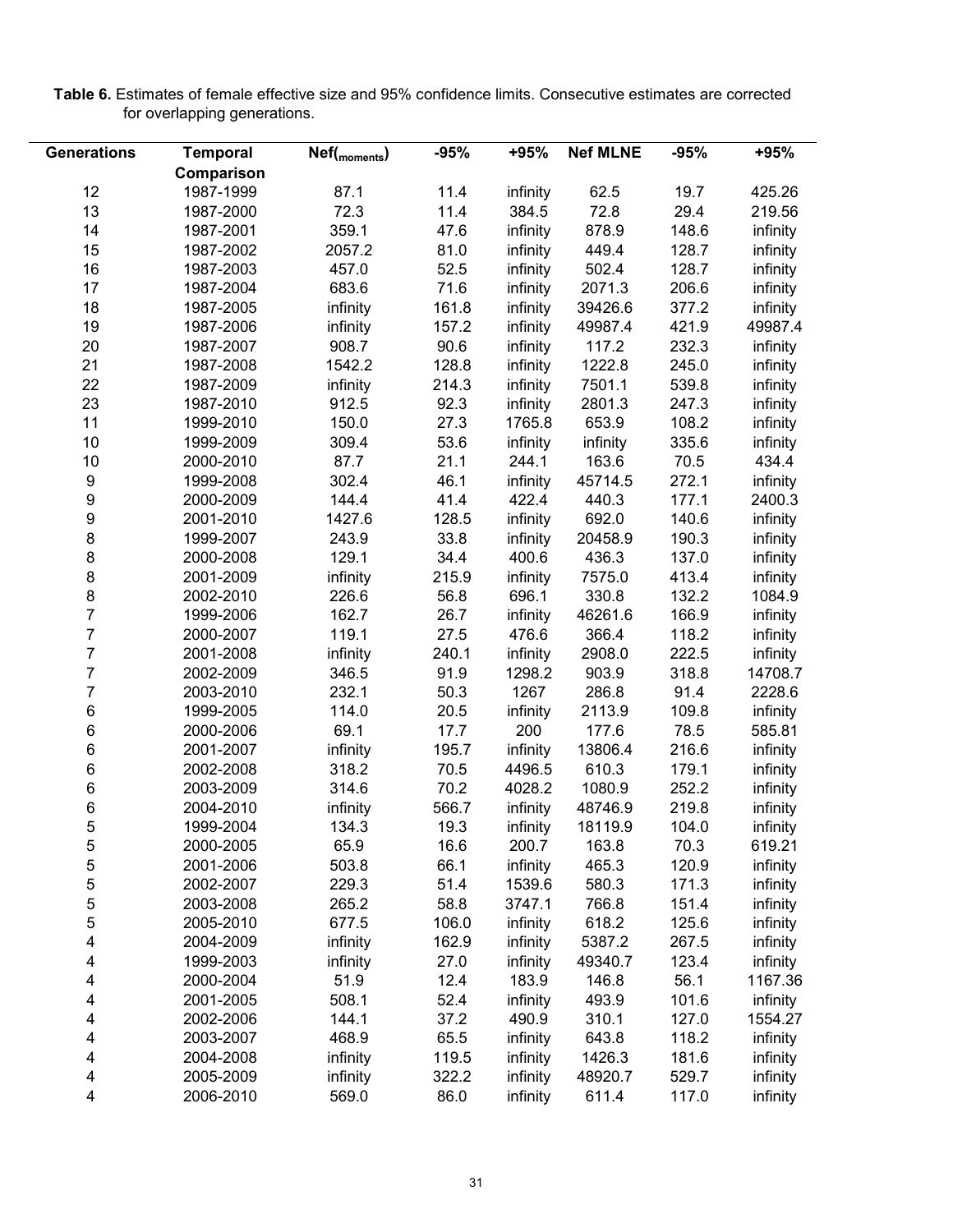| <b>Generations</b>      | <b>Temporal</b> | Nef( <sub>moments</sub> ) | $-95%$ | +95%     | <b>Nef MLNE</b> | $-95%$ | +95%     |
|-------------------------|-----------------|---------------------------|--------|----------|-----------------|--------|----------|
|                         | Comparison      |                           |        |          |                 |        |          |
| 3                       | 1999-2002       | 25.5                      | 4.6    | 131.5    | 130.1           | 44.7   | infinity |
| 3                       | 2000-2003       | 61.4                      | 11.8   | 415.8    | 190.0           | 58.9   | infinity |
| 3                       | 2001-2004       | infinity                  | 56.7   | infinity | infinity        | 104.9  | infinity |
| 3                       | 2002-2005       | 87.1                      | 21.6   | 276.3    | 184.5           | 84.5   | 641.36   |
| 3                       | 2003-2006       | 113.2                     | 25.5   | 729.2    | 253.1           | 84.1   | infinity |
| 3                       | 2004-2007       | infinity                  | 139.3  | infinity | infinity        | 138.6  | infinity |
| 3                       | 2005-2008       | 830.9                     | 138.1  | infinity | 533.2           | 88.5   | infinity |
| 3                       | 2006-2009       | infinity                  | 226.0  | infinity | 49604.8         | 519.1  | 49604.8  |
| 3                       | 2007-2010       | 52346.7                   | 92.7   | infinity | 2782.3          | 106.2  | infinity |
| $\overline{\mathbf{c}}$ | 1999-2001       | 53.9                      | 7.5    | infinity | 14699.3         | 59.3   | infinity |
| $\overline{2}$          | 2000-2002       | 11.2                      | 2.5    | 30.3     | 48.9            | 29.7   | 97.9     |
| $\overline{2}$          | 2001-2003       | 73.6                      | 12.8   | infinity | 96.3            | 35.2   | infinity |
| $\overline{2}$          | 2002-2004       | 59.3                      | 14.3   | 266.0    | 192.5           | 78.2   | infinity |
| $\overline{2}$          | 2003-2005       | 86.6                      | 17.1   | 1021.8   | 207.3           | 61.5   | infinity |
| $\overline{2}$          | 2004-2006       | 290.5                     | 34.8   | infinity | 305.9           | 79.7   | infinity |
| $\overline{2}$          | 2005-2007       | 930.5                     | 55.2   | infinity | 5350.5          | 124.3  | infinity |
| $\overline{2}$          | 2006-2008       | 1563.3                    | 128.2  | infinity | 538.7           | 69.4   | infinity |
| $\overline{2}$          | 2007-2009       | infinity                  | 141.1  | infinity | 49567.0         | 301.9  | 49567.0  |
| $\overline{2}$          | 2008-2010       | 345.2                     | 54.8   | infinity | 223.3           | 63.4   | infinity |
| 1                       | 1999-2000       | infinity                  | 5.6    | infinity | infinity        | 38.9   | infinity |
| 1                       | 2000-2001       | 24.1                      | 5.1    | 158.9    | 218.8           | 53.9   | infinity |
| 1                       | 2001-2002       | 28.1                      | 6.4    | 127.6    | 85.0            | 44.3   | 295.8    |
|                         | 2002-2003       | 24.0                      | 5.3    | 86.0     | 111.0           | 54.8   | 637.2    |
|                         | 2003-2004       | 156.0                     | 16.9   | infinity | 39986.0         | 77.9   | infinity |
| 1                       | 2004-2005       | 677.9                     | 30.5   | infinity | 436.8           | 74.4   | infinity |
|                         | 2005-2006       | 169.7                     | 28.6   | infinity | 444.5           | 112.0  | infinity |
|                         | 2006-2007       | 163.1                     | 23.5   | infinity | 615.3           | 107.7  | infinity |
|                         | 2007-2008       | infinity                  | 101.6  | infinity | 63447.5         | 171.3  | 63447.5  |
| 1                       | 2008-2009       | infinity                  | 271.5  | infinity | 63486.3         | 337.8  | 63187.8  |
|                         | 2009-2010       | 565.0                     | 54.9   | infinity | 458.0           | 109.0  | infinity |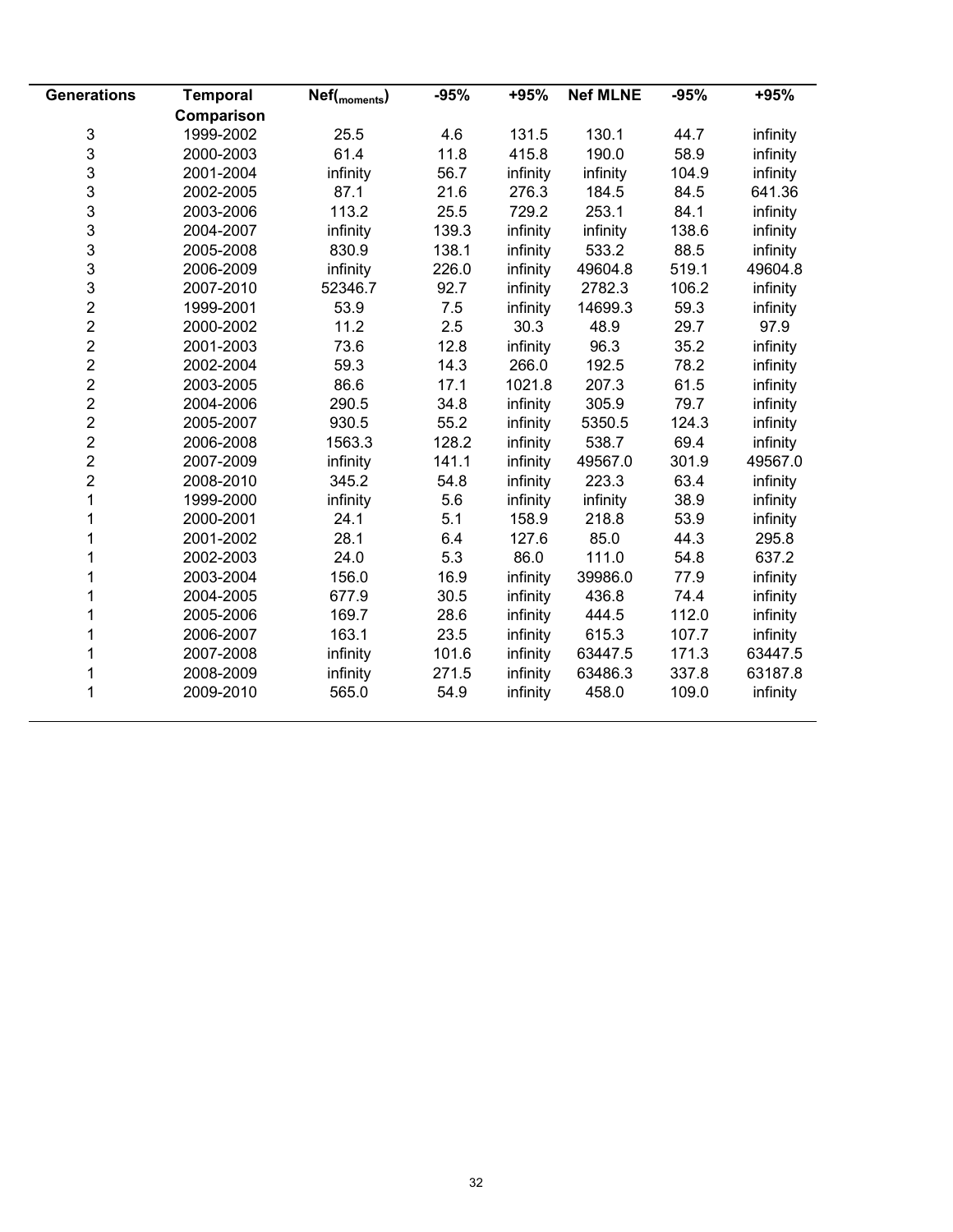census size of the population made in October 2009 (Dudley et al. 2010). Low *NeV* results from an important interaction of life history (e.g., pelagic eggs and larvae) and habitat fragmentation by dams that results in high variance in reproductive success among spawning pairs in the Rio Grande (Alò & Turner 2005, Osborne *et al*. 2005, Turner *et al*. 2006). It is important to note that the negative interaction of life history and fragmentation occurs even when recruitment is strong because downstream displacement of eggs and larvae is arguably expected to be greater when spring flows are higher (Dudley 2004).

In contrast to estimates of effective size made from microsatellite data, those obtained from mitochondrial DNA haplotype frequency data showed a decline in the female effective size for the 2009-2010 comparisons from recent years. In 2010, the N<sub>e</sub> estimates obtained from mtDNA and microsatellies were comparable. There are several possible explanations for the discrepancy between some of the mitochondrial and nuclear effective size estimates obtained in previous years including i) unequal sex ratio iii) differences in precision of estimates and iv) the effect of low frequency alleles. For disparities in sex ratio to affect *Ne*, ten-fold differences are required so this is unlikely to be responsible. Microsatellites have greater power to detect changes in allele frequencies because they are based on nine independent loci (and approximately 261 alleles across all loci) whilst estimates from mitochondrial DNA are based on a single locus (15 different alleles). This difference in power between mitochondrial and nuclear markers may partly explain the disparity. Turner et al. (2001) demonstrated that the temporal method can overestimate N<sub>e</sub> in several instances including when i) the proportion of rare alleles in the data set is high such as in microsatellites and ii) when the number of individuals sampled is small. The presence of rare allele is unlikely to explain the disparity because microsatellite (which have more rare alleles) estimates are lower rather than higher than mitochondrial estimates. The maximum likelihood approach is less affected by rare alleles and although these estimates are larger than the temporal method estimates, they are still a fraction of those from mitochondrial DNA.

Several other assumptions are made by the methods used to estimate *Ne* including that population subdivision and migration does not change gene frequencies within the population over the sampling period. There is no evidence of persistent population structure within the Rio Grande silvery minnow population. Augmentation of the wild population with large numbers of captive bred fish in recent years, may be a proxy for migration. Captive bred fish are derived from a relatively limited number of broodstock that may cause a random divergence of allele frequencies between them and the wild population. Ryman and Laikre (1991) suggested that in some cases supportive breeding may cause a decrease in the effective size of the 'wild' population. It was postulated that this could occur if the effective size of the captive population is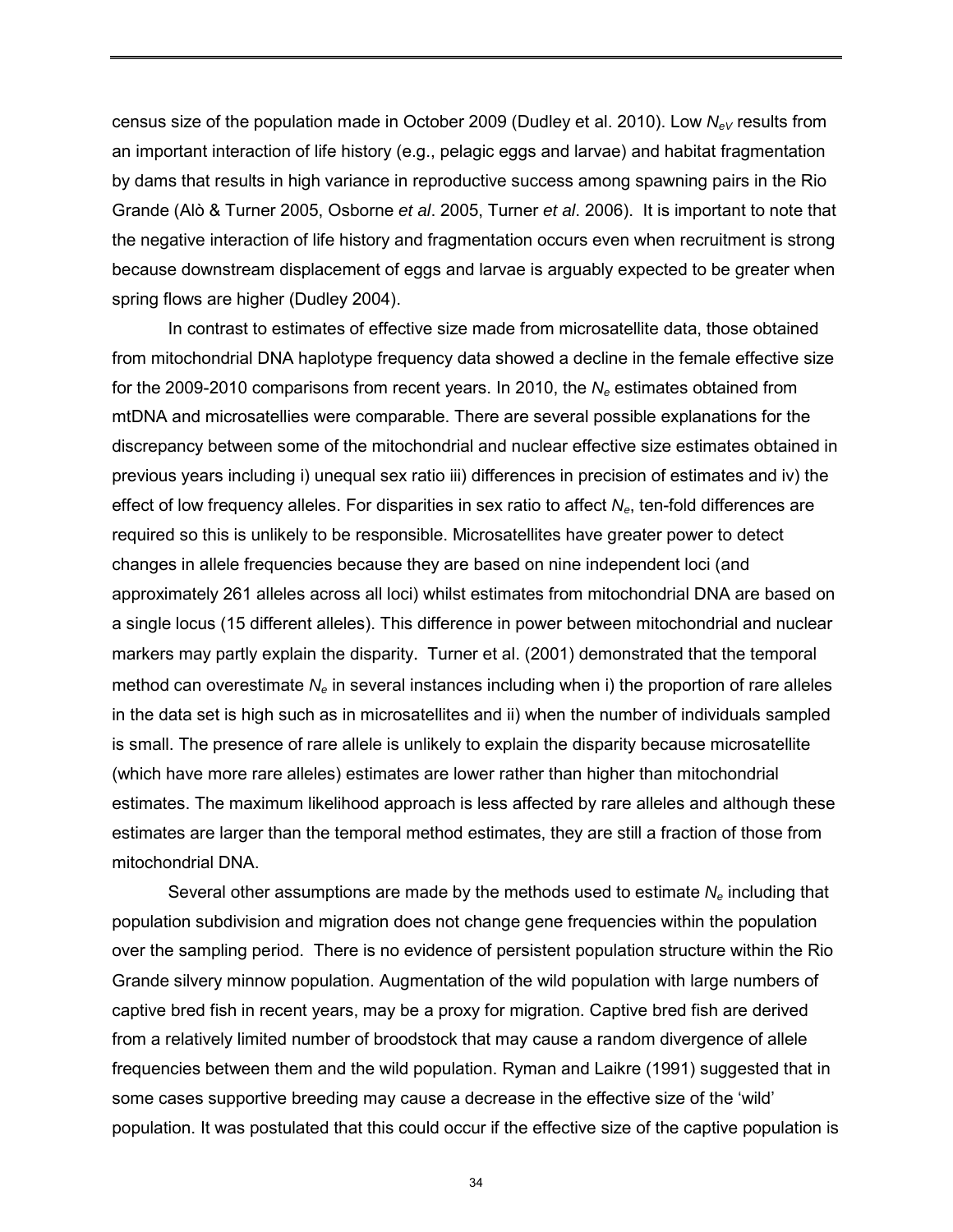small, but survival of captive fish is higher than for wild fish. Once released, captive fish may therefore comprise a disproportionate component of the population. The greatest risk of this occurring is when the effective size of the wild population is small and the contribution of the captive stock is large but is characterized by small *Ne* (Ryman and Laikre 1991). The data presented here and in Aló and Turner (2005) indicates that *Ne* of the wild population in silvery minnow is small and in years where captive stocks are all derived from captive spawning (as opposed to captive reared wild-caught eggs) the captive stock may have smaller values of *Ne*. We can postulate, that in years where there is poor spawning and poor recruitment in the wild as occurred in 2006, captive fish released the following spring may comprise a disproportionately large fraction of the population. In this scenario, the effective size of the population may be reduced.

## **Genetic diversity of captive stocks released to Big Bend National Park, Texas**

In 2010 we characterized genetic variation in ten lots of captive spawned fish that were released at four localities in the Big Bend National Park. These fish were bred at Dexter and at the Albuquerque Biological Park. The fish bred at Dexter in 2009 were a mixed lot (CsDx05 and CsDX06) and were produced using group spawning and paired mating. With the exception of allelic richness, diversity measures for these stocks were comparable to the wild population. This baseline data will allow us to track the genetic fate of the reintroduced population. Having a genetically diverse population initially, will help to reduce the chances of a genetic bottleneck and hence to maximize the long-term viability of this population.

Our results for 2010 are consistent with our previous studies of captive Rio Grande silvery minnow stocks, and suggest that, when possible, wild caught eggs should be salvaged and reared for repatriation to the river and for refreshing captive stocks. Using stocks reared from wild-caught eggs would be particularly beneficial for the Big Bend reintroduction program, as these stocks tend to contain more of the rare alleles present in the wild population. It is also important to maintain as many groups of captive fishes at different rearing and grow-out facilities as practical, as mixed-lot repatriates appear to represent more genetic diversity than single lots, perhaps due to slight variation among rearing conditions and increased numbers of broodstock for mixed lots.

## *Genetic structure and diversity comparisons between middle Rio Grande reaches*

Critical habitat in the Middle Rio Grande is fragmented by four dams, which define three distinct reaches: Angostura, Isleta, and San Acacia. Like previous years (where sufficient data were available to test for genetic differences among reaches) no statistically significant spatial genetic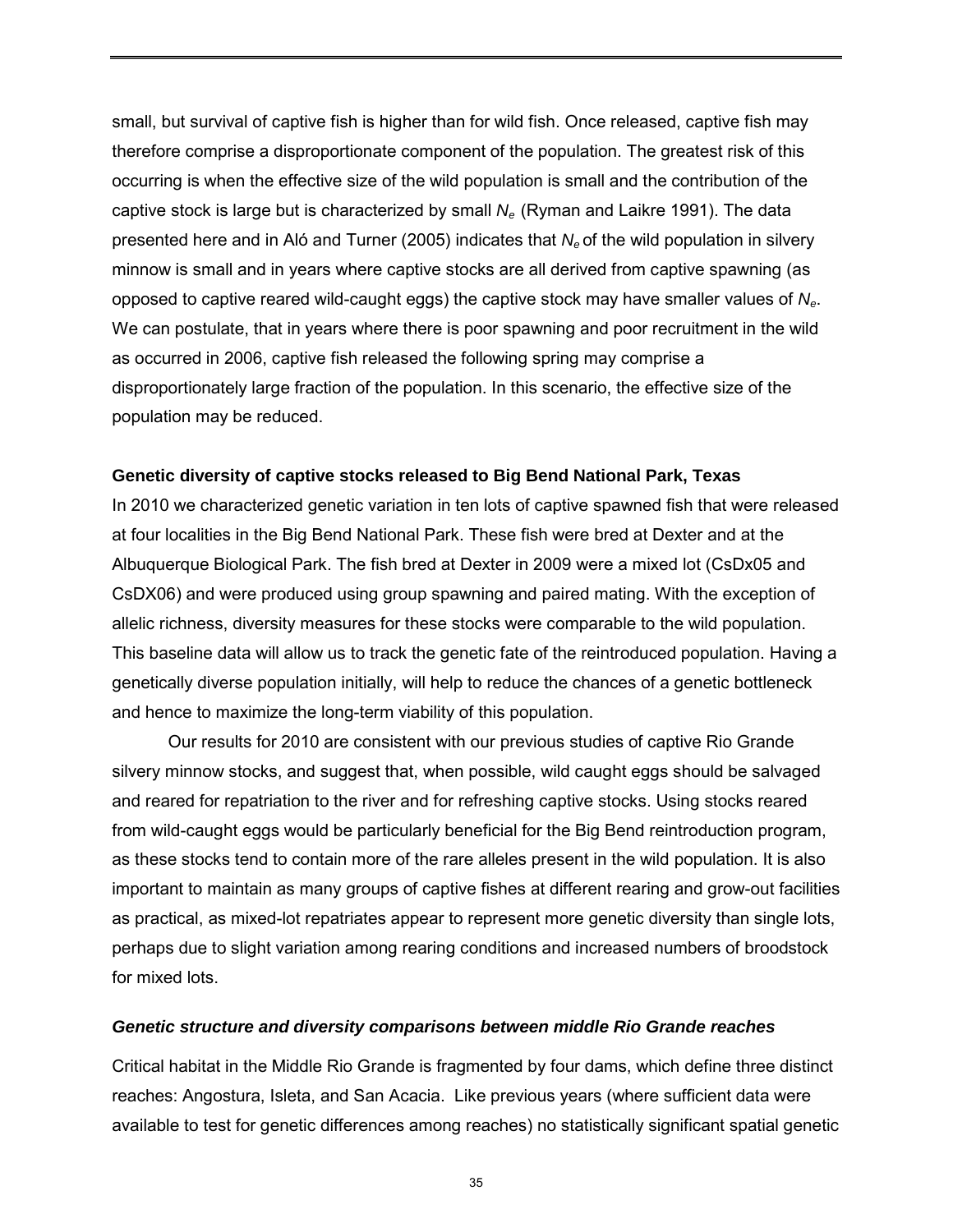structure was identified among river reaches in the middle Rio Grande. The finding of no structure among reaches is not surprising as distinct river reaches are connected by substantial gene flow. Gene flow among reaches is facilitated by transport of eggs and larvae and augmentation activities. Prior to fall 2005 all augmentation occurred in the Angostura reach. Since fall 2005, silvery minnow have been stocked in both the Isleta and San Acacia reaches (Remshardt 2007). No stocking has occurred so far in 2010. Interestingly, heterozygosity and microsatellite allelic richness have been generally higher from 2005-2010 than in previous years and have also remained more stable. For mitochondrial DNA data, higher values of gene diversity and allelic richness were recorded for fish collected from the Isleta and San Acacia reaches. Stability of diversity estimates may be a consequence of both stocking of these reaches and less river intermittency during this period.

## **Acknowledgements**

Our sincere thanks are extended to C. S. Altenbach, Terina Perez and staff of the Albuquerque Biological Park, M. Ulibarri and Connie-Keeler Foster and staff (U.S. FWS, Dexter National Fish Hatchery and Technology Center), S. P. Platania (SPP), J. E. Brooks (U.S. FWS), R. K. Dudley, A. M. Snyder (University of New Mexico, Museum of Southwestern Biology), M. D. Porter (Bureau of Reclamation), the Albuquerque Fishery Resources Office of the U.S. Fish and Wildlife Service particularly J. Remshardt, and staff of the Museum of Southwestern Biology for technical and logistic support throughout the project. T. Diver, A. Sharp, S. Netz, T. Max, M. A. Benavides, D. Alò, W. Wilson, G. Moyer, C. Cooper, and M. Foster provided laboratory and/or field assistance. Kevin Buhl provided finclips of captive RGSM (TE046447-0). G. Rosenberg and staff of the UNM Molecular Biology Core Facility provided vital technical support. Funding was provided by U.S. Bureau of Reclamation through the Middle Rio Grande Endangered Species Collaborative Workgroup, U.S. Fish and Wildlife Service, and the National Science Foundation, New Mexico Department of Game and Fish and U. S. Forest Service. Rio Grande silvery minnow were collected under Federal Fish and Wildlife Permits TE038055-0 (TFT) and New Mexico Department of Game and Fish Scientific Collecting Permits 1896 (SPP) and 3015 (TFT). Fin clips were also provided by U.S Fish and Wildlife Service New Mexico Fish Conservation Office.

## **Literature Cited**

Alò, D. & T. F. Turner. 2005. Habitat fragmentation lowers the effective size to census size ratio (Ne/N) in ecological time: a case study of the endangered Rio Grande silvery minnow, *Hybognathus amarus*. *Conservation Biology* 19 (4), 1138-1148.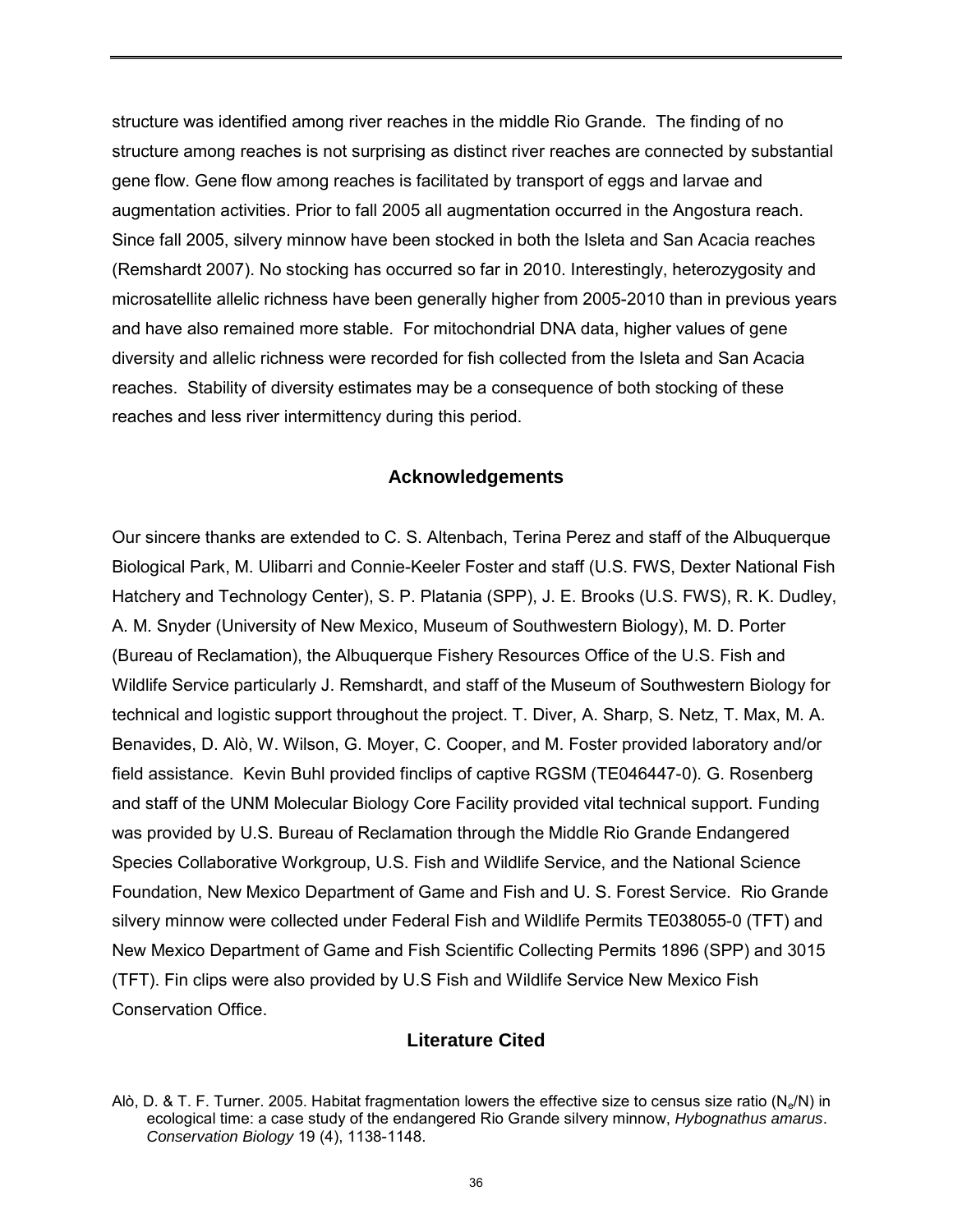Avise, J.C. 2000. Phylogeography: The History and Formation of Species. Harvard University Press, Cambridge, MA. (447 pp.).

Bessert, M.L., & G. Ortí. 2003. Microsatellite loci for paternity analysis in the fathead minnow, *Pimephales promelas* (Teleostei: Cyprinidae). *Molecular Ecology Notes* 3, 532-534.

Bestgen K.R. & S.P. Platania. 1991. Status and conservation of the Rio Grande silvery minnow, *[Hybognathus amarus](http://www.itis.usda.gov/servlet/SingleRpt/SingleRpt?search_topic=all&search_value=Hybognathus+amarus&search_kingdom=every&search_span=exactly_for&categories=All&source=html&search_credRating=All)*. *Southwestern Naturalist*. 36, 225–232.

- Cook, J., Bestgen, K. R., Propst, D. L. & T. L. Yates. 1992. Allozyme divergence and systematics of the Rio Grande silvery minnow, *Hybognathus amarus* (Teleosteri: Cyprinidae). *Copeia* 1998: 36-44.
- Dimsoski, P., G. Toth, & M. Bagley. 2000. Microsatellite characterization in central stoneroller *Campostoma anomalum* (Pisces: Cyprinidae). *Molecular Ecology* 9: 2187-2189.
- Dudley, R. K. 2004. *Ichthyofaunal drift in fragmented rivers: empirically-based models and conservation implications*. Ph. D. thesis. Univ. New Mexico, Albuquerque, NM.
- Dudley, R. K. and S. P. Platania. 2008. Rio Grande silvery minnow population monitoring program results from December 2006 to October 2007. Final report submitted to US Bureau of Reclamation Albuquerque Area Office 22<sup>nd</sup> August 2008.
- Dudley, R. K. and S. P. Platania. 2008. Summary of Rio Grande silvery minnow population monitoring program results from August 2008. Report submitted to US Bureau of Reclamation Albuquerque Area Office 19<sup>th</sup> September 2008.
- Dudley, R. K. G.C White, S. P. Platania and D.A. Helfrich. 2009. Rio Grande silvery minnow population estimation program results from October 2008. Report submitted to US Bureau of Reclamation Albuquerque Area Office April 10<sup>th</sup> 2009.
- Excoffier, L., P. E. Smouse & J. M. Quattro.1992. Analysis of molecular variance inferred from metric distances among DNA haplotypes: application to human mitochondrial DNA restriction data. *Genetics* 131, 479-491.
- Girard, C. 1856. Researches upon the cyprinoid fishes inhabiting the freshwaters of the United States of America from the Mississippi Valley, from specimens in the Museum of the Smithsonian Institution. Proc. Acad. Nat. Sci., Philidelphia 8, 165 - 213.
- Goudet, J. 1995. FSTAT Version 1.2: A computer program to calculate F-statistics. *Journal of Heredity* 86, 485-486.
- Guo, S. W. & E. A. Thompson. 1992. Performing the exact test of Hardy-Weinberg proportion for multiple alles. *Biometrics* 48, 361-372.
- Hillis, D., Moritz, C. & B. Mable. 1996. *Molecular Systematics*, Sinauer. USA
- Leberg, P. L. 1992. Effects of population bottlenecks on genetic diversity as measured by allozyme electrophoresis. *Evolution* 46 (2), 477-494.
- Leberg, P. L. 2002. Estimating allelic diversity: Effects of sample size and bottlenecks. *Molecular Ecology* 11, 2445-2449.
- Nei, M. 1987. Molecular Evolutionary Genetics. Columbia University Press, New York.
- Nei, M. & F. Tajima. 1981. Genetic drift and estimation of effective population size. *Genetics* 98, 625-640.
- Osborne, M.J., Benavides, M.A. & T.F. Turner. 2005. Genetic heterogeneity among pelagic egg samples and variance in reproductive success in an endangered freshwater fish, *Hybognathus amarus* (Cyprinidae). *Environmental Biology of Fishes* 73 (4), 463-472.
- Osborne, M.J., Benavides, M.A., Aló, D. & T.F. Turner. 2005. Genetic effects of hatchery propagation and rearing in the endangered Rio Grande silvery minnow. *Reviews in Fisheries Science* 14 (1-2), 127- 138.
- Osborne, M.J., S.R. Davenport, C.W. Hoagstrom and T.F. Turner. (2010). Genetic effective size tracks abundance in a small-bodied cyprinid, Pecos bluntnose shiner. *Molecular Ecology* [Volume 19, Issue](http://onlinelibrary.wiley.com/doi/10.1111/mec.2010.19.issue-14/issuetoc)  [14, 2](http://onlinelibrary.wiley.com/doi/10.1111/mec.2010.19.issue-14/issuetoc)832–2844.
- Palsboll, P.J., Berube M., & F. W.Allendorf. 2007. Identification of management units using population genetic data Trends in Ecology & Evolution 22: 11-16.
- Peel, D., Ovenden, J.R. & S.L. Peel 2004. NeEstimator: software for estimating effective population size, Version 1.3. Queensland Government, Department of Primary Industries and Fisheries. http://www.dpi.qld.gov.au/fishweb/11637.html.
- Petit, R. J., El Mousadik, A., & O. Pons. 1998. Identifying populations for conservation on the basis of genetic markers. *Conservation Biology* 12, 844-855.
- [Platania, S.P. & C.S. Altenbach. 1998.](http://www.msb.unm.edu/fishes/publications/SPP_CSA_1998.pdf) Reproductive strategies and egg types of seven Rio Grande basin cyprinids. *Copeia*, 3, 559-569.